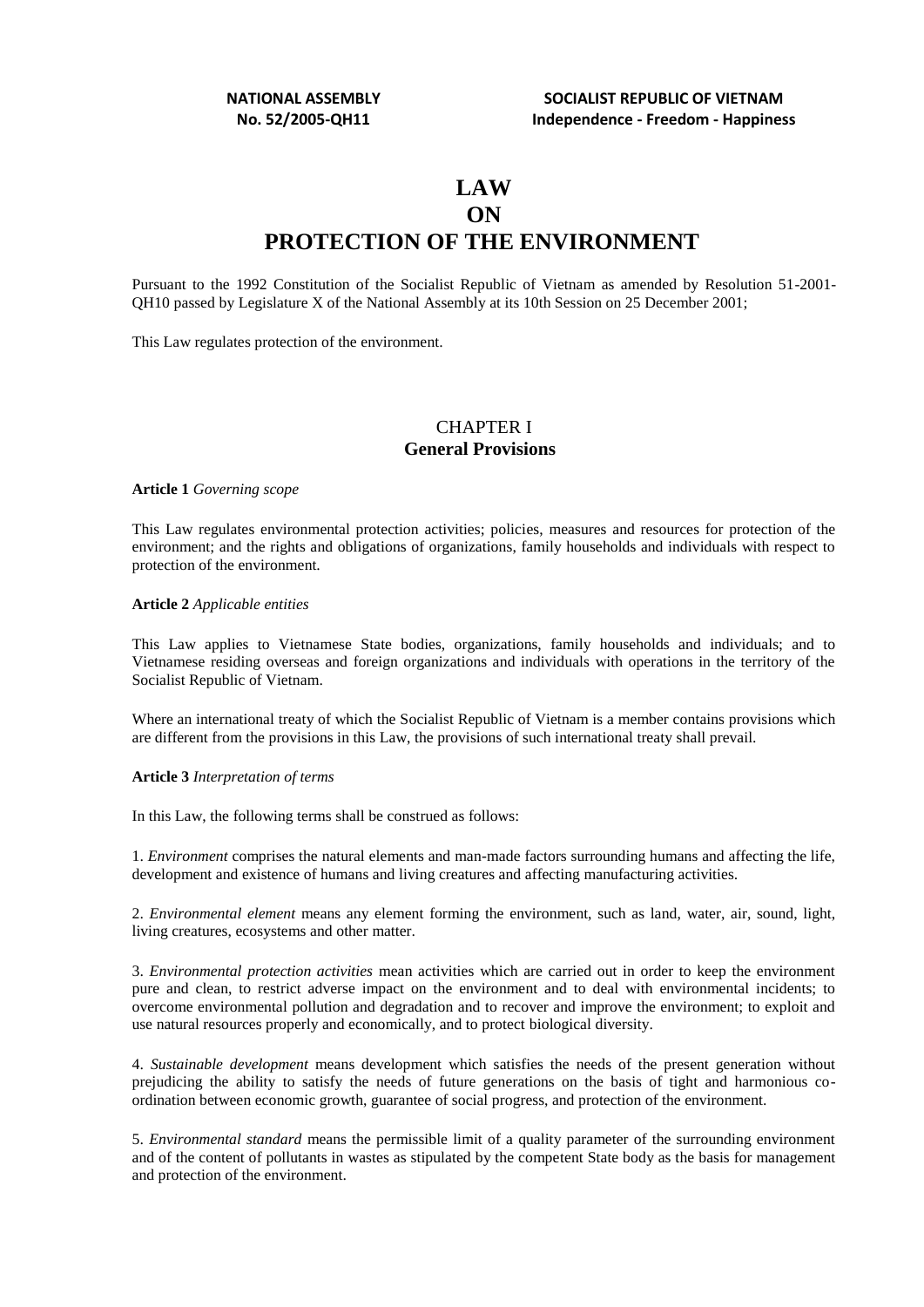6. *Environmental pollution* means any change in environmental elements which does not conform to environmental standards and has an adverse effect on humans and living creatures.

7. *Environmental degradation* means any reduction of the quality and quantity of an environmental element which has an adverse effect on humans and living creatures.

8. *Environmental incident* means any catastrophic event or risk which occurs in the course of human activities, or any sudden natural occurrence which causes serious environmental pollution, degradation or change.

9. *Pollutant* means any substance or physical element which causes environmental pollution when it appears in the environment.

10. *Waste* means any matter in a solid, liquid or gaseous state which is discharged from manufacturing, business, services or living activities or from other activities.

11. *Hazardous waste* means waste with toxic, radioactive, inflammable, explosive, infectious, poisonous and other hazardous characteristics.

12. *Management of waste* means activities to classify, collect, transport, minimize, re-use, recycle, process, destroy and dispose of waste.

13. *Waste materials* means products or materials which arise as a result of manufacturing processes or consumption and which are recovered to use as raw materials for manufacturing.

14. *Burden bearing capacity of the environment* means the permissible limit within which the environment may receive and absorb pollutants.

15. *Ecosystem* means a group of life forms which co-exist and develop in a specific natural environment and which have an impact on each other.

16. *Biological diversity* means the rich diversity of genes, species of living creatures, and ecosystems.

17. *Environmental monitoring* means the process of systematic observation of the environment and of elements affecting the environment in order to provide information to assess the current status of the environment, changes in its quality, and adverse impact on the environment.

18. *Information about the environment* comprises data and figures about environmental elements, about reserves and the ecological and economic value of natural resources, about impact on the environment, about waste and levels of environmental pollution and degradation, and other information on environmental issues.

19. *Strategic environmental assessment* means the analysis of and forecast about the environmental impact of a strategic project, master plan or plan for development prior to approval of such project or plan in order to ensure sustainable development.

20. *Environmental impact assessment* means the analysis of and forecast about the environmental impact of a specific investment project in order to propose measures to protect the environment upon commencement of such project.

21. *Greenhouse gas* means any type of gas impacting on the thermal exchange between the earth and surrounding space resulting in the temperature of the earth around the surface of the earth becoming warmer.

22. *Quota for greenhouse gas emissions* means the volume of greenhouse gas which each country is permitted to emit into the atmosphere in accordance with relevant international treaties.

#### **Article 4** *Principles for environmental protection*

1. Environmental protection must co-ordinate harmoniously with economic development and ensure social progress in order to achieve national sustainable development. Protection of the national environment must be associated with protection of the regional and global environment.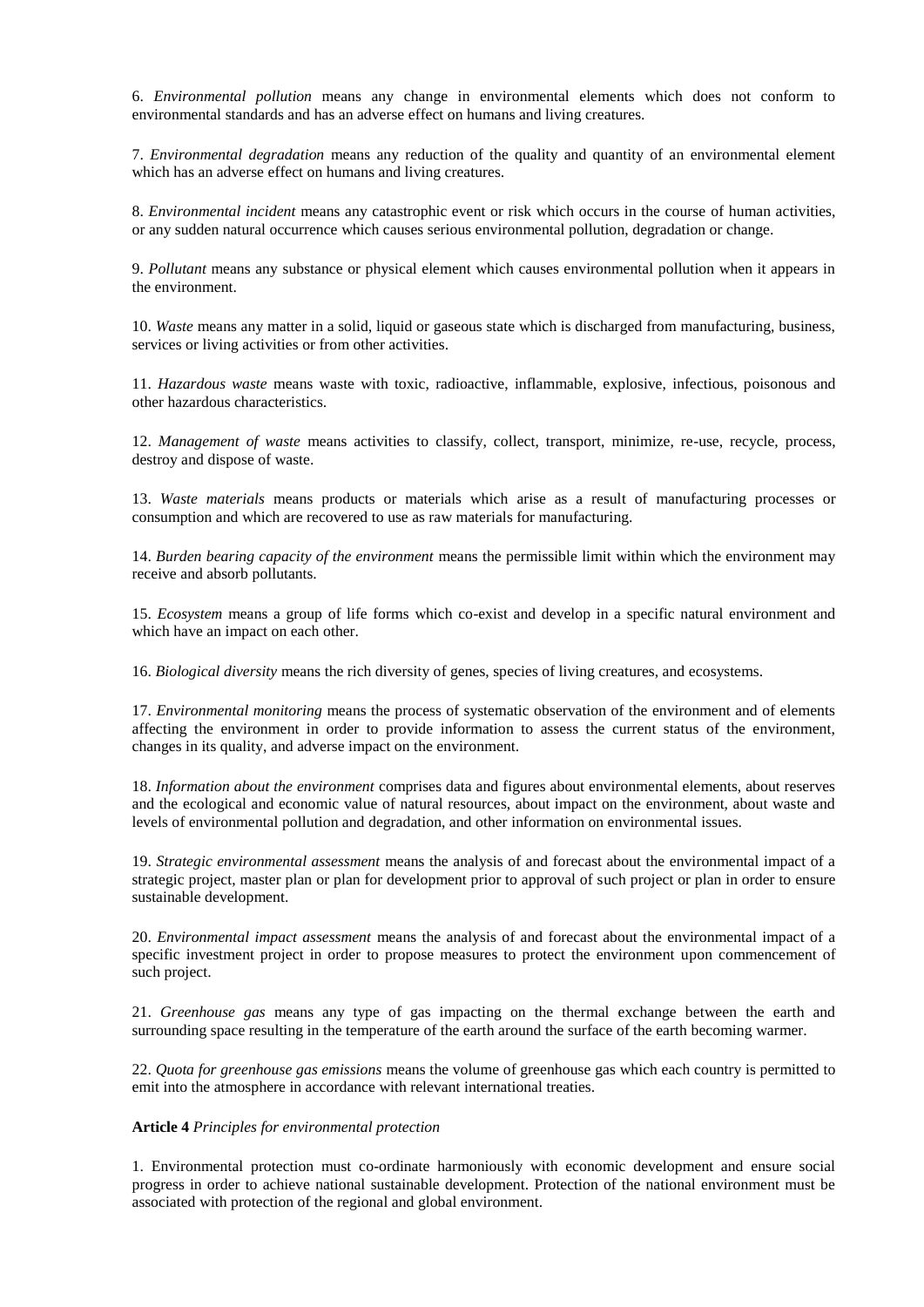2. Environmental protection is a cause of the whole of society and is the right and responsibility of State bodies, organizations, family households and individuals.

3. Environmental protection activities must be conducted regularly, with prevention being the main purpose, in combination with overcoming environmental pollution or degradation and improving the quality of the environment.

4. Environmental protection must conform with the law, with natural, cultural and historical characteristics and with the level of socio-economic development of the country from time to time.

5. Any organization, family household or individual causing environmental pollution or degradation shall be obliged to remedy it and to compensate for loss and damage, and shall bear other liabilities in accordance with law.

**Article 5** *State policies on protection of the environment*

1. Encouraging and facilitating all organizations, communities, family households and individuals to participate in environmental protection activities.

2. Promoting dissemination of information, education, activation and co-ordination in the application of administrative, economic and other measures to build awareness and discipline in environmental protection activities.

3. Using natural resources rationally and economically, developing clean and renewable energy; and promoting the recycling, reuse and minimization of waste.

4. Giving priority to the resolution of urgent environmental problems; concentrating on dealing with establishments which cause serious environmental pollution; recovering the environment in polluted and degraded areas; and attaching special importance to protection of the environment in urban and residential areas.

5. Investing in protection of the environment as investment for development; diversifying capital investment sources for protection of the environment and allocating a separate budget from the annual State Budget for the work of environmental protection.

6. Granting land and tax incentives and providing financial support to environmental protection activities and environmentally-friendly products; combining harmoniously the protection of the environment with efficient utilization of environmental elements for development.

7. Improving training of human resources and encouraging research, application and transfer of scientific and technological achievements in protection of the environment; forming and developing an environmental industry.

8. Expanding and improving the efficiency of international co-operation; performing fully international undertakings to protect the environment; encouraging organizations and individuals to participate in international co-operative ventures to protect the environment.

9. Developing infrastructure facilities for protection of the environment; improving the national capacity to protect the environment in a professional and modern manner.

## **Article 6** *Encouraged environmental protection activities*

1. Disseminating information, educating and activating all people to participate in protection of the environment; preserving environmental hygiene and protecting the natural landscape and biological diversity.

2. Protecting natural resources and using them rationally and economically.

3. Minimizing, collecting, recycling and reusing waste.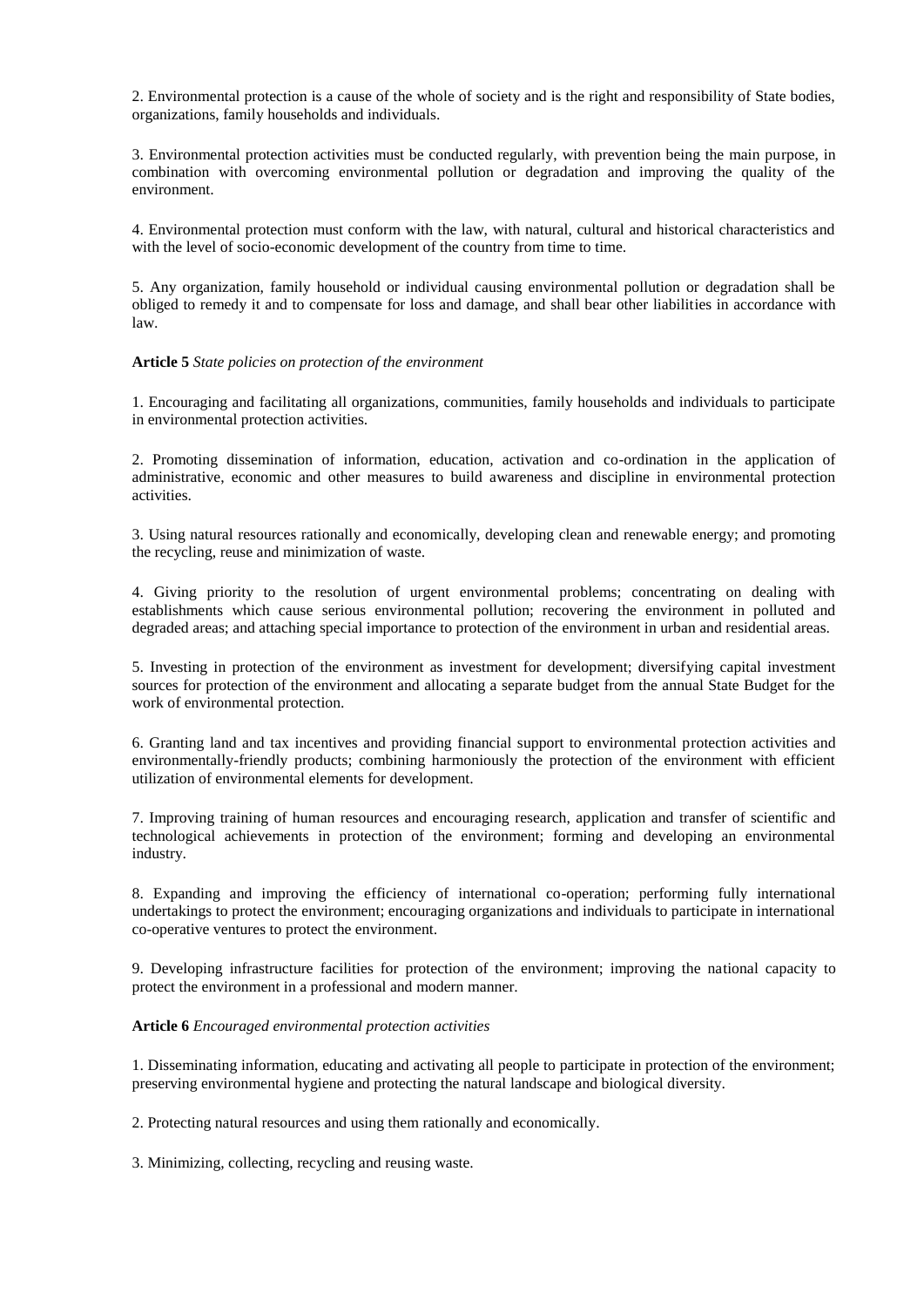4. Developing and using clean or renewable energy; minimizing waste gas which causes a greenhouse effect or destroys the ozone layer.

5. Registering establishments satisfying environmental standards and environmentally friendly products.

6. Carrying out scientific research, transferring and applying technology for treating and recycling waste and environmentally-friendly technology.

7. Investing in construction of establishments to manufacture equipment and apparatus to protect the environment, to produce and trade in environmentally-friendly products; and to provide environmental protection services.

8. Carrying out conservation and development of indigenous gene pools; cross-breeding and importing gene sources with economic value and profit for the environment.

9. Forming environmentally-friendly villages and hamlets in rural and mountainous areas and environmentallyfriendly manufacturing, business and services establishments.

10. Developing forms of self-management and organizing activities and services to preserve environmental hygiene within communities.

11. Forming a lifestyle and habits of maintenance of environmental hygiene, and abolishing obsolete customs which harm the environment.

12. Contributing knowledge, effort and finance to environmental protection activities

**Article 7** *Prohibited practices*

1. Destroying or carrying out any unauthorized exploitation of forests or other natural resources.

2. Exploiting and catching natural living creatures by destructive means, apparatus or methods or not in the season and quantity stipulated by law.

3. Exploiting, trading, consuming and using rare and precious wild plants and animals on the prohibited lists issued by the competent State body.

4. Failing to bury toxic substances, radioactive substances, waste and other hazardous substances in stipulated places and in accordance with technical procedures for protection of the environment.

5. Discharging waste which has not been treated to environmental standards; discharging toxic, radioactive and other hazardous substances into land or water sources.

6. Emitting smoke, dust or gases with toxic substances or fumes into the atmosphere; discharging radiation, radioactivity and ionized substances in excess of the permissible environmental standards.

7. Causing noise and vibration in excess of the permissible standards.

8. Importing machinery, equipment and facilities which do not satisfy environmental standards.

9. Importing and transiting waste in any form.

10. Importing and transiting animals and plants which have not been quarantined and microorganisms which are not on the permitted list.

11. Producing and trading products which have a harmful effect on human health, living creatures and ecosystems; producing and using raw materials and building materials containing toxic elements in excess of the permissible standards.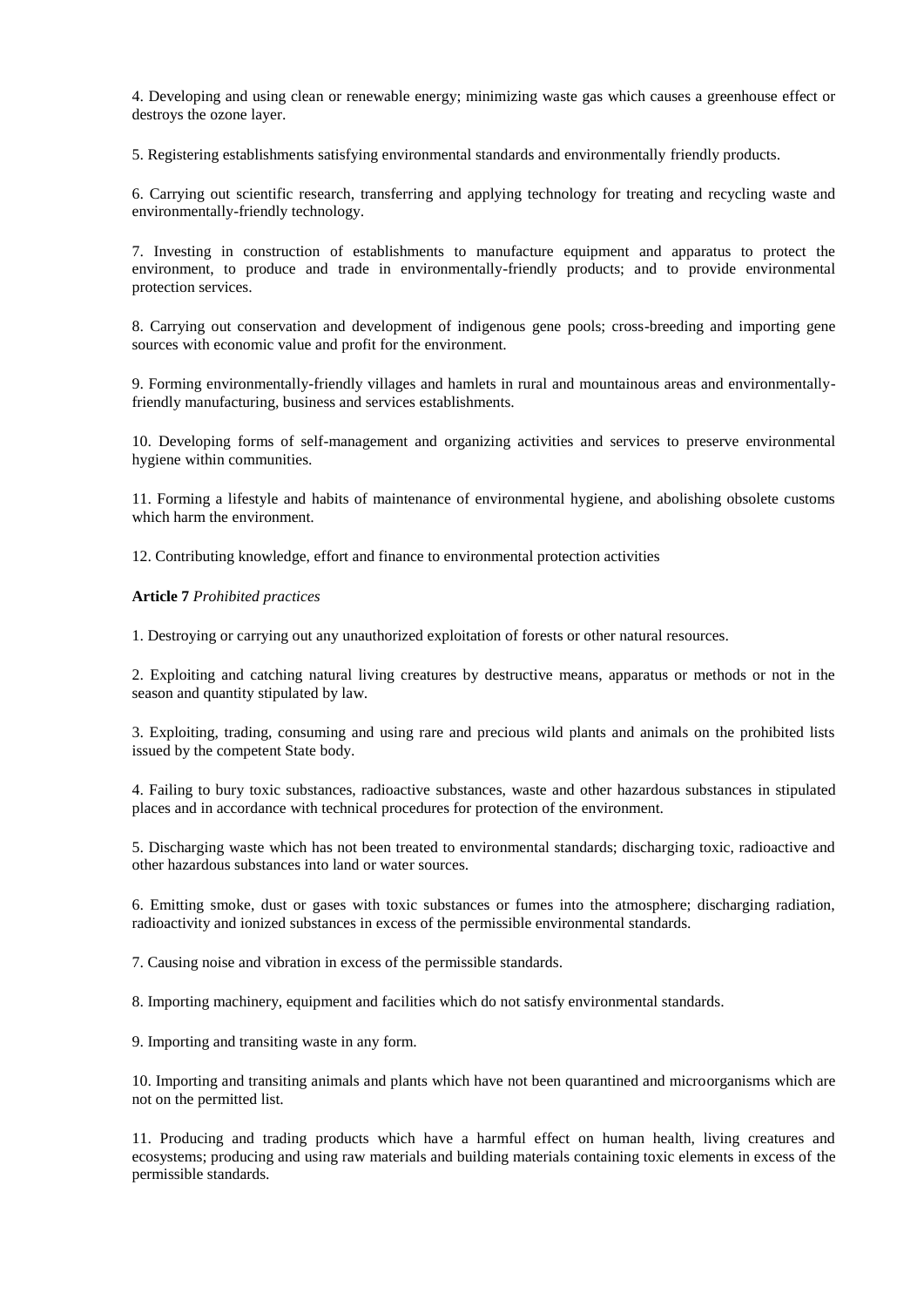12. Causing damage to or prejudicing natural heritage sites and nature conservation zones.

13. Causing damage to or prejudicing works, equipment and facilities used for environmental protection activities.

14. Carrying out unauthorized activities or living in zones which have been restricted pursuant to decision of a competent State body due to the extreme environmental danger to human life and health in such zones.

15. Concealing acts of destroying the environment, obstructing environmental protection activities, or distorting information resulting in adverse consequences to the environment.

16. Other prohibited practices regarding protection of the environment as stipulated by law.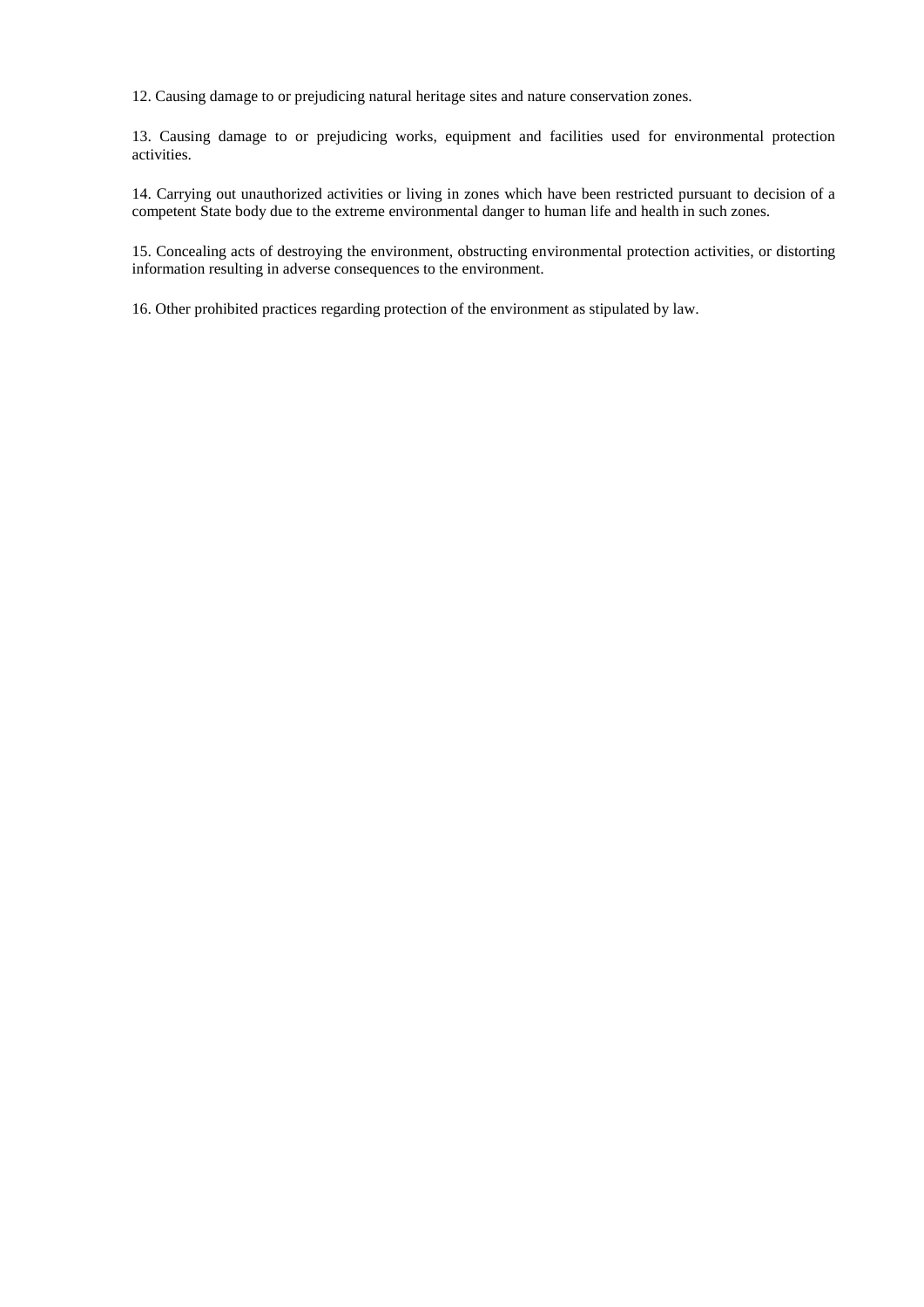## CHAPTER II **Environmental Standards**

**Article 8** *Principles for formulation and application of environmental standards*

1. The formulation and application of environmental standards must comply with the following principles:

(a) Satisfying the objectives of environmental protection and prevention of environmental pollution, degradation and incidents;

(b) Promulgation in a timely manner; feasibility and suitability for the level of socioeconomic development and for the technological level of the country; satisfying the requirements of international economic integration;

(c) Suitability for the characteristics of regions and industries and for the types and technologies of manufacturing, business and services activities.

2. Organizations and individuals must comply with the compulsorily applicable environmental standards proclaimed by the State.

**Article 9** *Contents of national environmental standards*

1. Grade of standards.

2. Environmental parameters and restricted values.

3. Objects of the application of standards.

4. Procedures for and methods of instructing application of standards.

5. Conditions required upon application of standards.

6. Methods of measurement, taking samples and analysis.

**Article 10** *System of national environmental standards*

1. The system of national environmental standards consists of quality standards of the surrounding environment and standards on wastes.

2. The quality standards of the surrounding environment shall comprise:

(a) Group of environmental standards with respect to soil for agricultural production, forestry, aquaculture and other purposes;

(b) Group of environmental standards with respect to surface water and underground water serving the supply of drinking water, industrial water, water for aquaculture, water for agricultural irrigation and other purposes;

(c) Group of environmental standards with respect to coastal seawater used for purposes of aquaculture, in entertainment and recreation areas, and for other purposes;

(d) Group of environmental standards with respect to air in urban areas and rural residential areas;

(dd) Group of environmental standards on noise, light and radiation in residential areas and in public places.

3. The standards on wastes shall comprise:

(a) Group of standards on waste water from industrial and services activities, on waste water from animal husbandry and aquaculture, and on waste water from daily living and other activities;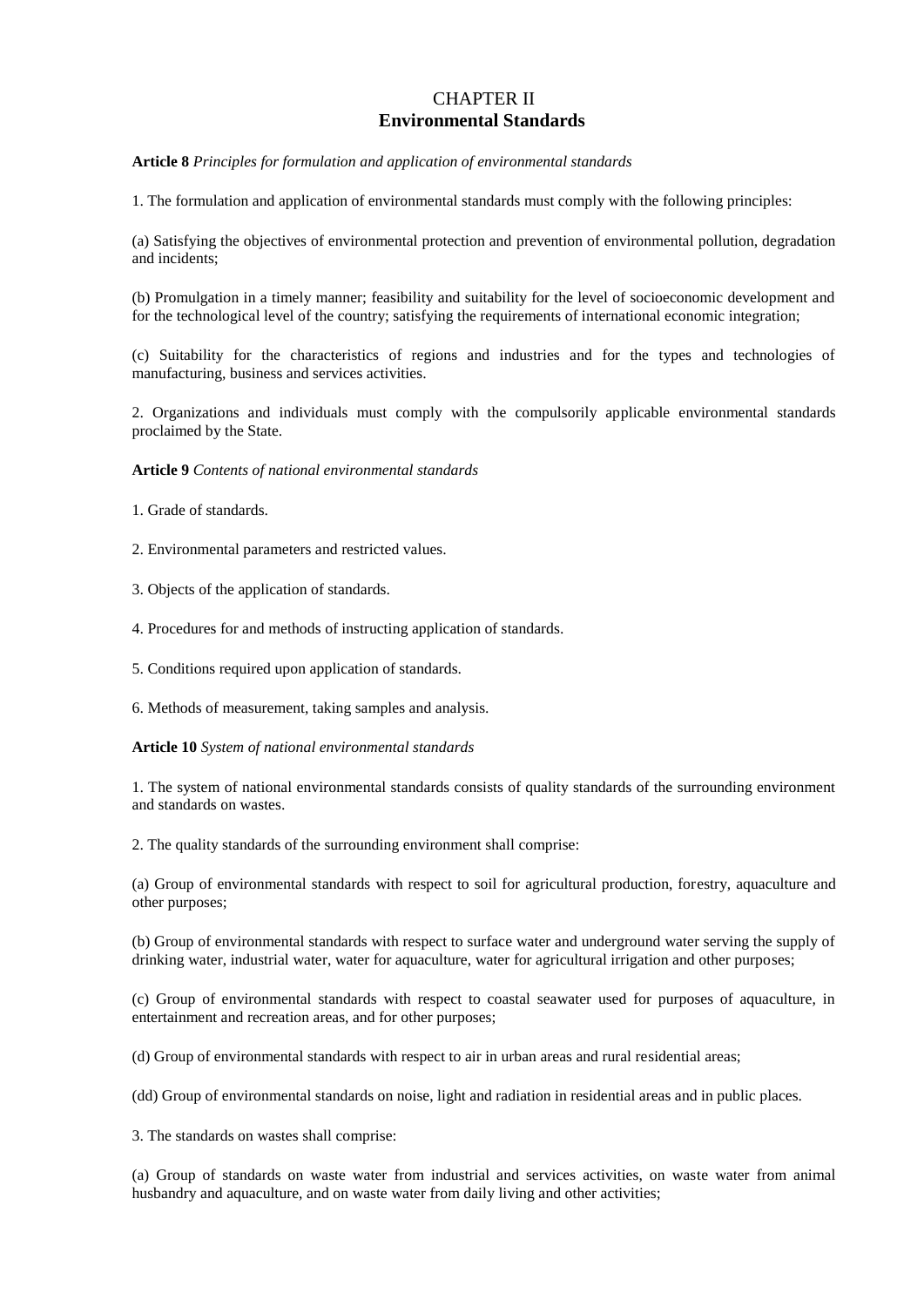(b) Group of standards on industrial gas emissions and gases from equipment used for the disposal or incineration of waste from daily, industrial or medical care activities and for the disposal of waste in other forms;

(c) Group of standards on gas emissions applicable to means of transportation, machinery and special equipment;

(d) Group of standards on hazardous wastes;

(dd) Group of standards on noise and vibration applicable to means of transportation; to manufacturing, business and services establishments; and to construction activities.

#### **Article 11** *Requirements with respect to quality standards of surrounding environment*

1. Quality standards of the surrounding environment shall specify the permissible restricted values of environmental parameters consistent with the use purposes of environmental elements, including:

(a) Minimum values of environmental parameters in order to ensure normal life for and growth of humans and living creatures;

(b) Permissible maximum values of harmful environmental parameters in order not to cause an adverse effect on the normal life and growth of humans and living creatures.

2. Environmental parameters stipulated in the quality standards of the environment shall provide specific instructions on benchmark methods for measurement, taking samples and analysis in order to determine such parameters.

#### **Article 12** *Requirements with respect to standards on waste*

1. The standards on wastes must specify the maximum values of pollution parameters of wastes in order to ensure that no harm is caused to humans and living creatures.

2. Pollution parameters of wastes shall be determined on the basis of the toxicity and volume of the waste produced and the burden bearing capacity of the environment receiving such wastes.

3. Pollution parameters stipulated in the standards on wastes shall provide specific instructions on benchmark methods for measurement, taking samples and analysis in order to determine such parameters.

## **Article 13** *Issuance and proclamation of application of national environmental standards*

1. The Government shall provide regulations on the authority, order and procedures for formulation, issuance and recognition of national environmental standards in accordance with the law on standardization.

2. The Ministry of Natural Resources and Environment shall publish and stipulate a roadmap for application and the regional, area and industry co-efficients for application of the national environmental standards consistent with the burden bearing capacity of the environment.

3. National environmental standards shall be adjusted every five years; where necessary, adjustment of standards which are no longer appropriate and addition of new standards may be conducted within a shorter period than once every five years.

4. The national environmental standards shall be published widely for implementation by organizations and individuals.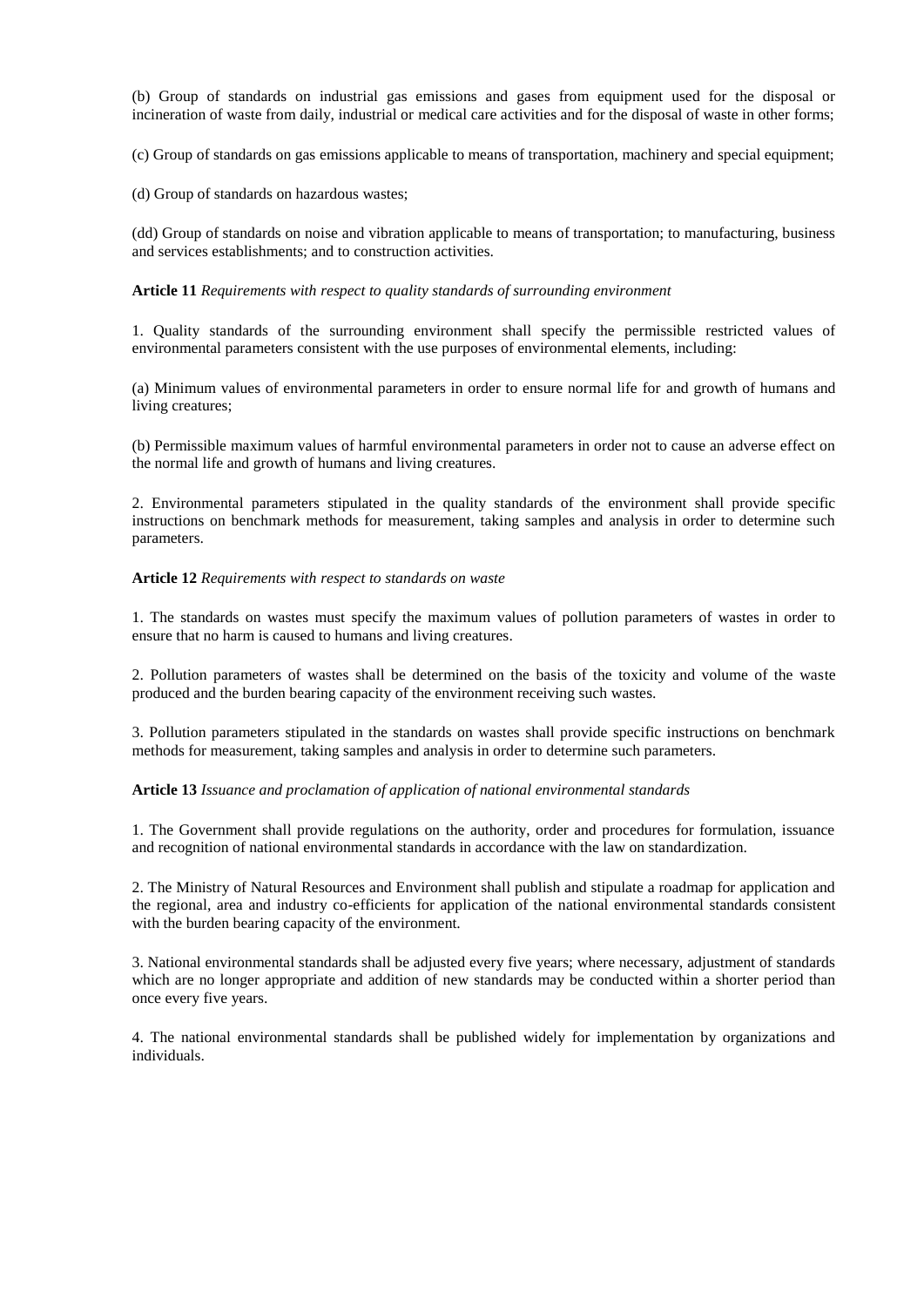## CHAPTER III **Strategic Environmental Assessment, Environmental Impact Assessment and Environmental Protection Undertakings**

## SECTION 1 **Strategic Environmental Assessment**

**Article 14** *Objects for which strategic environmental assessment reports must be formulated*

1. Strategies, master plans or plans for national socio-economic development.

2. Strategies, master plans or plans for nationwide development of industries and sectors.

3. Strategies, master plans or plans for socio-economic development of provinces and cities under central authority (hereinafter referred to as *provincial level*) or of regions.

4. Zoning for land use, forest protection and development; and for exploitation and utilization of other natural resources on an inter-provincial or inter-industry basis.

5. Planning for development of key economic zones.

6. General planning for inter-provincial river catchment areas.

#### **Article 15** *Formulation of strategic environmental assessment reports*

1. The body which is assigned the duty to formulate a project stipulated in article 14 of this Law shall be responsible for formulating a strategic environmental assessment report.

2. The strategic environmental assessment report shall be an item of the project and must be formulated at the same time as formulation of the project.

#### **Article 16** *Contents of strategic environmental assessment reports*

1. Overview of the objectives, scale and characteristics of the project as it relates to the environment.

2. General description of the natural, socio-economic and environmental conditions relevant to the project.

3. Forecast of any potential adverse environmental impact likely to occur upon implementation of the project.

4. Reference to sources of figures and data and to methods of assessment.

5. Proposal on guidelines and an overall solution to resolve environmental issues during implementation of the project.

#### **Article 17** *Appraisal of strategic environmental assessment reports*

1. Strategic environmental assessment reports shall be appraised by a council which is organized in accordance with the provisions of clause 7 of this article.

2. The composition of an appraisal council for national and inter-provincial projects shall comprise a representative of the body approving the project; representatives of ministries, ministerial equivalent bodies, Government bodies and the provincial people's committee related to the project; experts with professional experience and qualifications suitable to the content and nature of the project; and representatives of other organizations and individuals as decided by the body authorized to establish the appraisal council.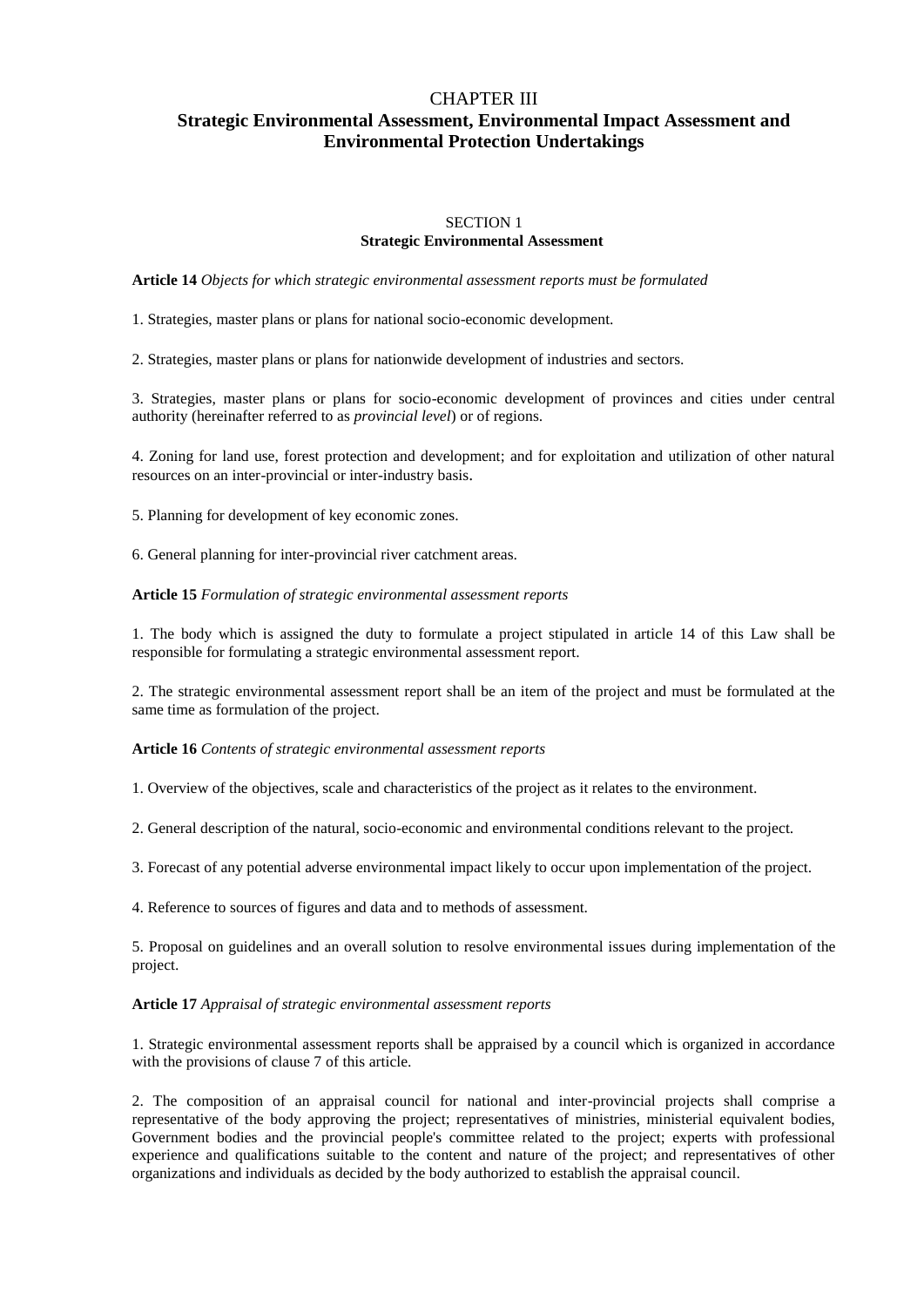3. The composition of an appraisal council for projects of a province or city under central authority shall comprise representatives of the provincial people's committee; representatives of the professional body for environmental protection and relevant departments and branches at the provincial level; experts with professional experience and qualifications suitable to the content and nature of the project; and representatives of other organizations and individuals as decided by the body authorized to establish the appraisal council.

4. More than fifty (50) per cent of the members of an appraisal council stipulated in clauses 2 and 3 of this article must have professional knowledge of the environment and of other sectors related to the contents of the project. Persons directly involved in formulation of the strategic environmental assessment report shall not be permitted to join the appraisal council.

5. Any organization or individual may send a petition or recommendation on environmental protection to the body establishing the appraisal council and to the body approving the project; such council and such body shall be responsible to consider such petitions and recommendations prior to making their conclusion or decision.

6. The results of appraisal of a strategic environmental assessment report shall be one of the grounds for approval of the project.

7. The responsibility to organize an appraisal council for a strategic environmental assessment report shall be regulated as follows:

(a) The Ministry of Natural Resources and Environment shall establish appraisal councils for strategic environmental assessment reports in respect of projects to be approved by the National Assembly, the Government or the Prime Minister of the Government;

(b) Ministries, ministerial equivalent bodies or Government bodies shall establish appraisal councils for strategic environmental assessment reports in respect of projects which fall under their authority to approve;

(c) Provincial people's committees shall establish appraisal councils for strategic environmental assessment reports in respect of projects which fall under their authority to decide and under the authority of the people's council of the same level.

## SECTION 2 **Environmental Impact Assessment**

**Article 18** *Objects for which environmental impact assessment reports must be prepared*

1. Owners of the following projects must prepare an environmental impact assessment report:

(a) National important projects;

(b) Projects using part of the land of or causing an adverse impact on a natural conservation zone, national park, historical and cultural site, natural heritage or beauty spot which is classified;

(c) Projects with a potentially adverse impact on a river watercourse, coastal area or area containing a protected ecosystem;

(d) Projects for construction of infrastructure of an industrial zone, high-tech zone, industrial group, export processing zone or handicraft village group;

(dd) Projects for construction of a new urban zone or concentrated residential area;

(e) Projects for exploitation and utilization of groundwater or natural resources on a large scale;

(g) Other projects with a potential risk of causing an adverse impact on the environment.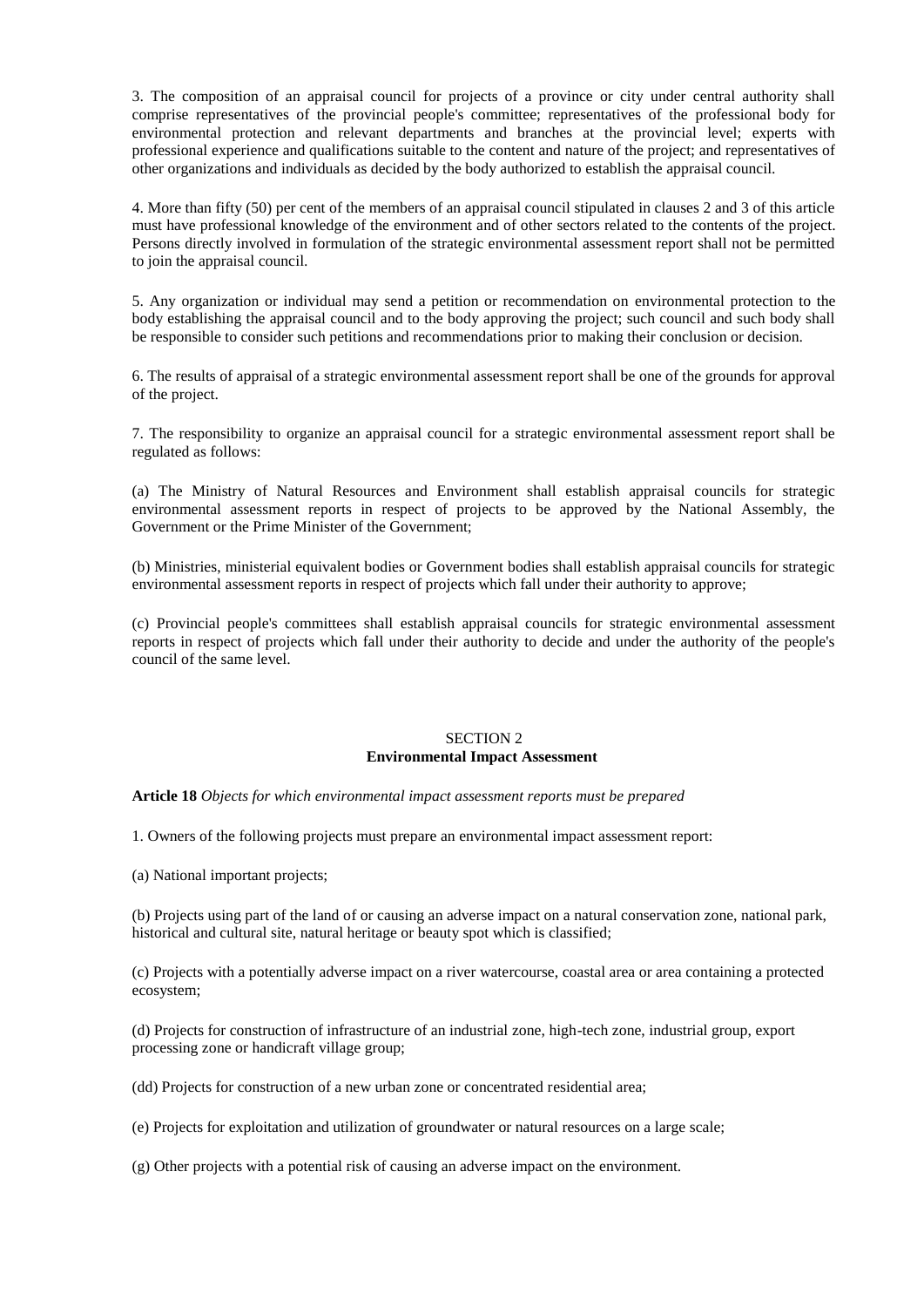2. The Government shall provide a list of projects for which an environmental impact assessment report must be prepared.

## **Article 19** *Preparation of environmental impact assessment reports*

1. Owners of the projects stipulated in article 18 of this Law shall be obliged to prepare an environmental impact assessment report and submit it to the competent State body for approval.

2. The environmental impact assessment report must be prepared concurrently with the project feasibility study.

3. Project owners may themselves prepare or may hire a consultancy services organization to prepare the environmental impact assessment report and shall be responsible for data and results specified in the environmental impact assessment report.

4. Where there is any change in the scale, content, time of commencement, duration or completion of the project, the project owner shall be responsible to provide an explanatory statement to the approving body; where necessary, a supplementary environmental impact assessment report must be prepared.

5. Consultancy services organizations preparing environmental impact assessment reports must satisfy all of the necessary conditions on professional personnel and on material and technical facilities.

## **Article 20** *Contents of environmental impact assessment reports*

1. List and detailed description of items of works of the project together with their scale in terms of space, time and workload; operational technology of each item of work and of the entire project.

2. General assessment of the environmental status at the project site and in adjacent areas; the sensitivity and burden bearing capacity of the environment.

3. Detailed assessment of the potential environmental impact when the project is implemented and of the environmental elements and socio-economic elements which will be affected by the project; a forecast of risks of environment incidents which may be caused by the project.

4. Specific measures to minimize adverse impact on the environment and to prevent or deal with environmental incidents.

5. Undertaking to take environmental protection measures during construction and operation of the project.

6. List of project works and the program for management and supervision of environmental issues during implementation of the project.

7. Estimated budget for construction of items of works being environmental protection facilities within the total estimated budget of the project.

8. Opinions of the people's committee of the commune, ward or township (hereinafter referred to as *the commune people's committee*) and of the representatives of communities in the locality where the project is to be implemented. Opinions disagreeing with the establishment of the project in the locality or disagreeing with environmental protection measures must be included in the environmental impact assessment report.

9. Reference to sources of figures and data and to methods of assessment.

## **Article 21** *Appraisal of environmental impact assessment reports*

1. Environmental impact assessment reports shall be appraised by an appraisal council or by an appraisal services organization.

The Ministry of Natural Resources and Environment shall provide regulations on the conditions and guidelines for appraisal of environmental impact assessment reports by appraisal services organizations.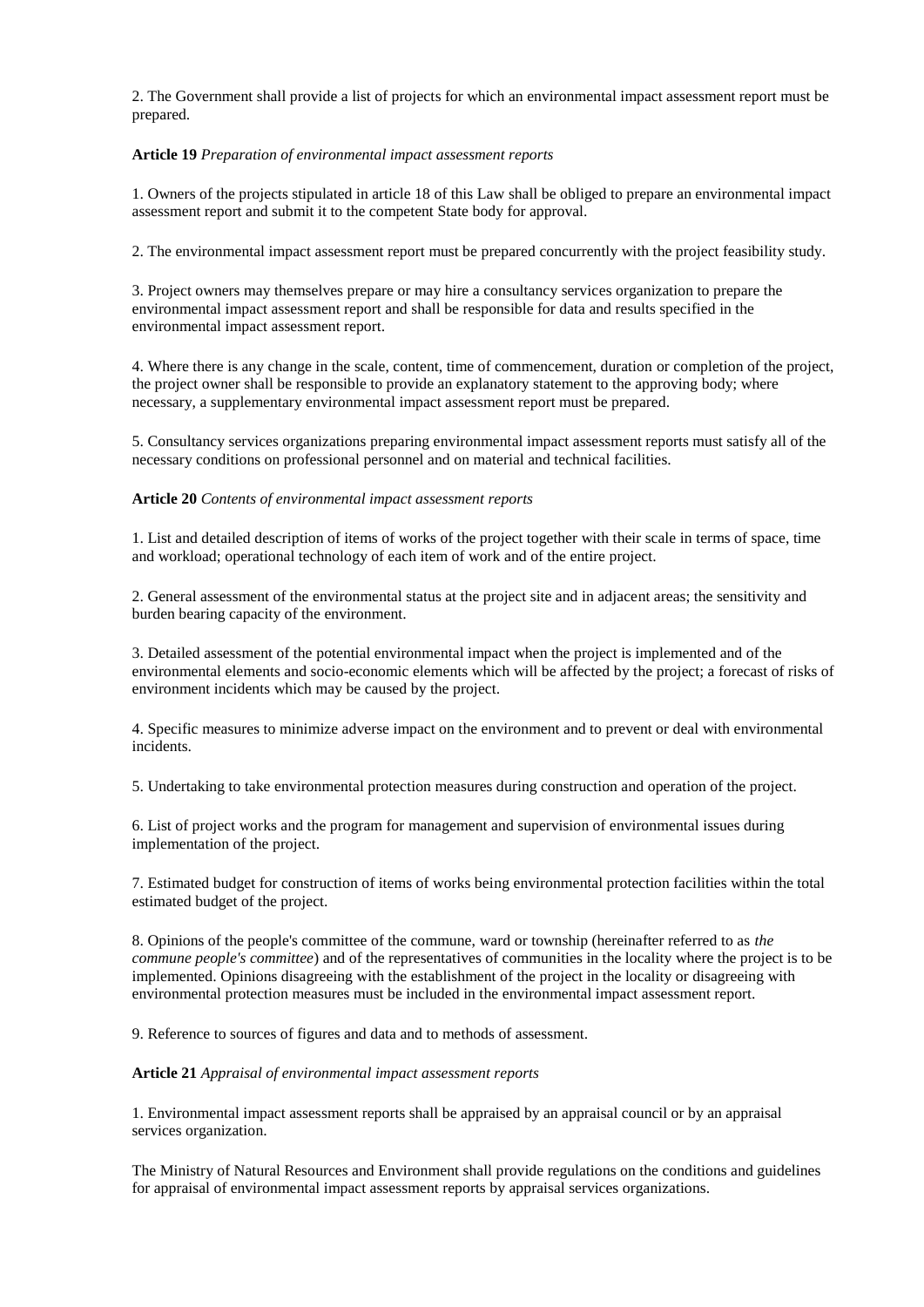2. The composition of an appraisal council in respect of the projects stipulated in paragraphs

(a) and (b) of clause 7 of this article shall comprise representatives of the body approving the project; representatives of the professional body for environmental protection under the body which will approve the project; representatives of the provincial level professional body for environmental protection of the locality where the project will be implemented; experts with professional experience and qualifications suitable to the content and nature of the project; and representatives of other organizations and individuals as decided by the body authorized to establish the appraisal council.

3. The composition of an appraisal council in respect of a project stipulated in paragraph (c) of clause 7 of this article shall comprise representatives of the provincial people's committee; representatives of the professional body for environmental protection and relevant departments and divisions at the provincial level; experts with professional experience and qualifications suitable to the content and mature of the project; and representatives of other organizations and individuals as decided by the body authorized to establish the appraisal council.

Where necessary, the provincial people's committee may invite representatives of the Ministry of Natural Resources and Environment and of relevant ministries, ministerial equivalent bodies and Government bodies to join the appraisal council.

4. More than fifty (50) per cent of the members of an appraisal council stipulated in clauses 2 and 3 of this article must have professional knowledge of the environment and of other sectors related to the contents of the project. Persons who are directly involved in preparation of the environmental impact assessment report shall not be permitted to join the appraisal council.

5. Appraisal services organizations may participate in the appraisal as decided by the body approving the project and shall be responsible for their opinions and results of appraisal.

6. Organizations, communities and individuals may send a petition or recommendation for environmental protection to the body organizing the appraisal as stipulated in clause 7 of this article; the body organizing the appraisal shall have the responsibility to consider such petitions and recommendations prior to making its conclusion or decision.

7. Responsibility to organize the appraisal of environmental impact assessment reports in respect of projects shall be regulated as follows:

(a) The Ministry of Natural Resources and Environment shall establish appraisal councils or select services organizations for appraisal of environmental impact assessment reports in respect of projects which will be decided or approved by the National Assembly, the Government or the Prime Minister of the Government; and for inter-industry or inter-provincial projects;

(b) Ministries, ministerial equivalent bodies or Government bodies shall establish appraisal councils or select services organizations for appraisal of environmental impact assessment reports in respect of projects which fall under their authority to decide or approve, excluding inter-industry or inter-provincial projects;

(c) Provincial people's committees shall establish appraisal councils or select services organizations for appraisal of environmental impact assessment reports in respect of projects located in their respective localities and falling under their authority to decide or approve and under the authority of the people's council of the same level.

## **Article 22** *Approval of environmental impact assessment reports*

1. The body establishing an appraisal council for an environmental impact assessment report shall be responsible for considering and approving the environmental impact assessment report after it has conducted its appraisal.

2. Prior to approval, the body approving the environmental impact assessment report shall be responsible to consider petitions and recommendations from the project owner, the community involved, and other organizations or individuals.

3. The head of the body stipulated in clause 1 of this article must consider and decide to approve the environmental impact assessment report within fifteen (15) working days from the date of receipt of the environmental impact assessment report as modified to satisfy the requirements stipulated in the conclusion of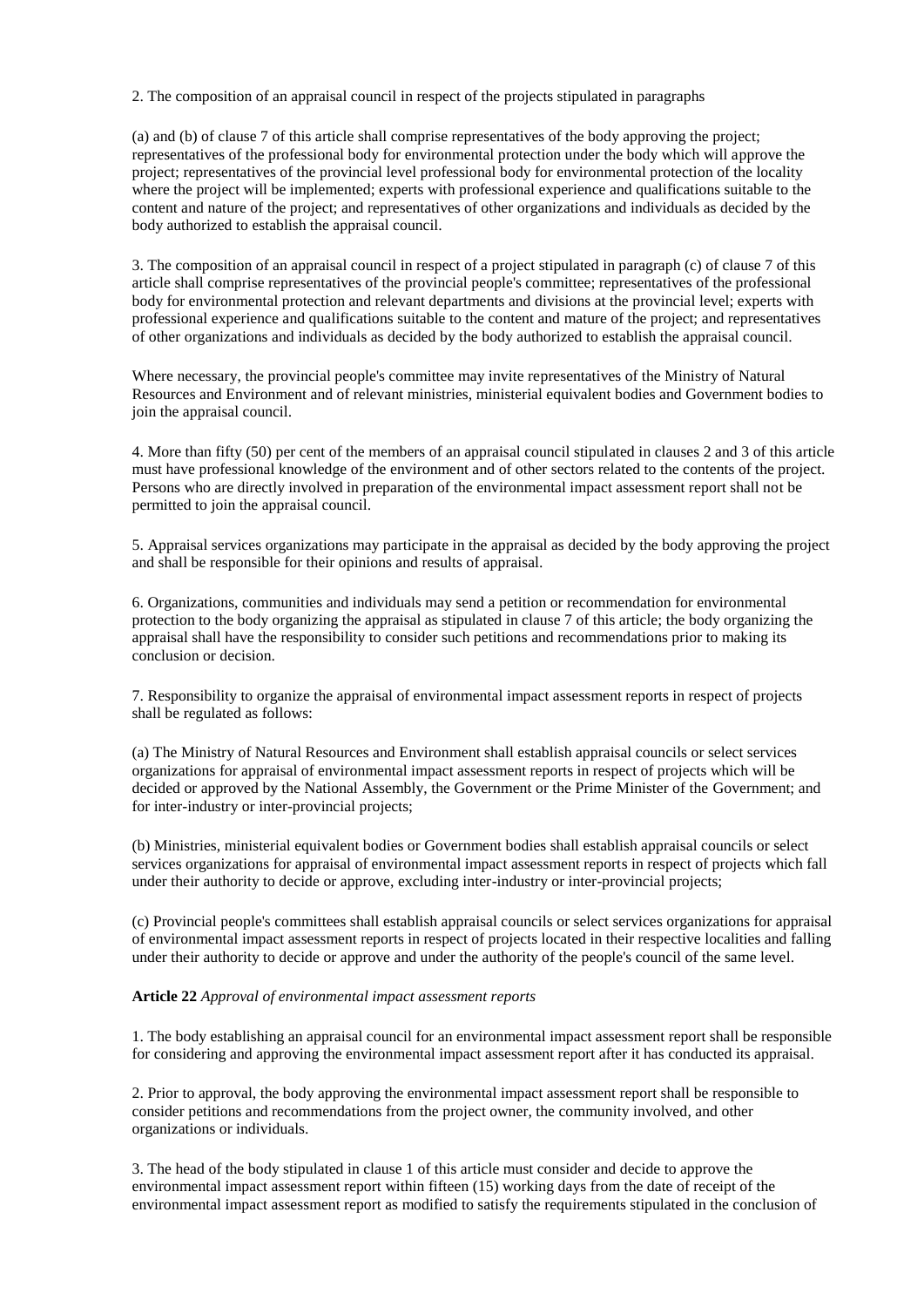the appraisal council or of the appraisal services organization. In the case of refusal to approve, the head of such body shall notify the project owner in writing and specify the reasons therefor.

4. The projects stipulated in article 18 of this Law may be approved and issued with an investment licence, construction permit or operational permit only after approval of the environmental impact assessment report.

**Article 23** *Responsibilities to implement contents of environmental impact assessment reports and to inspect implementation*

1. A project owner shall have the following responsibilities:

(a) To report the content of the decision on approval of the environmental impact assessment report to the people's committee of the locality in which the project will be implemented;

(b) To display publicly at the location in which the project will be implemented information on types of wastes and treatment technology, parameters of standards on wastes and environmental protection solutions in order that the local community may know, inspect and supervise same;

(c) To implement properly and fully the items of environmental protection in the environmental impact assessment report and the requirements in the decision on approval of the environmental impact assessment report;

(d) To notify the performance of the items in the report and of the requirements in the decision on approval of the environmental impact assessment report to the body approving the environmental impact assessment report for the purpose of inspection and certification;

(d) Works may be commissioned for use only after the competent body has inspected and certified the performance of all requirements stipulated in sub-clauses (a), (b) and (c) hereof.

2. The body approving the environmental impact assessment report shall have the following responsibilities:

(a) To notify the items of its decision on approval of the environmental impact assessment report to the provincial people's committee in the locality in which the project will be implemented. The provincial people's committee shall notify items of the decision on approval of the environmental impact assessment report which has been approved by it or by a ministry, ministerial equivalent body or Government body to the people's committee of a district, town or a provincial city (hereinafter referred to as the *district people's committee*) and to the commune people's committee of the place where the project will be implemented;

(b) To direct and organize inspection of the implementation of the items in the approved environmental impact assessment report.

### SECTION 3 **Environmental Protection Undertakings**

**Article 24** *Entities which must make written environmental protection undertaking*

Manufacturing, business and services establishments being family households and entities not covered by articles 14 and 18 of this Law must make a written environmental protection undertaking.

**Article 25** *Contents of environmental protection undertakings*

1. Location of performance.

2. Form and scale of manufacturing, business or provision of services and the raw materials and fuel used.

3. Types of waste produced.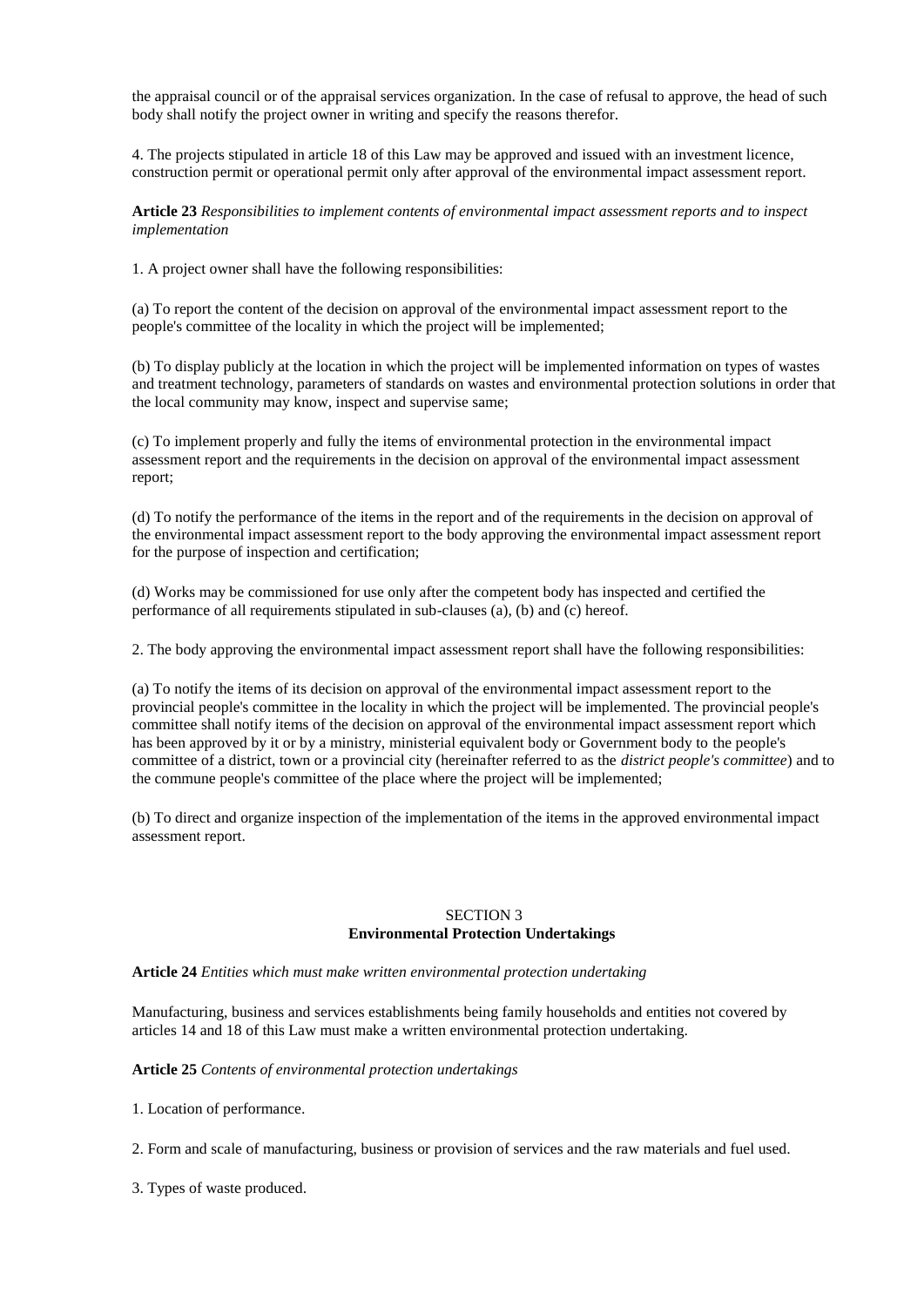4. Undertaking to apply measures aimed at minimizing and treating waste and to comply strictly with the provisions of the law on protection of the environment.

## **Article 26** *Registration of written environmental protection undertaking*

1. District people's committees shall be responsible for organizing the registration of written environmental protection undertakings; where necessary, they may authorize a commune people's committee to organize such registration.

2. The period for acceptance of a written environmental protection undertaking shall be five working days from the date of receipt of the valid written undertaking.

3. The entities stipulated in article 24 of this Law shall be permitted to commence their manufacturing, business or provision of services only after registration of their written environmental protection undertaking.

**Article 27** *Responsibilities to implement environmental protection undertakings and to supervise implementation*

1. Any organization or individual making an environmental protection undertaking shall be responsible to implement properly and fully its written environmental protection undertaking.

2. District or commune people's committees shall direct, examine and inspect the implementation of the items stated in a written environmental protection undertaking.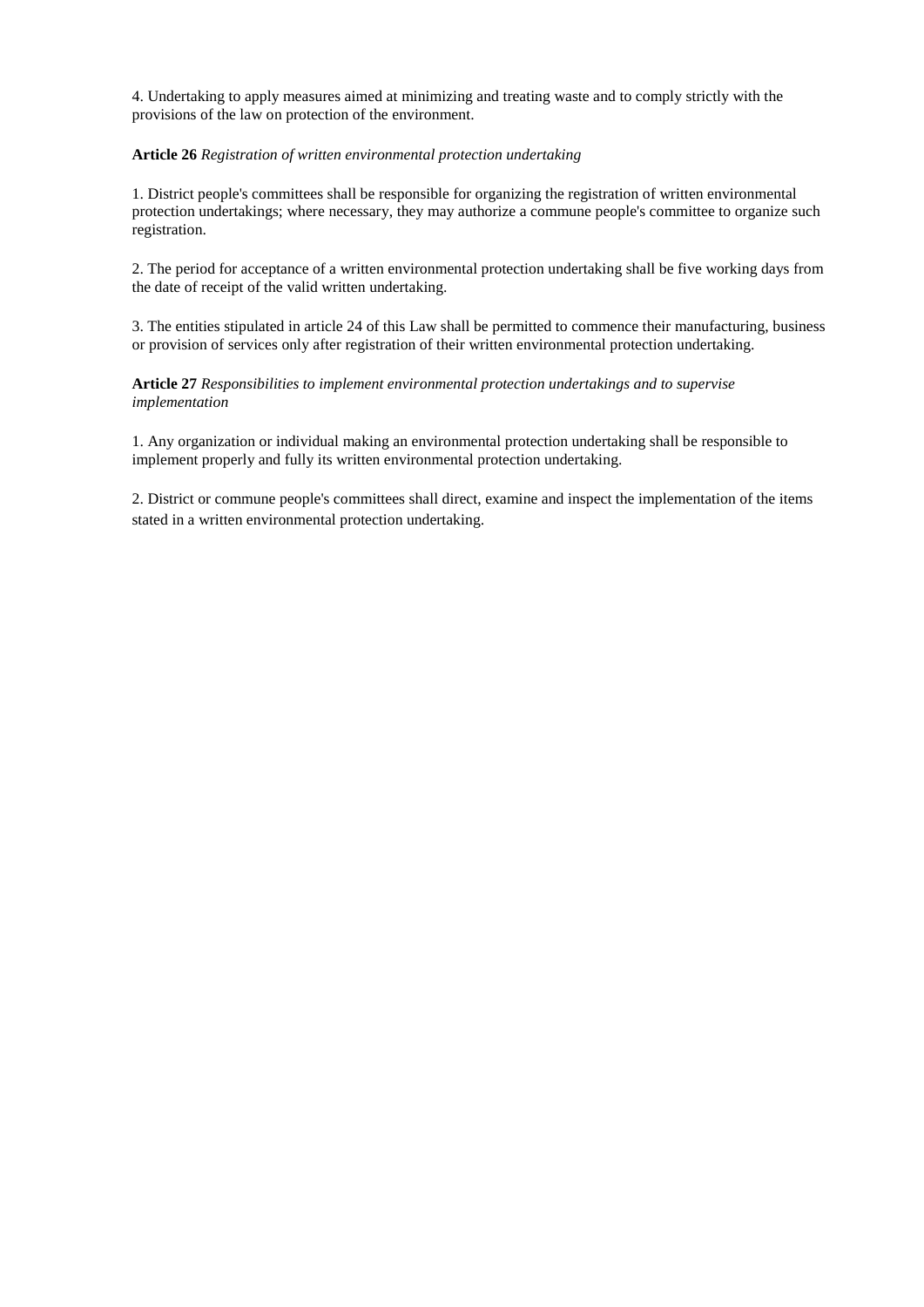## CHAPTER IV **Conservation and Rational Utilization of Natural Resources**

#### **Article 28** *Survey, evaluation and formulation of planning for utilization of natural resources*

1. Natural resources shall be surveyed and evaluated in terms of their reserves, renewable ability and economic value; such survey shall be used as the basis for formulation of planning for utilization and for determination of permissible limits of exploitation, rates of environment tax and environmental protection fees, sums to be deposited for environmental restoration, compensation for environmental damage and other environmental protection measures.

2. Planning for utilization of natural resources must be associated with planning for nature conservation.

3. Responsibilities for the survey, evaluation and formulation of planning for utilization of natural resources shall be implemented in accordance with the law on natural resources.

#### **Article 29** *Nature conservation*

1. Zones or ecosystems with a value in terms of national or international biodiversity must be surveyed, evaluated and planned for protection in the form of a marine conservation zone, national park, nature reserve zone, biosphere reserve zone or species conservation zone (hereinafter together referred to as *nature conservation zone*).

2. The grounds for formulation of planning for a nature conservation zone shall comprise the following:

(a) Value as world heritage site, national heritage site and local heritage site;

(b) Value as primitive site, specialized use characteristics and value as protected site;

(c) Role in regulating the regional ecological balance;

(d) Typicality and uniqueness of the natural geographical area;

(dd) Regular or seasonal habitat of or breeding area for rare and precious indigenous species which are in danger of extinction;

(e) International and local value of the biosphere, natural landscape and ecology and value to humanity of the ecology;

(g) Other conservation values as stipulated by law.

3. The establishment of nature conservation zones must comply with the zoning approved by the competent State body.

4. Each nature conservation zone shall have its own regulations and management unit.

5. The responsibilities to prepare zoning for nature conservation and to establish and manage nature conservation zones shall be implemented in accordance with law.

#### **Article 30** *Protection of biodiversity*

1. The protection of biodiversity must be carried out on the basis of ensuring the lawful rights and interests of local communities and of other entities concerned.

2. The State shall establish gene banks for protection and development of precious and rare indigenous gene sources; and shall encourage the import of genes of a high value.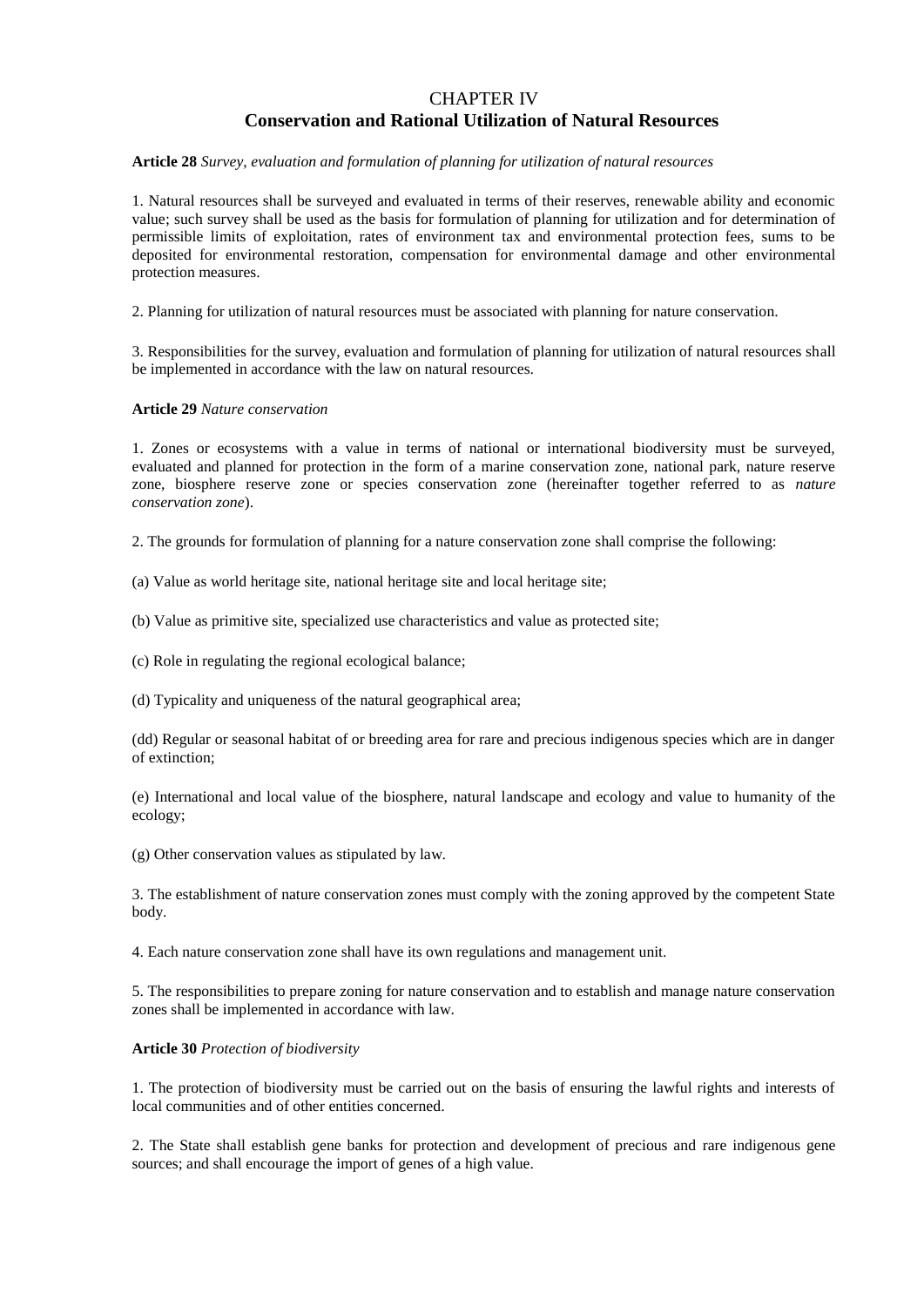3. Precious and rare animal species and plant varieties which are in danger of extinction shall be protected in accordance with the following provisions:

(a) They shall be listed and categorized for management on the basis of preciousness, rarity and threat of extinction;

(b) Protection plans shall be prepared and measures shall be taken to prevent and stop hunting, exploitation, trading and use of such species and varieties;

(c) Programs of care, nursing and protection pursuant to special regimes suitable to each species shall be carried out; and wild animal rescue centres shall be developed.

4. The Ministry of Natural Resources and Environment shall be responsible to preside over co-ordination with relevant ministries, ministerial equivalent bodies, Government bodies and provincial people's committees to carry out the protection of biodiversity in accordance with the law on biodiversity.

### **Article 31** *Protection and development of natural landscape*

1. The State encourages development of ecological models for hamlets and villages in rural and mountainous areas, for residential areas, industrial zones, entertainment zones and tourist resorts, and for other forms of natural landscape in order to create harmony between human beings and nature.

2. Organizations and individuals carrying out planning, construction, manufacturing, business, provision of services and daily activities shall ensure the requirements of preservation and embellishment of the natural landscape.

3. Ministries, ministerial equivalent bodies, Government bodies and people's committees at all levels shall, depending on their respective duties and powers, be responsible for formulating zoning and organizing management, protection and development of the natural landscape in accordance with the provisions of this Law and other relevant laws.

#### **Article 32** *Environmental protection in survey, exploration, exploitation and utilization of natural resources*

1. Any survey, exploration, exploitation and utilization of natural resources shall comply with the planning approved by the competent State body.

2. Exploitation and utilization permits for natural resources shall specify all conditions in relation to environmental protection.

The exploitation and utilization of natural resources shall comply with the items of environmental protection stipulated in the exploitation and utilization permits issued by the competent State bodies.

3. Organizations and individuals shall be responsible for complying with the requirements of environmental protection during survey, exploration, exploitation and utilization of natural resources; and upon completion of exploration and exploitation activities, they must restore the environment in accordance with the provisions of this Law and other relevant laws.

#### **Article 33** *Development of clean energy, renewable energy and environmentally-friendly products*

1. Clean energy and renewable energy means energy generated from wind, solar and geothermal sources, water, biomass and other renewable sources.

2. Organizations and individuals investing in development and utilization of clean energy or renewable energy or in the manufacture of environmentally-friendly products shall be entitled to State incentives in relation to taxation, capital funding and land for construction of manufacturing establishments.

3. The Government shall formulate and implement a strategy on development of clean energy and renewable energy to achieve the following objectives: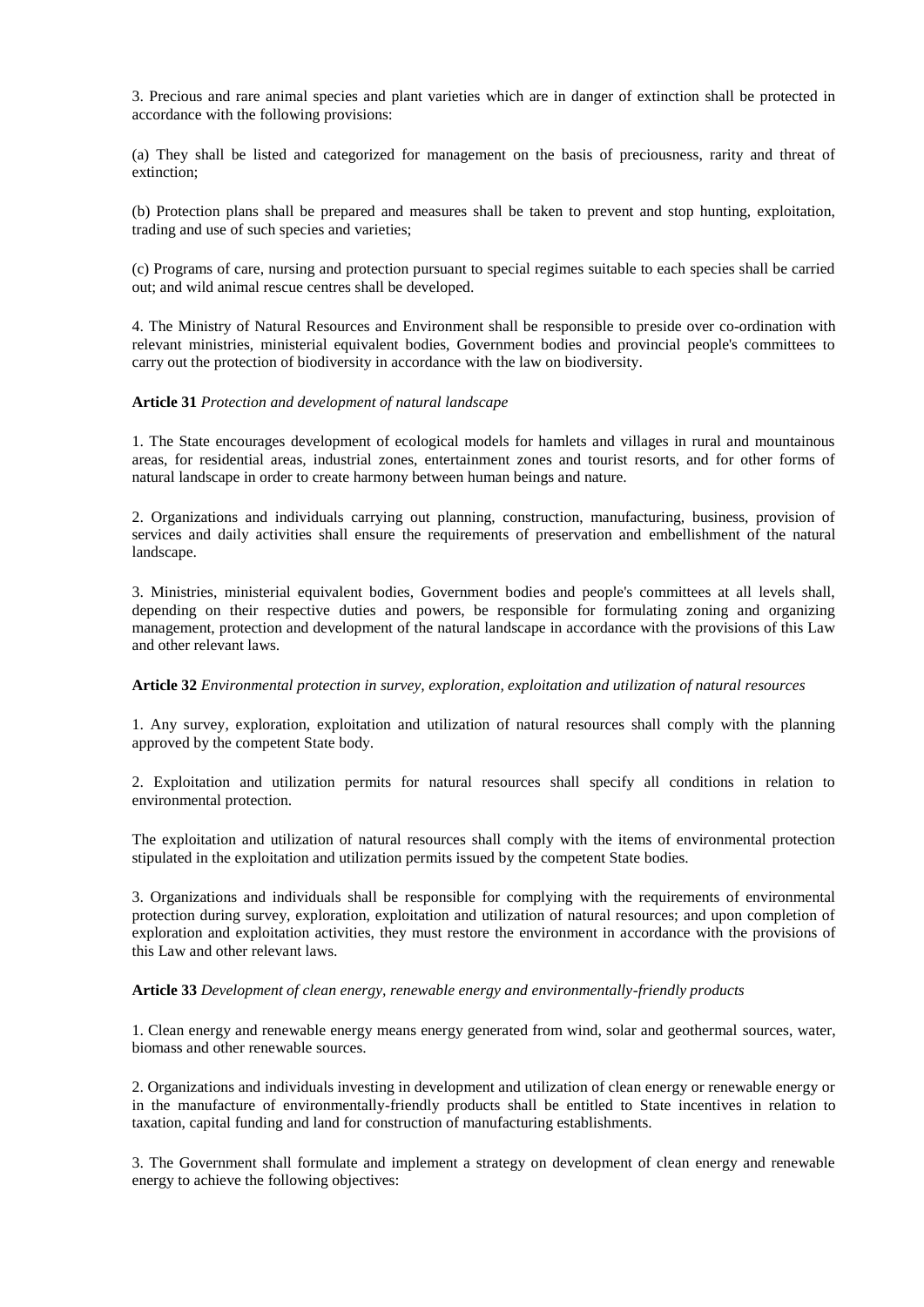(a) Improve the national capacity for research and application of technology to exploit and use clean energy and renewable energy;

(b) Expand international co-operation and mobilize resources to participate in exploitation and utilization of clean energy and renewable energy;

(c) Increase gradually the ratio of clean and renewable energy to the total national energy production; realize the objective of energy security, economical use of natural resources and minimization of greenhouse gas emissions;

(d) Combine programs of development of clean energy and renewable energy with programs on hunger eradication and poverty reduction and development in rural areas, mountainous areas, coastal areas and islands.

4. The State shall encourage the manufacture and consumption of products and goods which pollute the environment to a lesser degree or which are easily decomposable; the utilization of waste for production of clean energy; and the manufacture, import and utilization of machinery, equipment and means of transportation using clean or renewable energy.

## **Article 34** *Formation of environmentally-friendly consumption habits*

1. The State shall encourage organizations and individuals to consume products recycled from waste, organic products, environmentally degradable packages, eco-certified products and other environmentally-friendly products.

2. The Ministry of Culture and Information, news agencies and the press shall be responsible for co-ordinating with the Ministry of Natural Resources and Environment in disseminating information about environmentallyfriendly products and goods and for introducing and promoting environmentally-friendly products and goods for consumption by the people.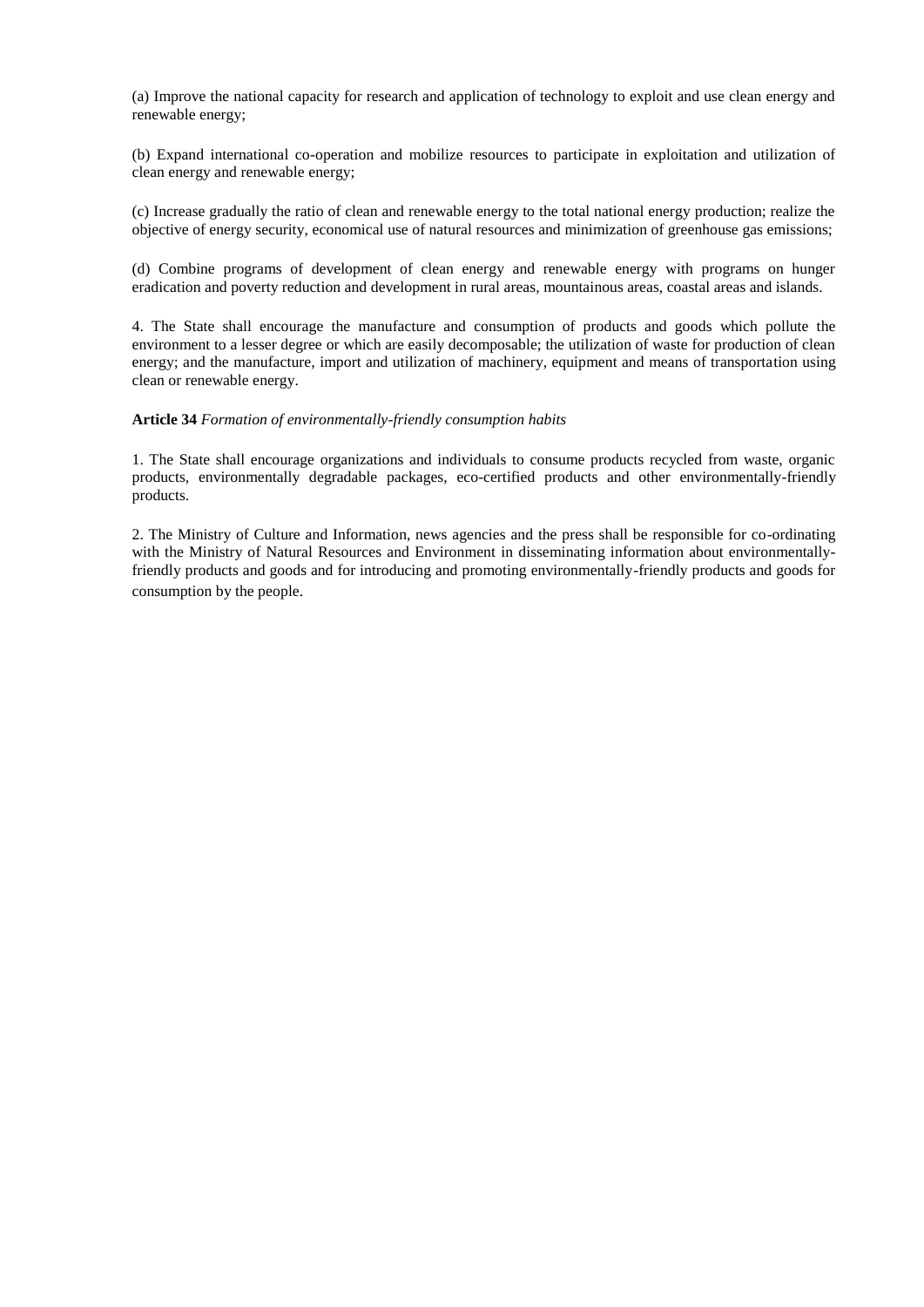## CHAPTER V

## **Environmental Protection in Manufacturing, Business and Services Activities**

**Article 35** *Responsibilities of organizations and individuals for environmental protection in manufacturing, business and services activities*

1. To comply with the provisions of the law on protection of the environment.

2. To take environmental protection measures as stipulated in an approved environmental impact assessment report or a registered environmental protection undertaking, and to comply with environmental standards.

3. To prevent and restrict adverse impact on the environment caused by the activities of any such organization or individual.

4. To overcome environmental pollution caused by the activities of any such organization or individual.

5. To disseminate information to and to educate and enhance awareness of environmental protection by employees working in their manufacturing, business and services establishments.

6. To implement the regime of environmental reporting in accordance with the provisions of the law on protection of the environment.

7. To comply with the regime for checks and inspection of environmental protection.

8. To pay environment tax and environmental protection fees.

**Article 36** *Environmental protection in respect of concentrated manufacturing, business and services zones*

1. Economic zones, industrial zones, export processing zones, high-tech zones, groups of industrial establishments, tourist resorts and entertainment and recreation zones (hereinafter together referred to as *concentrated manufacturing, business and services zones*) must satisfy the following requirements with respect to environmental protection:

(a) Comply with the approved master plan for development;

(b) Plan and arrange functional areas and types of activities in association with environmental protection;

(c) Implement fully and properly the contents of the approved environmental impact assessment report;

(d) Have adequate equipment and apparatus for collection of ordinary solid waste and hazardous waste and satisfy the requirements on receipt of waste already classified at source from establishments located within manufacturing, business and services zones;

(dd) Have a concentrated system for collection and treatment of waste water and a system of treatment of gaseous waste to the environmental standards in regular operation;

(e) Satisfy the requirements regarding environmental landscape and protection of the health of the community and of employees;

(g) Have an environmental monitoring system;

(h) Have a specialized section with sufficient capacity to perform environmental protection duties.

2. Industrial zones, export processing zones, high-tech zones and groups of industrial establishments which are likely to cause adverse impact on the environment must be located at an environmentally safe distance from residential areas and nature conservation zones.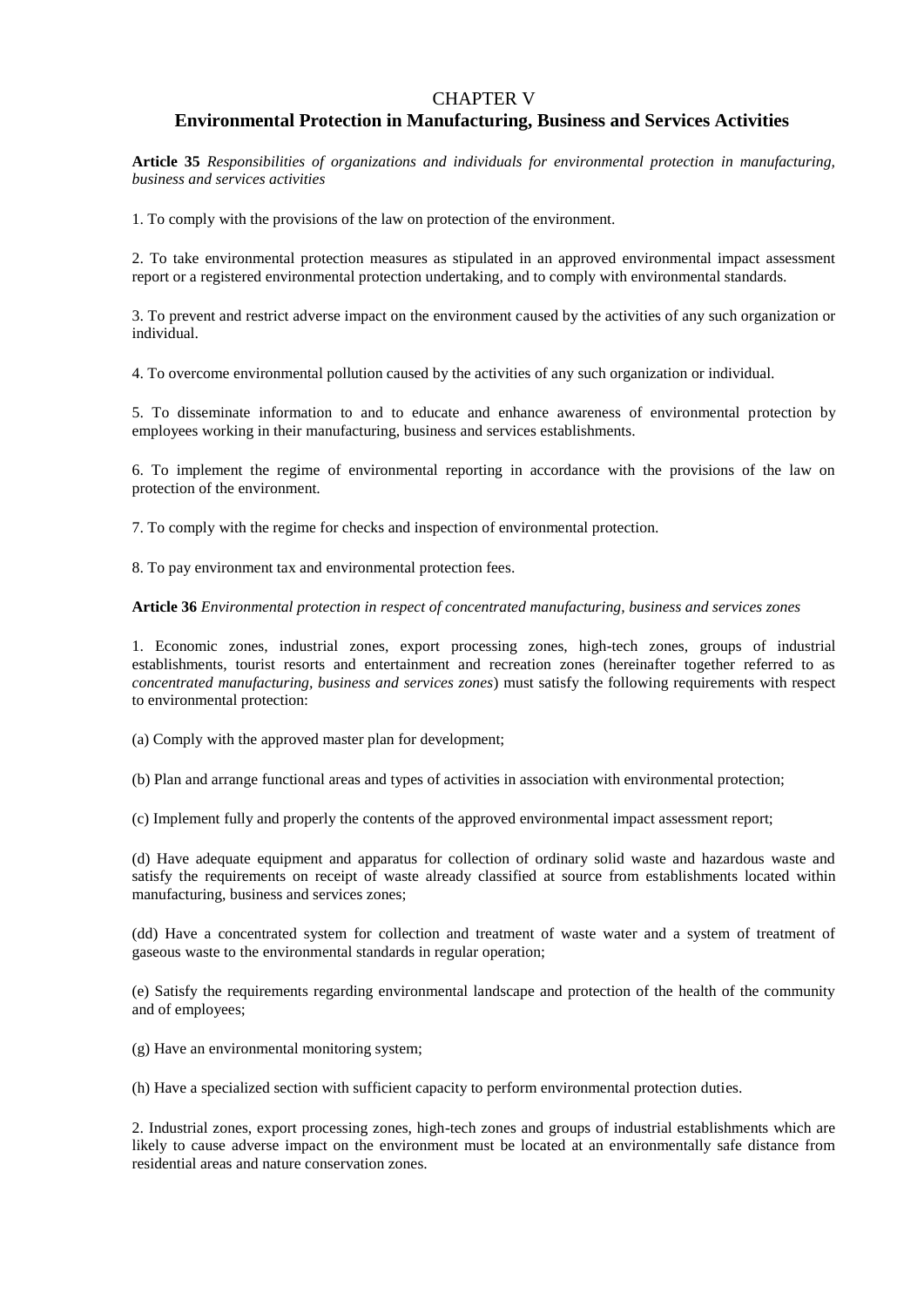3. Manufacturing, business and services projects in concentrated manufacturing, business and services zones may be commenced only upon satisfaction of all requirements stipulated in clause 1 of this article and after verification and certification of such satisfaction by the competent State body.

4. The section specializing in environmental protection in a concentrated manufacturing, business and services zone shall have the following duties:

(a) To inspect and supervise the observance of the requirements for environmental protection by establishments and investment projects in the concentrated manufacturing, business and services zone;

(b) To manage the system for collection and concentration of ordinary waste and hazardous waste; the concentrated system for treatment of sewage and the system for treatment of gaseous waste;

(c) To organize the monitoring and assessment of the status of the environment, to collate and prepare environmental reports and to submit periodical reports to the at provincial level professional body for environmental protection;

(d) To advise the management board on resolution of environment-related disputes between projects located in the concentrated manufacturing, business and services zone.

5. Provincial people's committees shall be responsible for co-ordinating with the relevant ministries, ministerial equivalent bodies and Government bodies in directing and organizing environmental protection in respect of concentrated manufacturing, business and services zones within localities under their management.

## **Article 37** *Environmental protection in respect of manufacturing, business and services establishments*

1. Manufacturing, business and services establishments must satisfy the following environmental protection requirements:

(a) Have a system for collection and treatment of waste water which satisfies environmental standards; Where waste water is transferred to a concentrated waste water treatment system, such establishments must comply with the regulations issued by the organization responsible for management of the concentrated waste water treatment system;

(b) Have adequate means and equipment for collection and storage of solid waste and classify such solid waste at source;

(c) Take measures to minimize and treat dust and gaseous waste to satisfy standards prior to discharging the waste into the environment, ensuring that no gaseous waste, toxic gas and fumes will be leaked or dispersed into the environment; to limit noise, light and heat which adversely affects the surrounding environment and employees;

(d) Ensure adequate resources, facilities and equipment to prevent and deal with environmental incidents, particularly in the case of manufacturing establishments using chemicals, radioactive substances, inflammable substances or explosives.

2. Manufacturing establishments or warehouses in the following cases must not be located within residential areas and must be located at an environmentally safe distance from populated areas:

(a) They have inflammable substances or explosives;

- (b) They have radioactive substances or high radiation substances;
- (c) They have substances harmful to the health of humans and animals;

(d) They discharge odour adversely affecting the health of humans;

(dd) They cause significant pollution to water sources;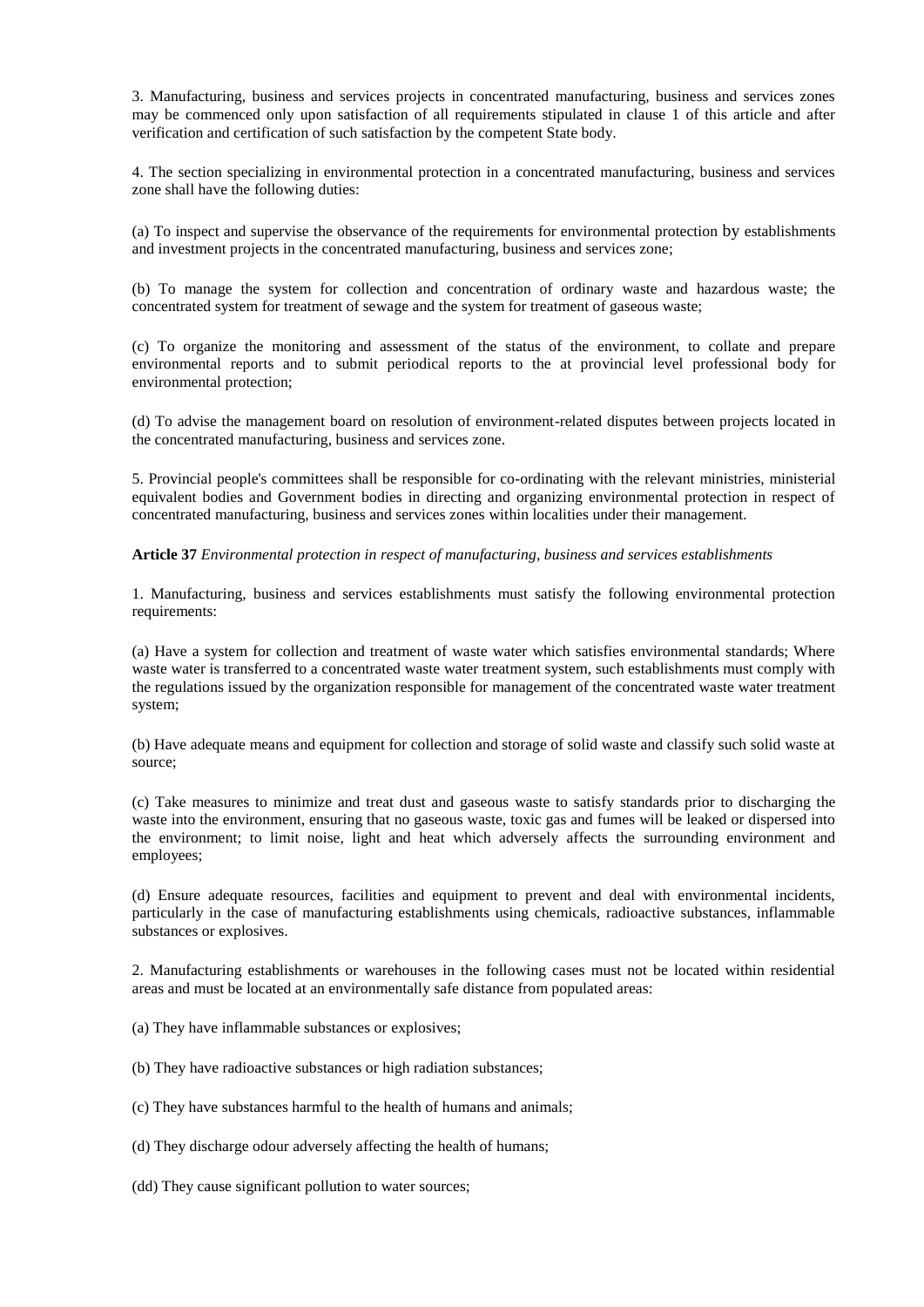(e) They cause noise or emit dust or gaseous waste in excess of the permissible limits.

### **Article 38** *Environmental protection in respect of handicraft villages*

1. The planning, building, renovation and development of handicraft villages must be associated with environmental protection. The State shall encourage the development of zones and groups of industrial establishments and handicraft villages sharing a common system of environmental protection infrastructure facilities.

2. Provincial people's committees shall be responsible for directing, for obtaining statistics on, and for assessing the pollution levels in handicraft villages within their localities and for preparing a plan for dealing with environmental pollution in such handicraft villages by the following measures:

(a) Renovating, upgrading or building concentrated waste water collection and treatment systems;

(b) Building collection sites for ordinary solid waste and hazardous waste, arranging equipment which will satisfy the requirements on waste collection and classification of waste at source for the purpose of concentrated treatment;

(c) Formulating planning for zones and groups of industrial establishments and handicraft villages in order to remove manufacturing establishments which cause serious pollution from residential areas;

(d) Advertising and disseminating information about new technologies which cause less pollution for the purpose of application.

3. Manufacturing establishments in zones and groups of industrial establishments and handicraft villages must comply with the following requirements regarding environmental protection:

(a) Waste water must be collected and transferred to a concentrated waste water treatment system; where such system is not available, measures must be taken to treat waste water to the environmental standards prior to discharge;

(b) Solid waste must be classified at source and transported to a collection site for solid waste in accordance with the regulations on management of waste; solid waste containing toxic elements must be classified, collected, stored and treated in accordance with the regulations on management of hazardous waste;

(c) Contributions must be made to a budget for construction of infrastructure facilities for environmental protection, and environmental protection fees must be paid in full in accordance with law.

**Article 39** *Environmental protection in respect of hospitals and other medical facilities*

1. Hospitals and other medical facilities must satisfy the following requirements with respect to environmental protection:

(a) Have a system or take measures to collect and treat medical waste water and to operate same regularly and satisfy environmental standards;

(b) Arrange specialized equipment to classify at source pathological materials and medical garbage;

(c) Take measures to treat and incinerate pathological materials, medical garbage and out-of-date medicines in order to ensure environmental hygiene and standards;

(d) Have plans, facilities and equipment to prevent and deal with environmental incidents caused by medical waste;

(dd) Pre-treat solid waste and waste water from daily activities of patients in order to eliminate contagious germs prior to transfer to a concentrated treatment and incineration establishment.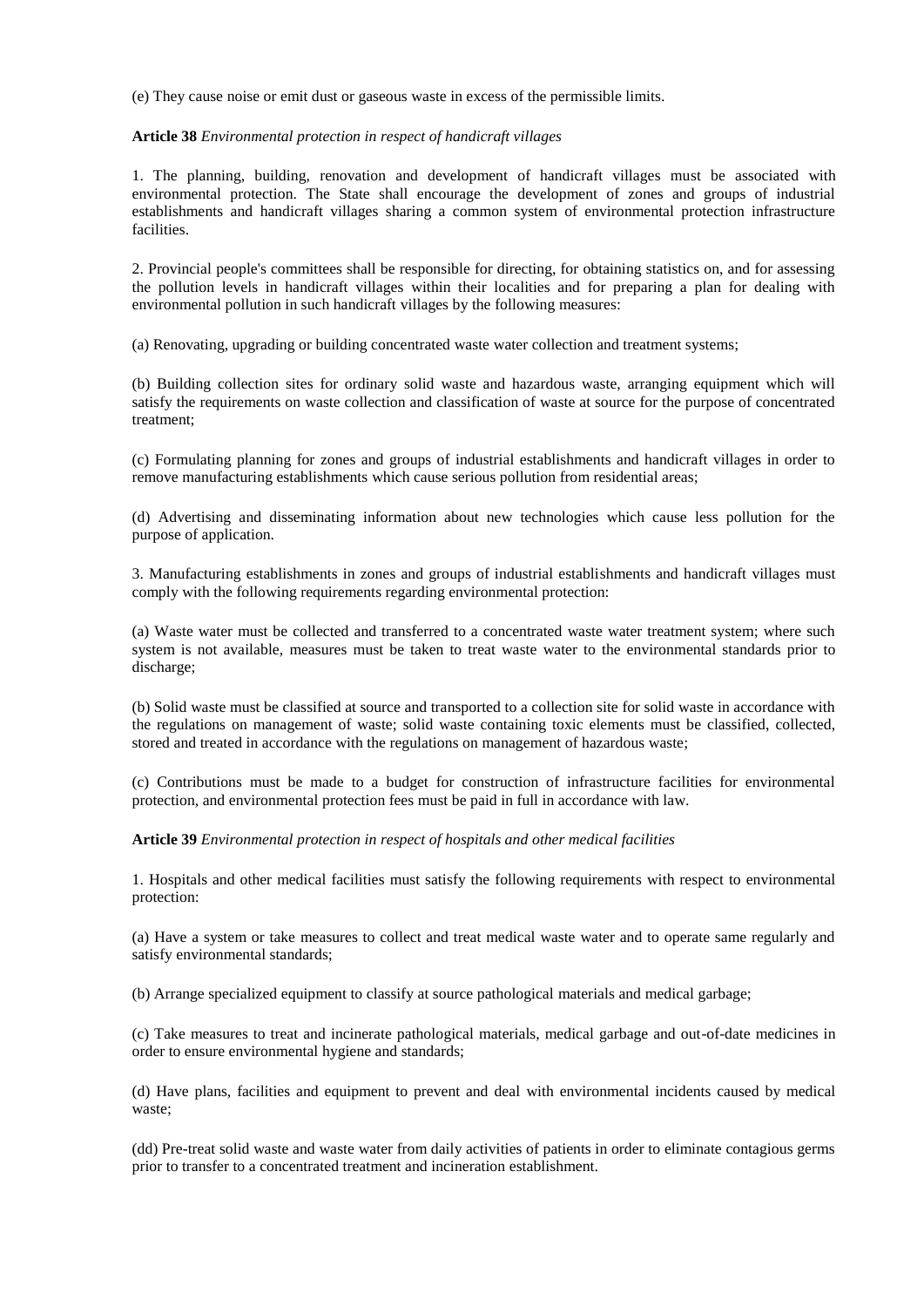2. Hospitals and other medical facilities for treatment of infectious diseases must be isolated from residential areas and water sources. New hospitals and other medical facilities for treatment of infectious diseases must not be located in residential areas.

3. X-ray establishments, medical instruments and equipment using radioactive substances must satisfy nuclear safety and radiation safety requirements stipulated in article 89 of this Law and the law on nuclear and radiation safety.

4. Staff of hospitals and other medical facilities engaged in activities involving medical waste must be equipped with protective clothes and equipment in order to ensure their safety and to protect them from contracting disease from medical waste.

5. The Ministry of Health shall preside over co-ordination with relevant ministries, ministerial equivalent bodies, Government bodies and provincial people's committees in directing and organizing statistics on discharging sources and in assessing pollution levels in hospitals and other medical facilities; in devising measures to deal with environmental pollution, and guiding and inspecting the observance of the law on protection of the environment by hospitals and other medical facilities.

**Article 40** *Environmental protection in respect of construction activities*

1. Master planning for construction must comply with the standards and requirements for environmental protection.

2. Execution of the construction of works must satisfy the following requirements with respect to environmental protection:

(a) In the case of construction works in residential areas, measures must be taken to ensure that the dispersion of dust, noise, vibration and light does not exceed permissible limits;

(b) Construction materials must be transported by means of transportation which satisfy technical specifications and do not cause any leakage, spillage or environmental pollution;

(c) Waste water, solid waste and other types of waste must be collected and treated to environmental standards.

3. People's committee at all levels and entities in charge of controlling public order may apply measures to deal with owners of project works or means of transportation in breach of the regulations with respect to environmental protection.

**Article 41** *Environmental protection in respect of transport and traffic activities*

1. Master planning for traffic must comply with the standards and requirements regarding environmental protection.

2. Automobiles, motorbikes and other motor vehicles which are locally manufactured or assembled or which are imported must satisfy gas emission and noise standards and must be inspected and certified by the registration office prior to commissioning into operation.

The Ministry of Transport shall preside over co-ordination with the Ministry of Natural Resources and Environment in providing guidelines for inspection and certification of satisfaction of environmental standards by automobiles, motorcycles and other motor vehicles.

3. Automobiles may be commissioned into operation only after issuance of a certificate of satisfaction of environmental standards by the Ministry of Transport.

4. Means of transportation used for transportation of raw materials, materials or waste must be covered when the vehicles join traffic in order to prevent such materials or waste from spilling and resulting in environmental pollution.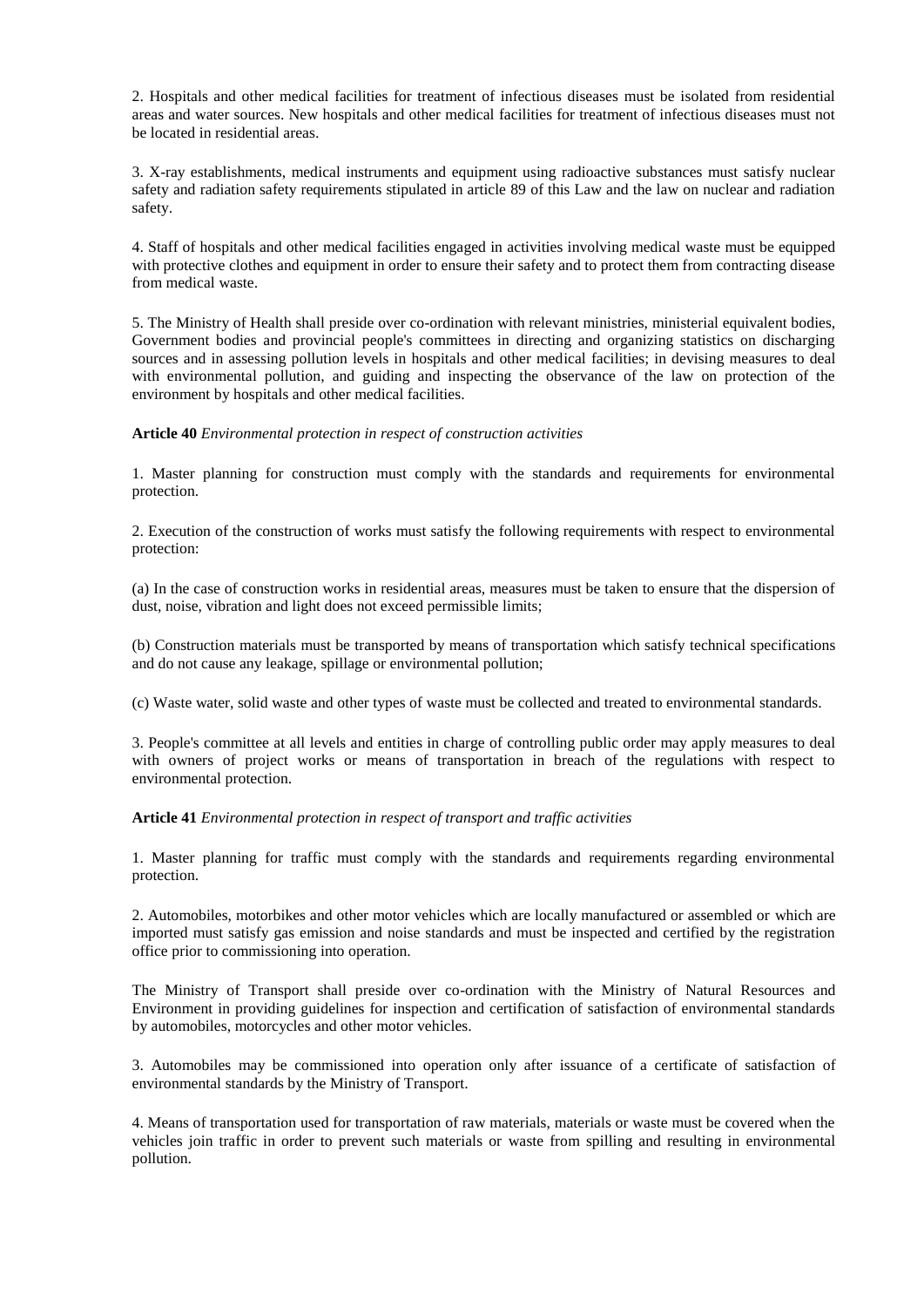5. Transportation of goods or materials potentially causing an environmental incident must ensure the following requirements:

(a) Specialized equipment and means must be used to ensure no leakage or dispersal into the environment;

(b) A transport permit issued by the competent State body must be obtained;

(c) The transport route must follow the proper routes and during the hours as stipulated in permits.

6. The State shall encourage owners of means of transportation of goods which may potentially cause environmental incidents to purchase insurance for liability for damage to the environment.

**Article 42** *Environmental protection during importation and transit of goods*

1. Imported machinery, equipment, vehicles, raw materials, fuel, chemicals and goods must satisfy environmental standards.

2. The import of the following machinery, equipment, vehicles, raw materials, fuel, chemicals and goods shall be prohibited:

(a) Machinery, equipment and vehicles which fail to satisfy environmental standards;

(b) Used machinery, equipment and means of transportation for dismantlement;

(c) Raw materials, fuel, materials, chemicals and goods included in the list of goods the import of which is prohibited;

(d) Machinery, equipment and vehicles which have been affected by radioactive substances, dangerous microbes or other poisons and have not yet been cleaned or are not able to be cleaned;

(dd) Foodstuffs, medicine, animal or crop protection agents with an expired use-by-date or which fail to satisfy the standards on quality, hygiene and food safety.

3. After importation of machinery, equipment, vehicles, raw materials, fuel, chemicals or goods in the category stipulated in clause 2 of this article, the goods owner must reexport, destroy or dispose of such items in accordance with the law on management of waste. In the case where a breach causes any serious consequence to the environment, the goods owner shall, depending on the nature and seriousness of the breach, be subject to an administrative penalty or prosecution for criminal liability, and must pay compensation for damage in accordance with law.

4. Transit of goods, equipment and vehicles which may potentially cause environmental pollution, degradation or incidents and which are in transit via the territory of Vietnam shall be subject to permission from and environmental supervision by the State administrative body for the environment.

5. The Ministry of Trade shall preside over co-ordination with the Ministry of Natural Resources and Environment, the Ministry of Finance, relevant ministries, ministerial equivalent bodies, and Government bodies in providing guidelines for implementation of requirements with respect to environmental protection during importation and transit of goods.

#### **Article 43** *Environmental protection during importation of waste materials*

1. Imported waste materials must satisfy the following requirements with respect to environmental protection:

(a) Have been sorted and cleaned and not mixed with materials, articles and goods prohibited from import by the law of Vietnam or treaties of which the Socialist Republic of Vietnam is a member;

(b) Not contain hazardous waste and impurities, except for loose and harmless impurities expelled during loading, unloading and transportation;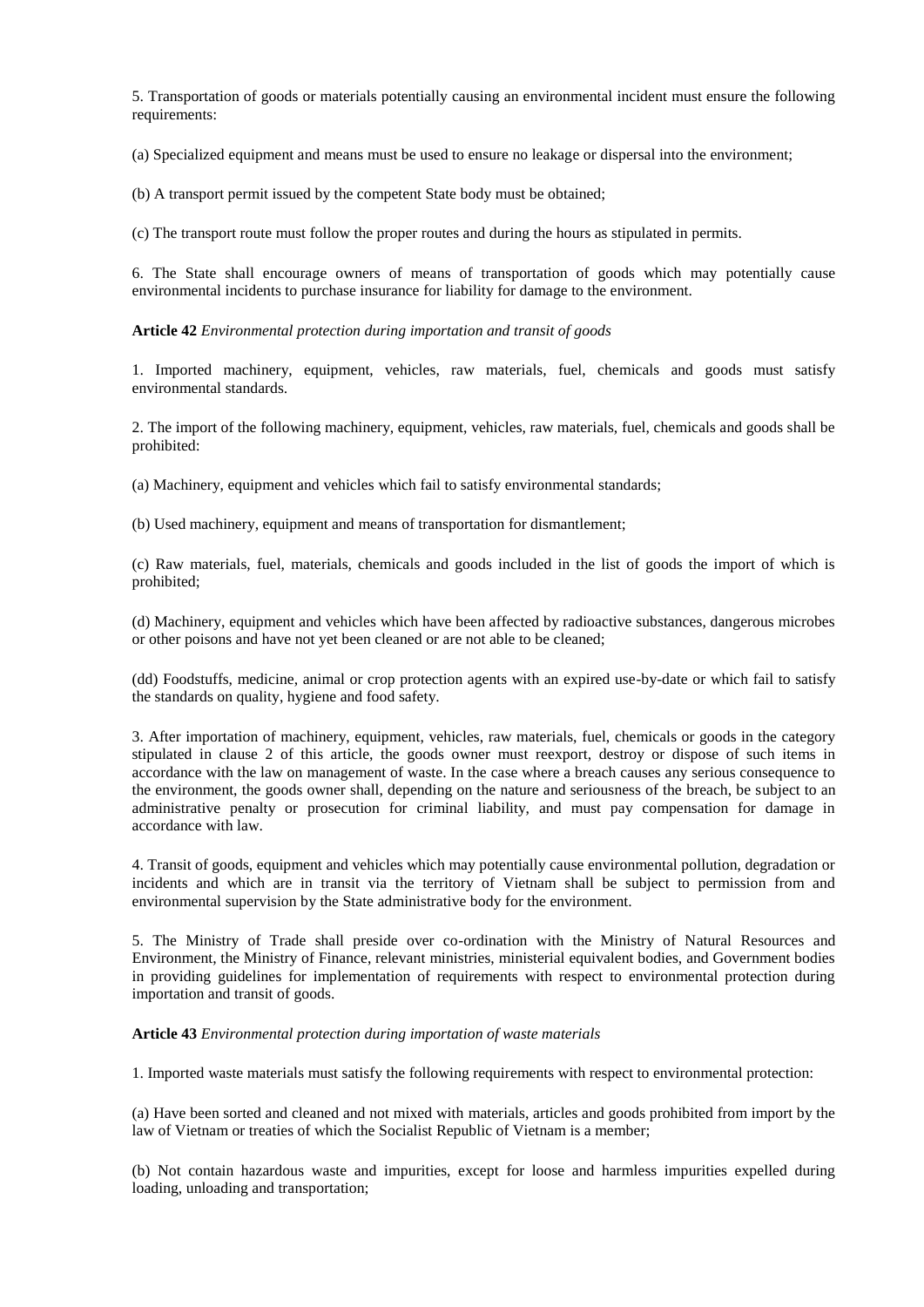(c) Be on the list of waste materials permitted for import as issued by the Ministry of Natural Resources and Environment.

2. Organizations and individuals using waste materials as raw materials in manufacturing or reprocessing must satisfy all of the following conditions for issuance of a permit to import the waste materials:

(a) Have separate warehouses and yards for storage of waste materials which satisfy environmental protection conditions;

(b) Be capable of treating impurities accompanying imported waste materials;

(c) Have technology and equipment for reprocessing and reusing waste materials which satisfies the environmental standards.

3. Organizations and individuals importing waste materials shall have the following responsibilities:

(a) To implement the law on protection of the environment and other relevant laws;

(b) At least five days prior to loading or unloading waste materials, to notify in writing the type, quantity and weight of waste materials, the bordergate of importation, the route of transportation, the warehouse or yard for storage of waste materials and the place of manufacture which will use the waste materials to the provincial level State administrative body for environmental protection of the place where the manufacturing establishment, warehouse or yard for storage of waste materials is located;

(c) To treat impurities accompanying imported waste materials and not to dispose of or sell such impurities.

4. Provincial people's committees shall have the following responsibilities:

(a) To supervise, detect, stop promptly and deal with breaches of the law relating to the importation of waste materials;

(b) Annually, to report to the Ministry of Natural Resources and Environment on the situation of importation and use of waste materials and environmental issues relating to imported waste materials within their localities.

5. The importation of waste materials is a conditional business. The Ministry of Trade shall preside over coordination with the Ministry of Natural Resources and Environment in issuing regulations on business criteria and conditions applicable to organizations and individuals engaged in importation of waste materials.

### **Article 44** *Environmental protection during mineral activities*

1. Organizations and individuals prospecting for, exploring for, mining and processing minerals must take measures to prevent and respond to environmental incidents and comply with the following requirements with respect to environmental protection and rehabilitation:

(a) Collect and treat waste water to environmental standards;

(b) Collect and treat solid waste in accordance with regulations on ordinary solid waste management; and manage hazardous waste in accordance with regulations on hazardous waste management;

(c) Take measures to prevent and limit hazardous dust and gas being discharged into the surrounding environment;

(d) Rehabilitate the environment after completion of mineral prospecting, exploration, mining and processing activities.

2. Minerals must be stored and transported in specialized equipment and securely covered in order to avoid dispersal into the environment.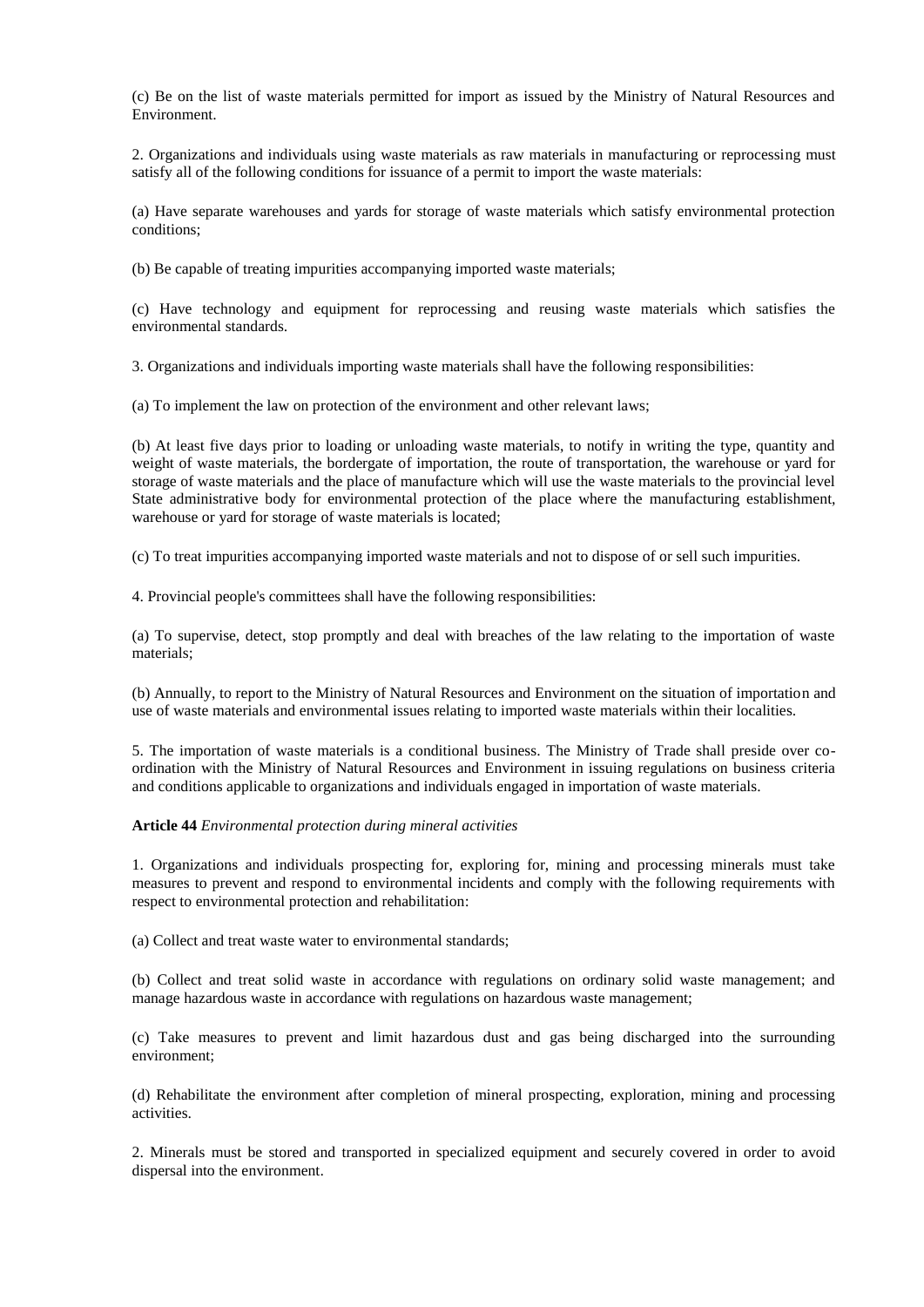3. The use of machinery, equipment and toxic chemicals in mineral prospecting, exploration, mining and processing shall require a technical certificate and be subject to inspection and supervision by the State administrative body for environmental protection.

4. Prospecting, exploration, mining, transportation and processing of petroleum and other minerals containing radioactive elements or toxic substances must comply with regulations on chemical safety and nuclear and radiation safety, and other regulations on protection of the environment.

5. The Ministry of Industry shall preside over co-ordination with relevant ministries, ministerial equivalent bodies, Government bodies, and provincial people's committees in directing the collection of statistics on discharging sources and assessment of the levels of environmental pollution caused by mineral mining and processing establishments; and shall supervise compliance with the law on protection of the environment.

## **Article 45** *Environmental protection during tourism activities*

1. Organizations and individuals managing and operating tourist resorts and sites must take the following environmental protection measures:

(a) To list environmental protection rules at tourist resorts and sites and to guide the observance thereof;

(b) To install sanitary facilities and waste containers and to arrange them reasonably and adequately;

(c) To appoint employees to maintain environmental sanitation.

2. Tourists must comply with the following provisions:

(a) Observe environmental protection rules and instructions in tourist resorts and sites;

- (b) Discard waste into waste containers at prescribed places;
- (c) Not to litter tourist sites;

(d) Not to harm the landscape, nature conservation zones, natural heritage sites and living creatures in tourist resorts and sites.

3. The central State administrative body for tourism shall preside over co-ordination with relevant ministries, ministerial equivalent bodies, Government bodies, and provincial people's committees in directing, guiding and supervising environmental protection work during tourist activities in accordance with the provisions of this Law and other relevant laws.

#### **Article 46** *Environmental protection during agricultural production*

1. Organizations and individuals producing, importing and trading in fertilizers, plant protection agents and veterinary drugs must comply with the law on protection of the environment and other relevant laws.

2. The trading and use of plant protection agents and veterinary drugs with an expired useby- date or those not on permitted lists shall be prohibited.

3. Fertilizers, plant protection agents and veterinary drugs with an expired use-by-date; and tools and packages which contained fertilizers, plant protection agents and veterinary drugs must be disposed of after use in accordance with the regulations on waste management regulations.

4. Concentrated animal husbandry farms must comply with the following requirements with respect to environmental protection:

(a) Ensure environmental sanitation for residential areas;

(b) Have a waste water collection and treatment system to environmental standards;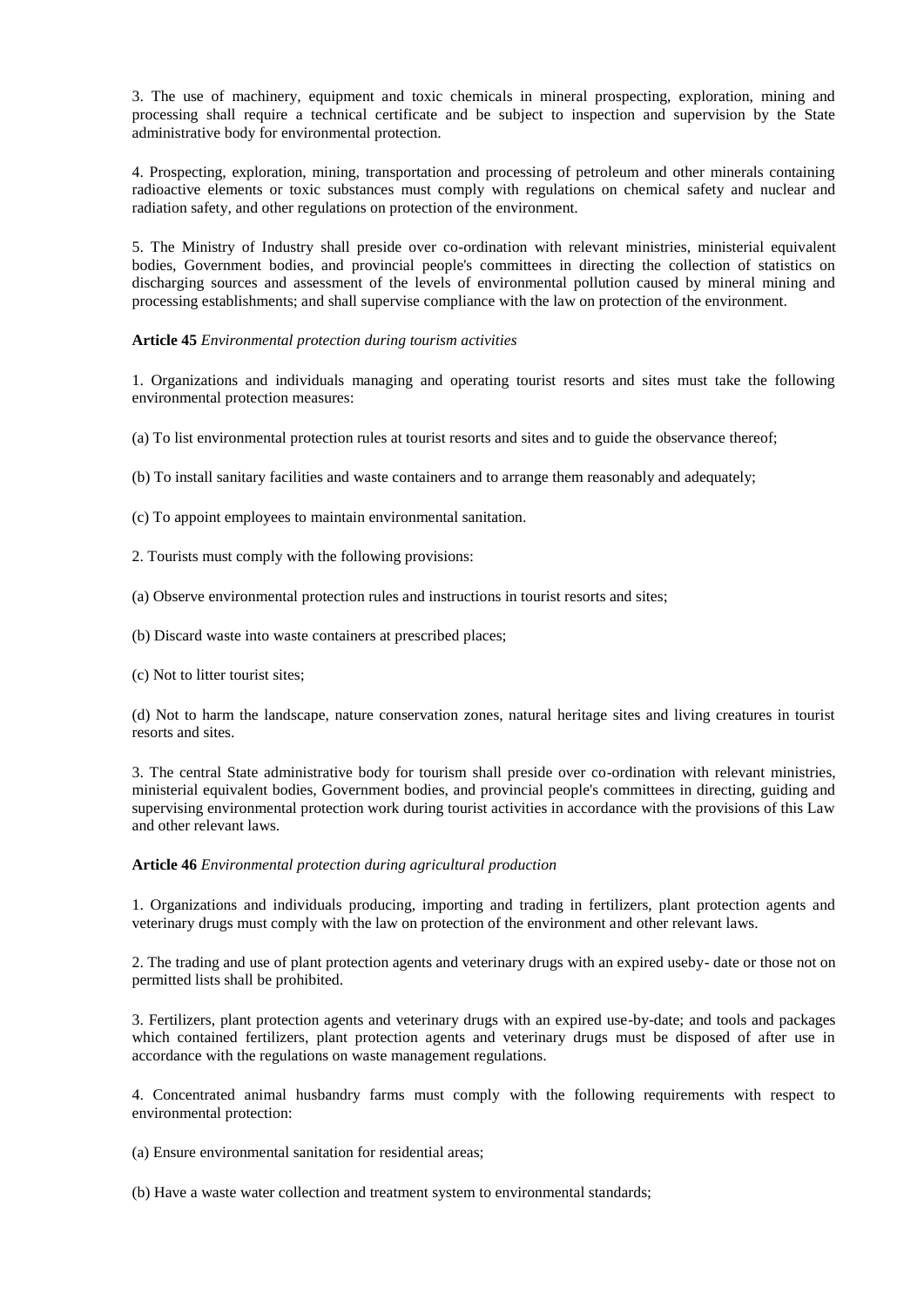(c) Manage solid waste discharged from animal husbandry activities in accordance with regulations on waste management and not disperse such waste into the environment;

(d) Clean routinely stables and farms; ensure the prevention and combating of epidemics;

(dd) Manage carcasses of animals the death of which was caused by an epidemic in accordance with regulations on hazardous waste management, hygiene, and disease prevention.

5. The Ministry of Agriculture and Rural Development shall preside over co-ordination with the Ministry of Natural Resources and Environment and provincial people's committees in directing, guiding and supervising observance of the law on protection of the environment during agricultural production.

#### **Article 47** *Environmental protection during aquaculture*

1. Organizations and individuals producing, importing and trading in veterinary drugs and chemicals used in aquaculture must comply with the law on protection of the environment and other relevant laws.

2. The use of veterinary drugs or chemicals with an expired use-by-date or those not on permitted lists shall be prohibited.

3. Veterinary drugs and chemicals used in aquaculture with an expired use-by-date; packages of veterinary drugs or chemicals which have been used in aquaculture; and mud and residual feed dredged from aquaculture ponds must be collected and disposed of in accordance with the regulations on waste management.

4. Concentrated aquaculture zones must conform with planning and satisfy the following requirements with respect to environmental protection:

(a) Waste must be collected and treated to environmental standards on waste;

(b) The environment must be rehabilitated after completion of aquaculture farming;

(c) Environmental sanitation and aquatic resources disease prevention conditions must be ensured; toxic or toxin-accumulating chemicals must not be used.

5. Concentrated aquaculture farms must not be built on alluvial ground currently taking shape in estuaries or coastal areas; and submerged forests must not be destroyed for aquaculture.

6. The Ministry of Marine Products shall preside over co-ordination with the Ministry of Natural Resources and Environment and provincial people's committees in directing, guiding and supervising observance of the law on protection of the environment during aquaculture.

**Article 48** *Environmental protection during burial services activities*

1. Burial and grave sites must satisfy the following requirements:

(a) Be located in an area and at a distance satisfying environmental sanitation and landscape conditions of residential areas;

(b) Not pollute sources of water for daily life and for use in manufacturing.

2. The lying-in-state, embalmment, transportation and burial of corpses and remains must satisfy environmental sanitation requirements.

3. The burial of persons who died as the result of a dangerous epidemic must comply with regulations of the Ministry of Health.

4. The State shall encourage communities and people to bury their dead in already planned graveyards and cemeteries; to practice hygienic cremation; and to abandon burial practices which cause pollution.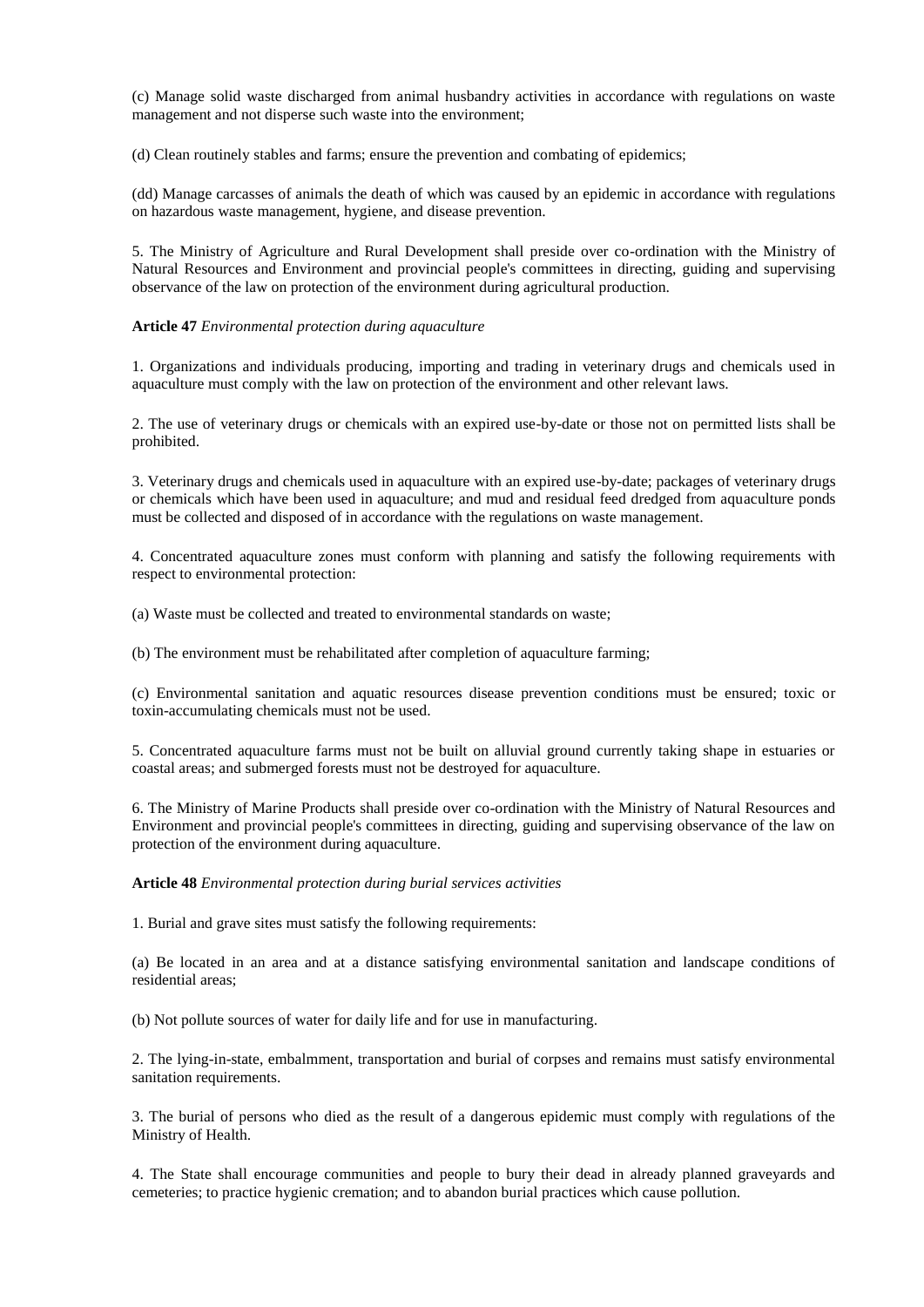5. Organizations and individuals providing burial services must comply with the law on protection of the environment, the law on hygiene and the law on prevention of epidemics.

6. The Ministry of Health shall preside over co-ordination with relevant ministries, ministerial equivalent bodies, Government bodies, and provincial people's committees in directing and guiding environmental protection work during burial services as stipulated in this article.

## **Article 49** *Dealing with manufacturing, business and services establishments which cause pollution*

1. The following forms of dealing with breaches shall apply to organizations and individuals carrying out manufacturing, business or services activities and causing environmental pollution:

(a) A fine and compulsory application of measures to minimize and treat waste to environmental standards;

(b) Suspension from operation until the necessary environmental protection measures are applied;

(c) Other forms stipulated in the law on dealing with administrative offences;

(d) In the case of loss of human life, damage to human health, loss of property or harm to the lawful interests of organizations or individuals due to environmental pollution, compensation must be paid in accordance with the provisions in Section 2 of Chapter XIV of this Law or the offender shall be criminally prosecuted.

2. Manufacturing, business and services establishments causing serious pollution shall, in addition to being dealt with by the forms of penalty stipulated in clause 1 of this article, also be subject to one of the following measures:

(a) Compulsory application of measures to remedy environmental pollution and to rehabilitate the environment as stipulated in article 93 of this Law;

(b) Compulsory relocation to a place at a distance from residential areas and consistent with the burden bearing capacity of the environment;

(c) Prohibition from operation.

3. The responsibility and authority for dealing with manufacturing, business and services establishments causing pollution or serious pollution shall be regulated as follows:

(a) Provincial level specialized environmental protection bodies shall be responsible for detecting and annually making a list of polluting or seriously polluting establishments within their respective localities, and for reporting same to the people's committee at the same level, to the Ministry of Natural Resources and Environment, and to relevant ministries, ministerial equivalent bodies and Government bodies;

(b) Provincial people's committees shall make decisions on dealing with manufacturing, business and services establishments causing pollution within their localities in accordance with their authority, including delegation of authority by the Prime Minister of the Government;

(c) Ministers, heads of ministerial equivalent bodies and Government bodies shall be responsible for coordinating with provincial people's committees in making decisions on dealing with manufacturing, business and services establishments under their management causing pollution;

(d) The Ministry of Natural Resources and Environment shall preside over coordination with relevant ministries, ministerial equivalent bodies, Government bodies, and provincial people's committees in submitting to the Prime Minister of the Government for his decision a list of establishments causing serious environmental pollution on a scale beyond the authority of such bodies to deal with breaches.

4. Ministers, heads of ministerial equivalent bodies and Government bodies, and chairmen of people's committees at all levels shall, within the scope of their respective duties and powers, be responsible for dealing with manufacturing, business and services establishments causing pollution as stipulated in clauses 1 and 2 of this article.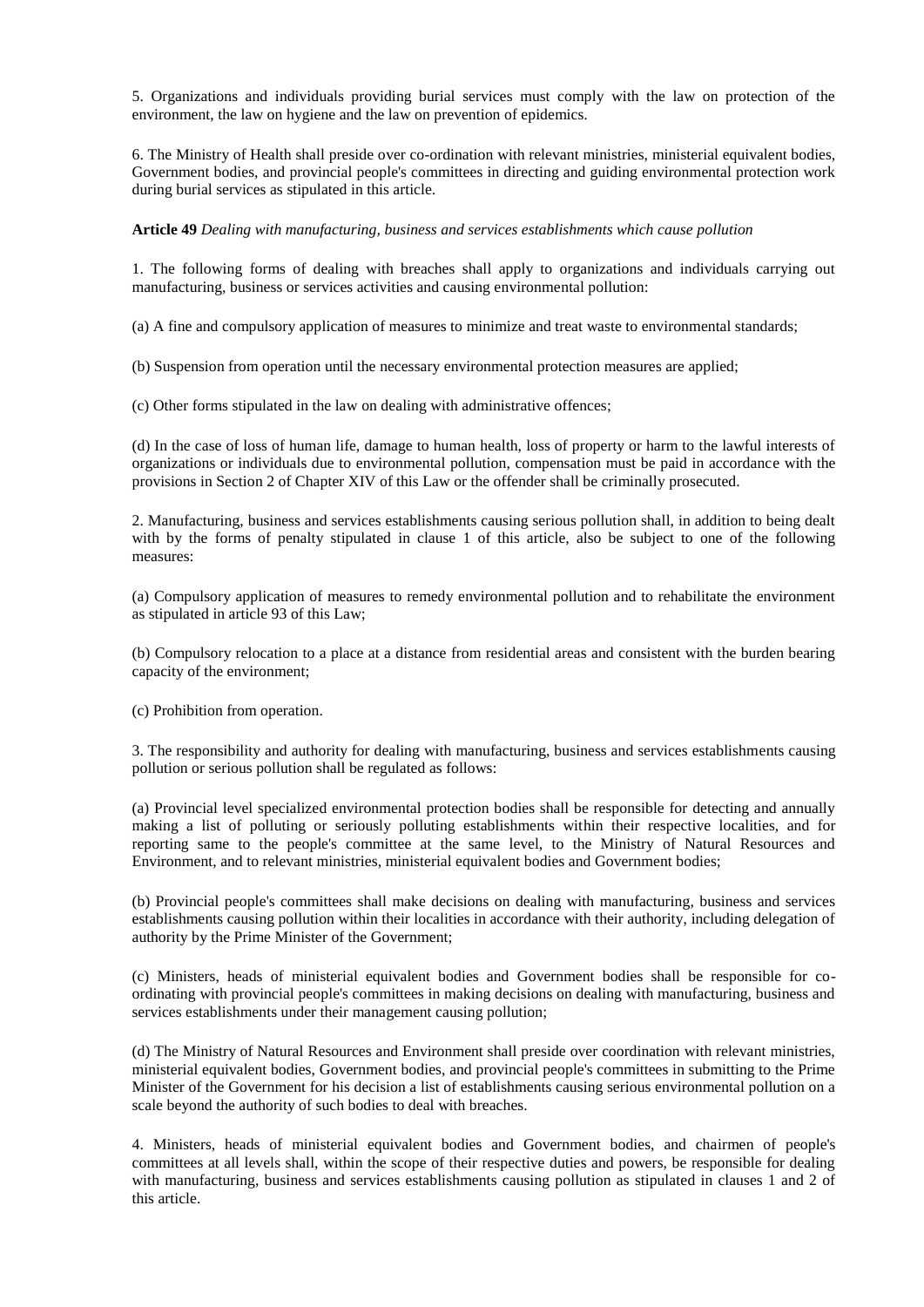5. Decisions on dealing with manufacturing, business and services establishments causing serious pollution must be notified to district and commune level people's committees of the places where such establishments are located and must be made public for supervision by the people.

6. The Ministry of Natural Resources and Environment shall provide specific guidelines for inspection and supervision of dealing with manufacturing, business and services establishments causing pollution.

7. The State shall encourage all organizations and individuals to develop technology for the treatment of environmental pollution, and shall provide assistance from the State Budget, land funds, preferential credit and other resources for dealing with establishments causing serious environmental pollution.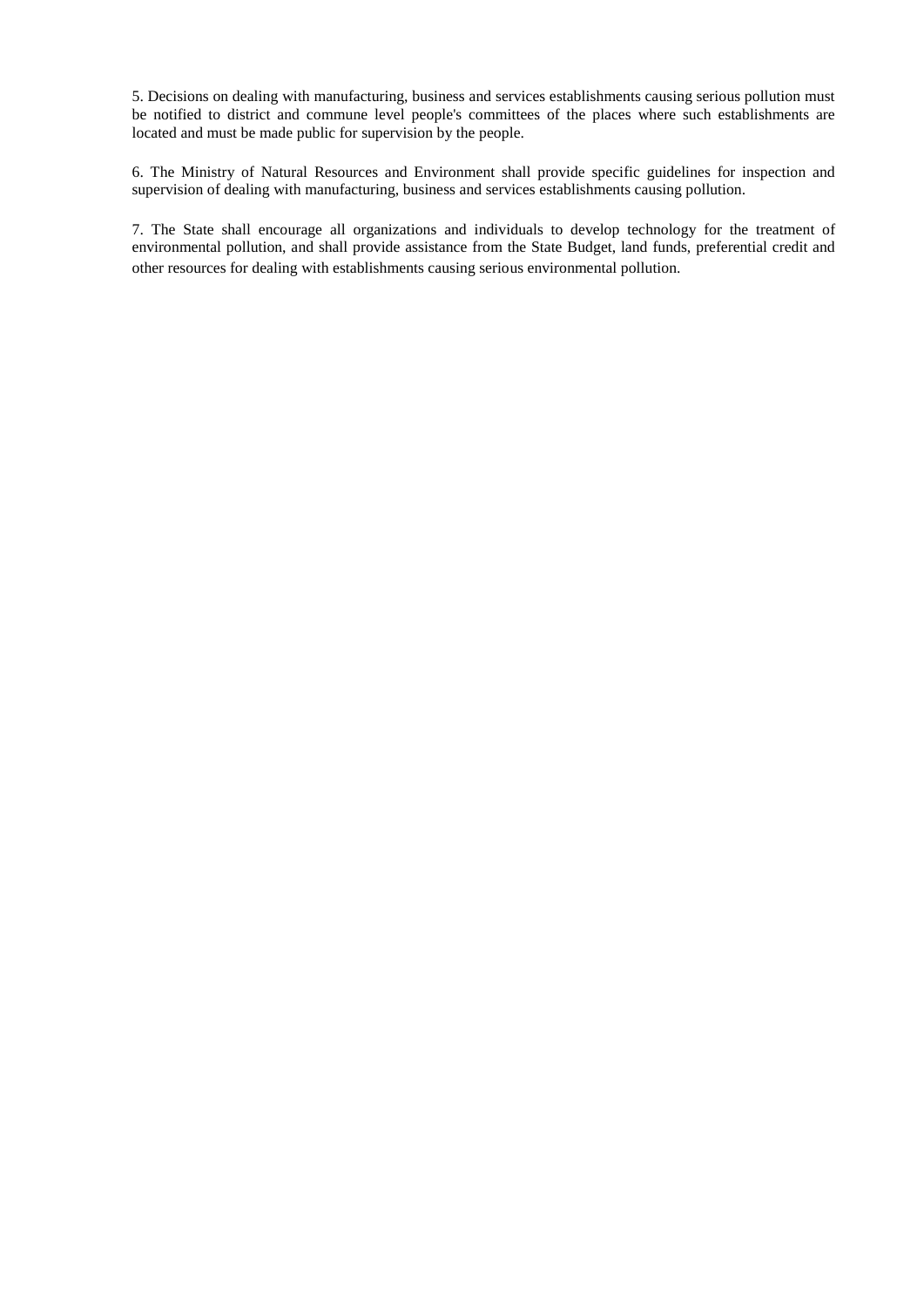## CHAPTER VI **Environmental Protection in Urban Centres and Residential Areas**

**Article 50** *Planning of environmental protection in urban centres and residential areas*

1. Planning of environmental protection in urban centres or residential areas shall constitute part of the master planning of urban centres and residential areas.

2. Planning of environmental protection in urban centres or residential areas shall cover zoning of land for construction of environmental protection infrastructure works and the following systems of environmental protection infrastructure works:

(a) Concentrated waste water collection and treatment systems; rainwater drainage systems; solid waste collection, dumping, treatment and recycling systems;

(b) Systems of water supply for daily life and manufacturing use;

(c) Systems of parks, recreation and entertainment centres, public sanitation facilities;

(d) Systems of trees and vegetation and of water areas;

(dd) Burial areas.

3. Manufacturing and business establishments potentially causing environmental pollution and environmental incidents must not be located in urban centres and residential areas.

4. Provincial and district people's committees shall be responsible for elaborating and approving environmental protection planning in accordance with the law on construction and the law on master planning for urban centres and residential areas.

**Article 51** *Environmental protection requirements in respect of urban centres and concentrated residential areas*

1. Urban centres must satisfy the following requirements with respect to environmental protection:

(a) Have environmental protection infrastructure works in compliance with the master planning for urban centres and concentrated residential areas as approved by competent State bodies;

(b) Have equipment and means for collecting and re-grouping garbage suitable to the volume and type of garbage, and capable of accommodating waste already classified at source and discharged by households in residential areas.

2. Concentrated residential areas must satisfy the following requirements with respect to environmental protection:

(a) Have a rainwater and sewage drainage system in compliance with the environmental protection planning for residential areas;

(b) Have garbage re-grouping sites satisfying environmental sanitation requirements.

3. Projects in newly built concentrated residential areas shall be permitted to be handed over and used only after the project investors have complied with all of the requirements with respect to environmental protection stipulated in clause 1 of this article.

**Article 52** *Environmental protection in respect of public places*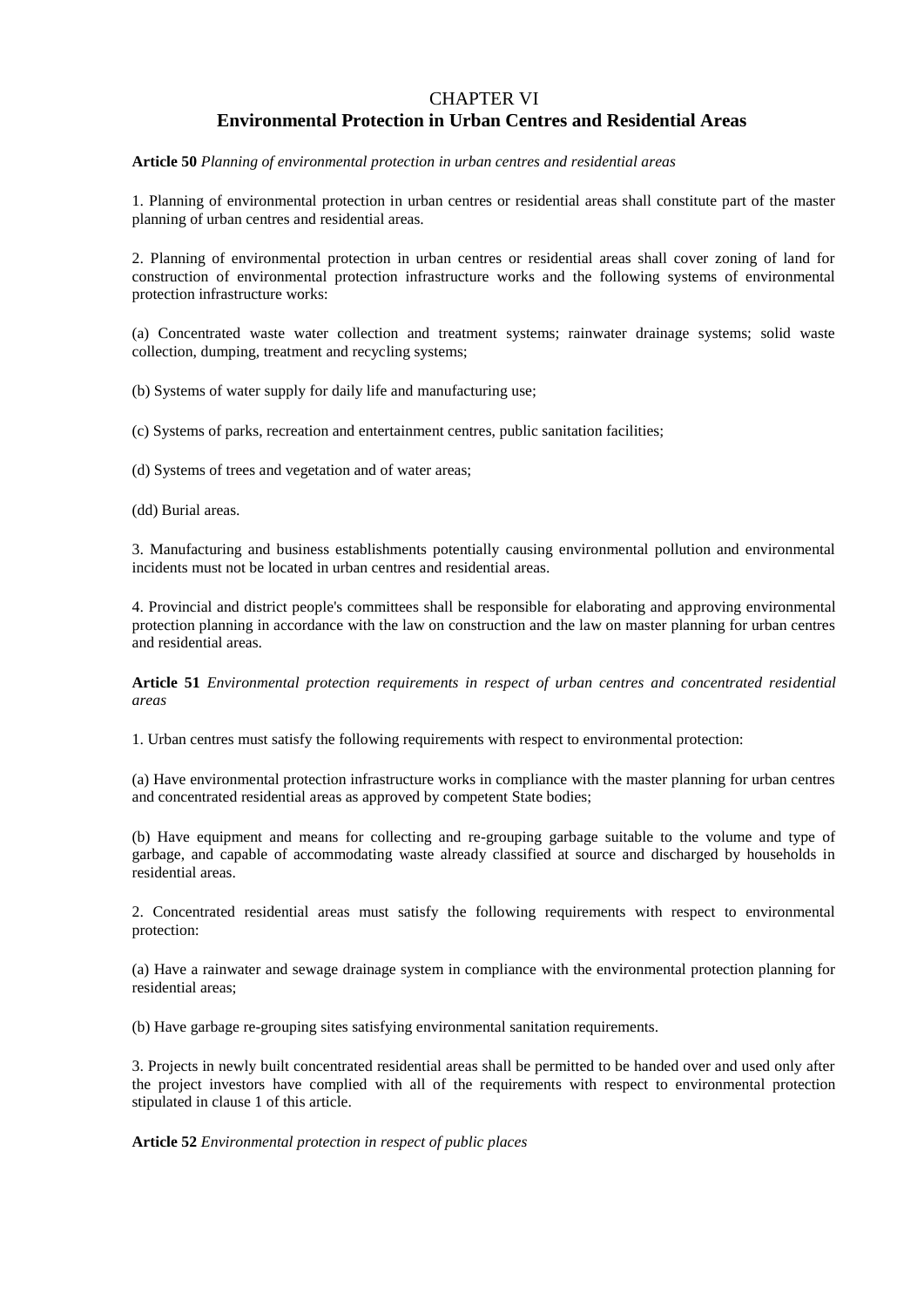1. Organizations, communities, households and individuals must comply with regulations on environmental protection and keep public places clean, discard rubbish in public rubbish bins or designated places, and not allow domestic animals to soil public places.

2. Organizations, individuals and communities managing parks, recreation and entertainment centres, tourist resorts, markets, railway stations, bus stations, wharves, ports, ferry landing stages and other public places shall have the following duties:

(a) To post in public places the rules on maintaining sanitation;

(b) To arrange adequate public sanitation facilities, and means and equipment for collecting waste which satisfy environmental sanitation requirements;

(c) To arrange sufficient manpower to collect waste and to keep the environment under their management clean.

3. Breaches of the law on protection of the environment and of rules on maintaining environmental sanitation in public places shall be subject to the following forms of penalty:

(a) Fines;

(c) Compulsory labour for a definite term to maintain environmental sanitation in public places;

(c) Temporary seizure of the means causing the environmental pollution.

4. People's committees at all levels, the police force and public order management units shall, within the scope of their respective duties and powers, deal with breaches relating to protection of the environment in public places in accordance with the law on the protection of the environment and other relevant laws.

**Article 53** *Environmental protection requirements in respect of households*

1. Households shall be responsible to protect the environment as follows:

(a) To collect and carry garbage to places designated by local environmental sanitation organizations; to discharge waste water into the sewage system;

(b) Not to discharge gas, make noise or disperse other matter in excess of environmental standards affecting the life and health of the community;

(c) To pay fully and on time environmental protection fees as stipulated by law;

(d) To participate in environmental sanitation activities in streets, village roads, alleys, public places, and to participate in environmental protection self-management activities of the community;

(dd) To have hygienic latrines, breeding stables and pens for poultry and livestock located at a safe distance from living areas of humans;

(e) To comply with environmental sanitation provisions in village rules and in environmental protection undertakings.

2. Strict observance of environmental protection rules constitutes one of the criteria for the title of a cultured family.

## **Article 54** *Environmental protection self-management organizations*

1. The State shall encourage communities to found self-management organizations to protect the environment of the place where such communities live, aimed at performing the following tasks: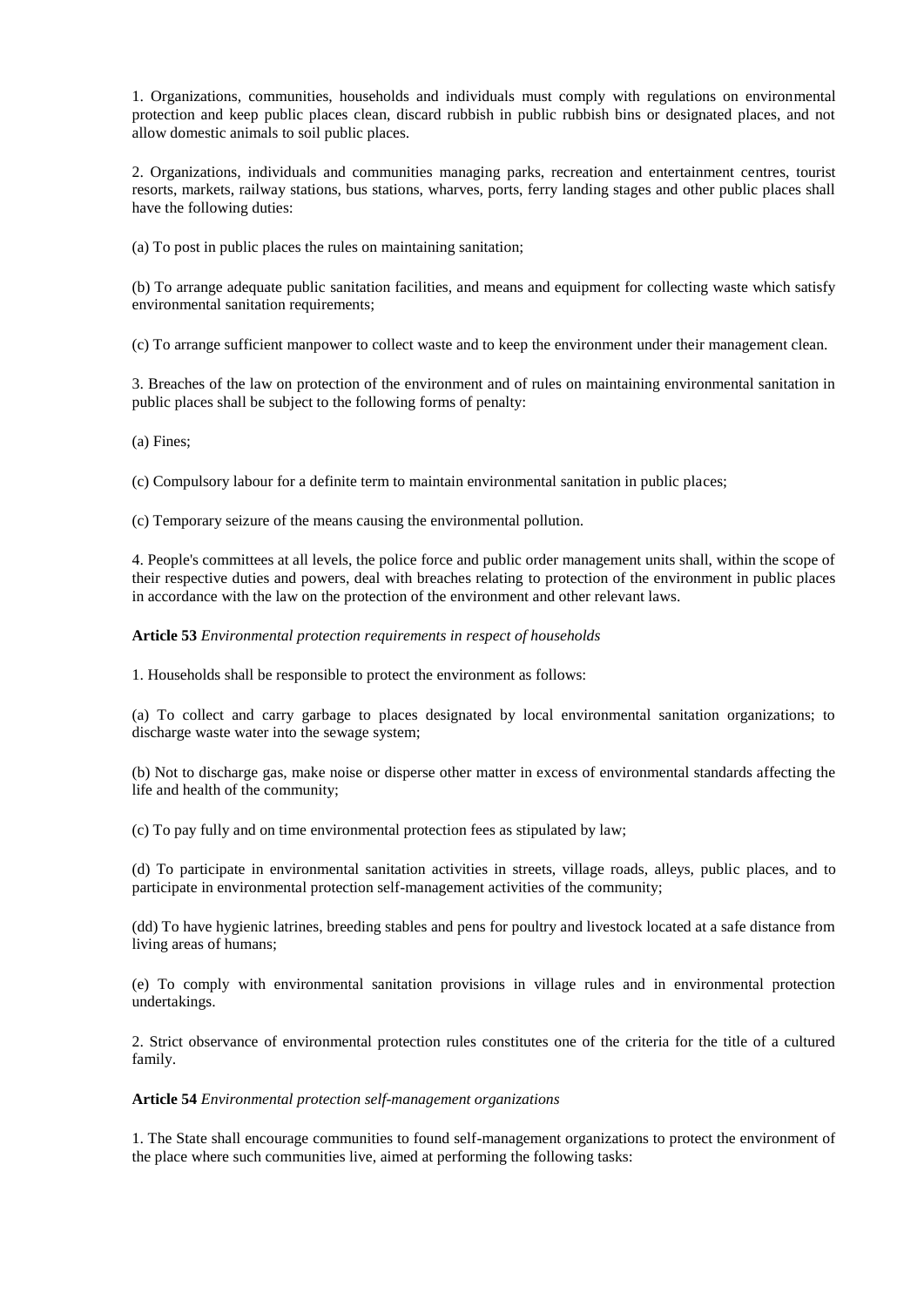(a) Checking and urging households and individuals to comply with rules on environmental sanitation and protection;

(b) Organizing the collection and treatment of garbage and waste;

(c) Keeping clean village roads, streets, and other roads and public places;

(d) Formulating and implementing village rules with respect to environmental protection; educating and motivating local people to abandon non-hygienic and environmentally-harmful customs and habits;

(dd) Participating in supervision of the observance of the law on protection of the environment by manufacturing, business and services establishments within their localities.

2. Self-management organizations for environmental protection shall be founded and operate on the principles of voluntariness, joint responsibility and observance of law.

3. Commune people's committees shall be responsible for issuing operational regulations for self-management organizations for environmental protection and for facilitating their effective operation.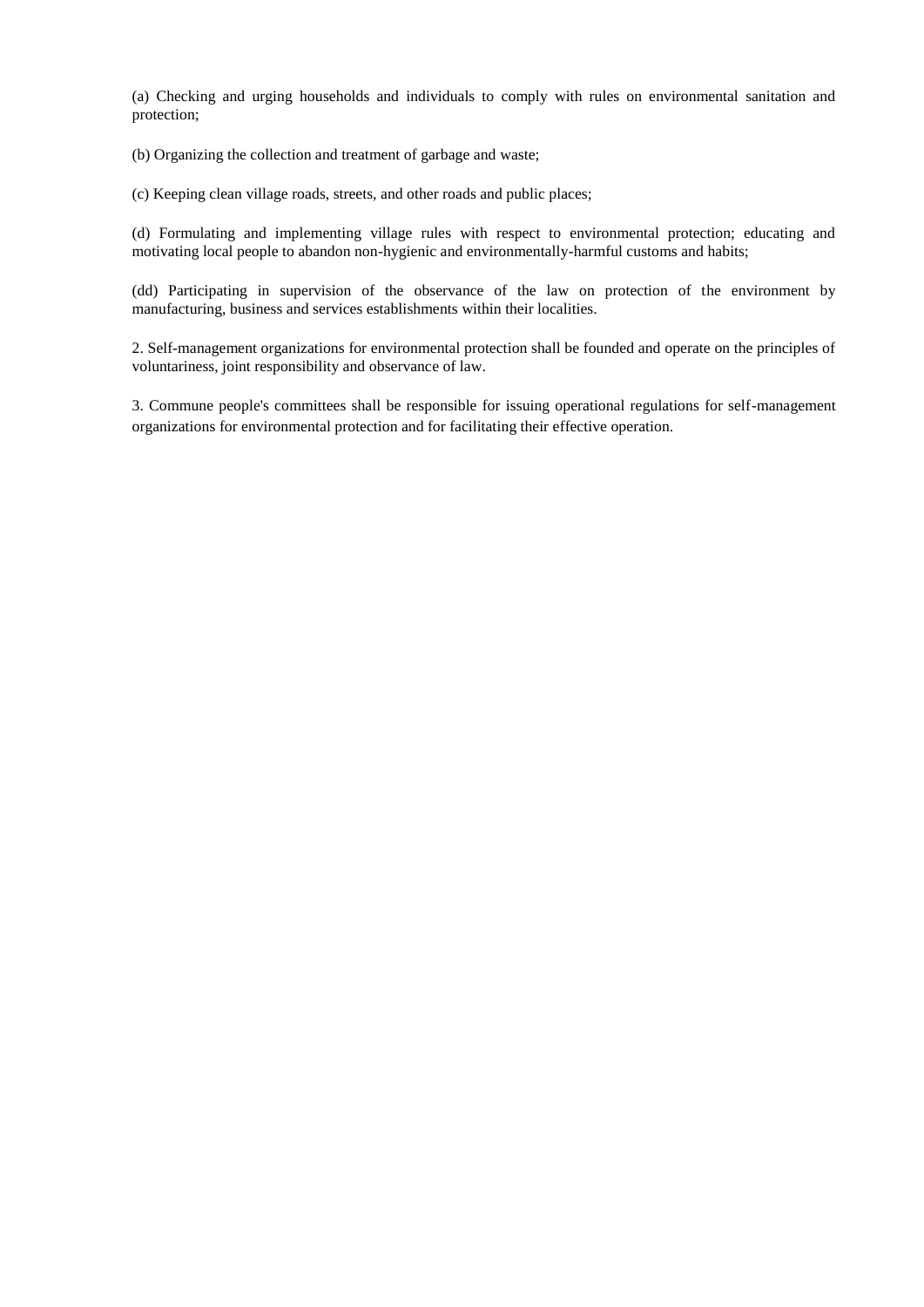## CHAPTER VII **Protection of Marine, River and Other Water Source Environments**

## SECTION 1 **Protection of Marine Environment**

#### **Article 55** *Principles for marine environmental protection*

1. Environmental protection shall constitute a component of the marine economic development master plan designed to mitigate adverse impact on the marine environment and to raise marine economic effectiveness.

2. Preventing and restricting waste discharged from land and offshore activities; taking the initiative and coordinating in response to marine environmental incidents.

3. Marine environmental protection must be based on delimitation of functional zones for protection and use of natural resources.

4. Marine environmental protection must be associated with integrated management of marine resources and the marine environment in service of sustainable development.

#### **Article 56** *Conservation and rational use of marine resources*

1. Marine resources must be investigated and assessed in terms of their reserves, regeneration capability and economic value in order to service marine environment management and protection.

2. Aquaculture, exploitation of marine resources and other activities related to exploitation and use of marine resources must be carried out in accordance with approved natural resource use planning.

3. Activities within marine nature reserves, submerged forests and natural marine heritage sites must comply with the rules set by management boards and with the law on the protection of the environment and other relevant laws.

4. It shall be strictly prohibited to use destructive measures, means and apparatus in exploiting marine resources.

#### **Article 57** *Control and treatment of marine environmental pollution*

1. Waste discharged from land, from manufacturing, business and services establishments, and from urban centres and residential areas located in coastal regions, on the sea or islands must be surveyed, quantified and assessed in order to have measures to prevent and limit adverse impact on the marine environment.

2. Waste and other contaminants from marine production, services, construction, transport and exploitation activities must be controlled and treated to environmental standards.

3. Oil, gas, drilling fluids, chemicals and other toxic substances used in marine resource exploration and exploitation must be collected and stored in specialized equipment and must be treated in accordance with regulations on hazardous waste management.

4. All forms of dumping waste in the waters of the Socialist Republic of Vietnam shall be strictly prohibited.

#### **Article 58** *Organization of prevention of and of response to marine environmental incidents*

1. Organizations and individuals engaged in mining and owners of means of transportation of petrol, oil, chemicals, radioactive substances and other toxic substances on the sea must be prepared with plans, manpower and equipment to ensure prevention of and response to environmental incidents.

2. National rescue forces and the marine police force must be trained and equipped with appropriate means and equipment to respond effectively to marine environmental incidents.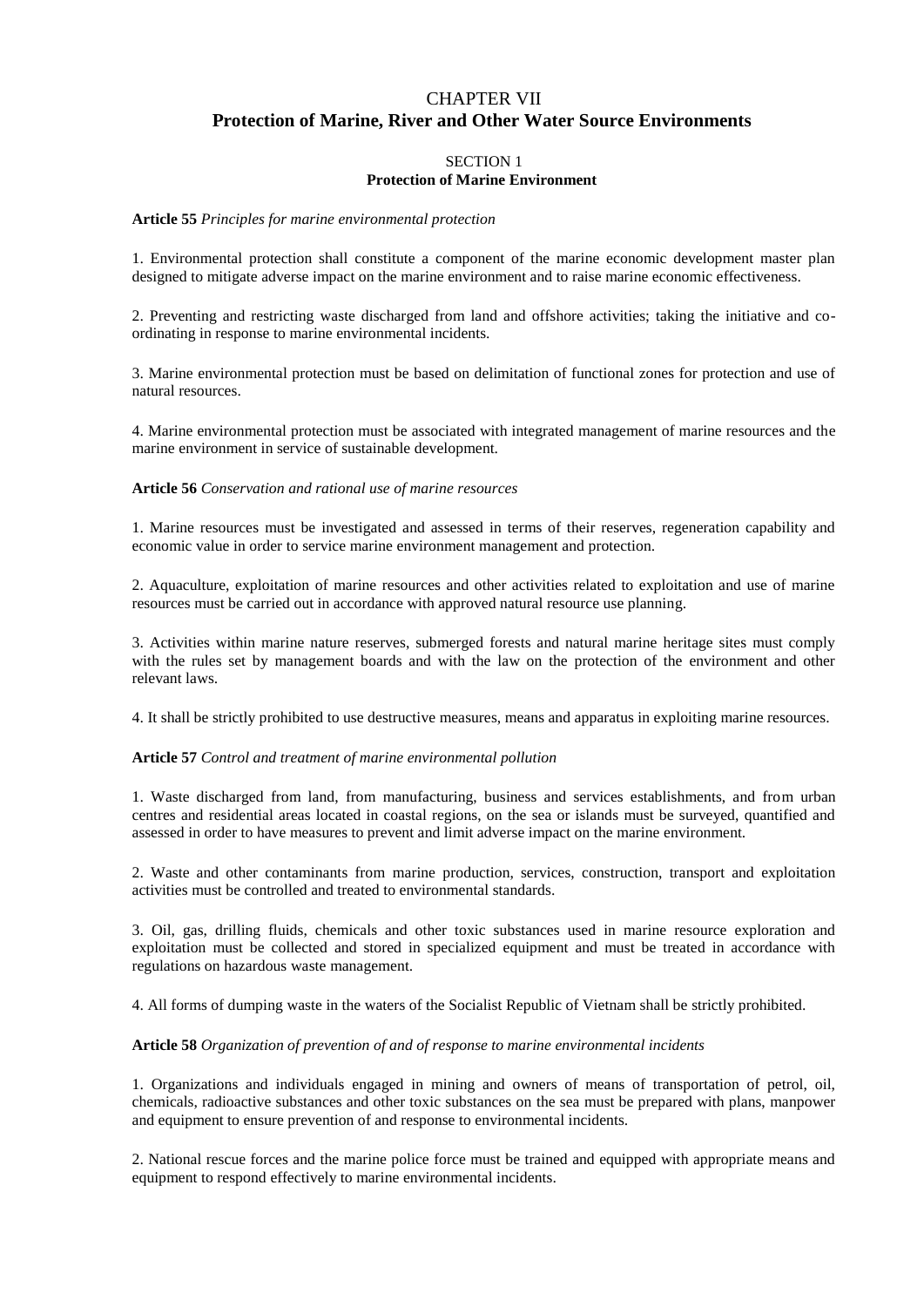3. Owners of means of transportation and of warehouses on the sea which are likely to cause environmental incidents must inform the forces stipulated in clause 2 of this article and other related organizations and individuals in order to make plans to prevent and avoid environmental incidents.

4. Ministries, ministerial equivalent bodies, Government bodies, and provincial people's committees in coastal localities shall, within the scope of their respective functions, duties and powers, detect, warn of and inform of in a timely manner marine any natural disasters or environmental incidents and must organize responses and remedy consequences.

## SECTION 2 **Protection of River Water Environment**

### **Article 59** *Principles for river water environmental protection*

1. River water environmental protection shall constitute one of the fundamental contents of the planning of exploitation, use and management of water resources in river basins.

2. River basin localities shall be jointly responsible for protecting the water environment in river basins and shall take the initiative in jointly exploiting benefits brought about by water resources in river basins and in ensuring the interests of local people.

#### **Article 60** *Control and treatment of environmental pollution of water in river basins*

1. River basin waste sources must be investigated, quantified and assessed, and control and treatment measures must be applied prior to discharging of any waste into rivers.

2. Waste from manufacturing, business, services, construction and transport activities, waste from mining of riverbed minerals, and garbage from households living on rivers must be controlled and treated to environmental standards prior to being discharged into rivers.

3. Development of new manufacturing, business and services areas, urban centres and concentrated residential areas in a river basin must be considered in the light of the interests of the whole river basin, taking into account water currents, hydrographical regimes, load capacity and the self-cleansing ability of the river as well as the existing manufacturing, business, services and urban development activities within the whole river basin.

4. Appraisal of environmental impact assessment reports of projects to develop new manufacturing, business and services establishments, new urban centres and residential areas or large scale manufacturing, business and services establishments upstream of a river must include the opinion of provincial people's committees in the downstream provinces.

### **Article 61** *Responsibilities of provincial people's committees for water environment protection in river basins*

1. Provincial people's committees in river basin localities shall have the following responsibilities:

(a) To make public information on sources of waste discharged into rivers;

(b) To control sources of waste discharged into rivers and to deal with breaches of environmental standards;

(c) To co-ordinate with relevant bodies in identifying entities causing environmental damage and fixing compensation for entities suffering loss and damage in other localities within the river basin.

2. Provincial people's committees in upstream localities shall co-ordinate with people's committees in downstream localities to investigate and identify river water pollution sources and to apply remedies.

If environmental damage is caused, provincial people's committees in localities where such damage occurs shall co-ordinate with relevant bodies in investigating and assessing the damage and in claiming compensation from the entities which caused such damage.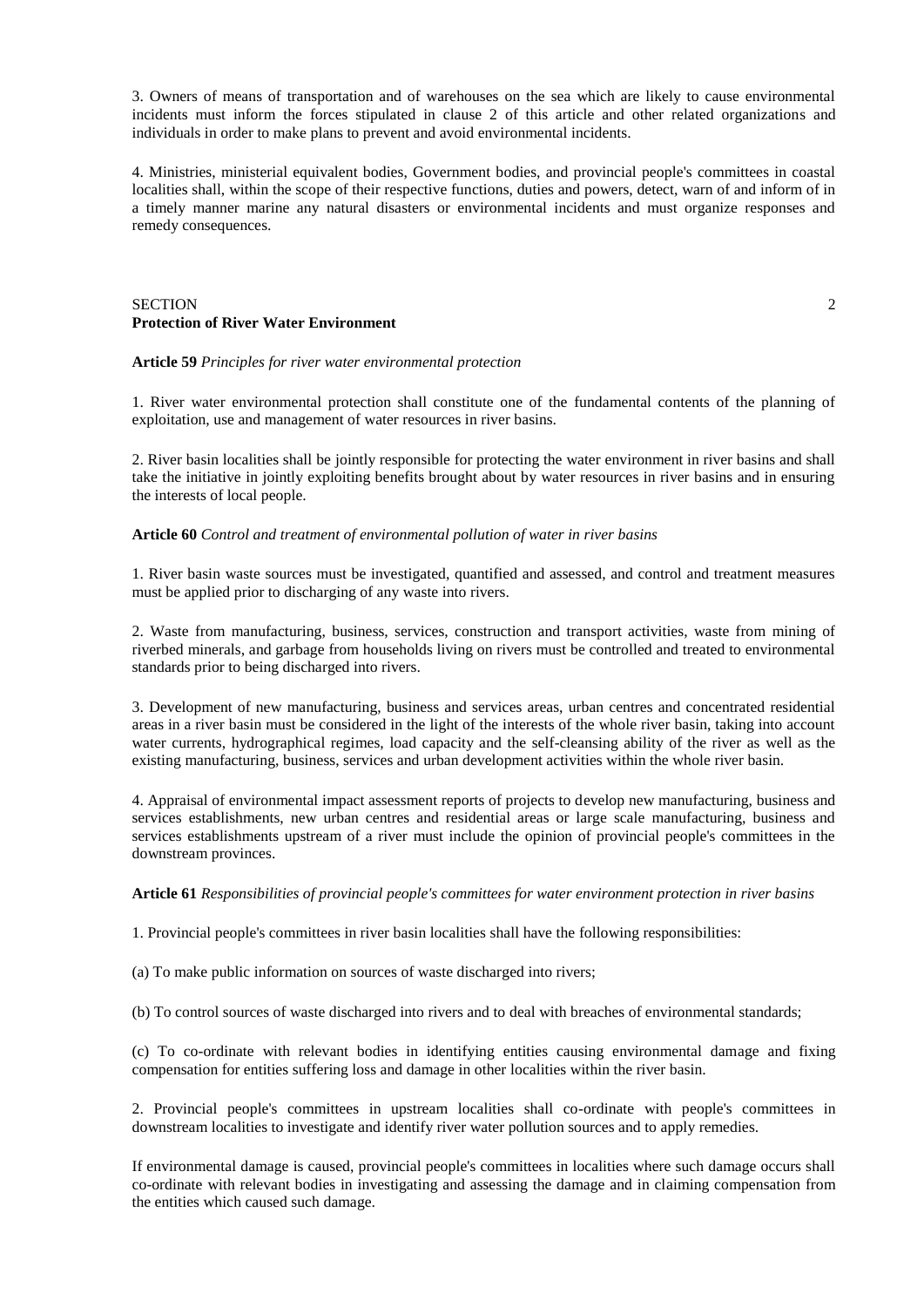3. Provincial people's committees in localities where waste-discharging sources are located shall apply measures to require compulsorily entities which cause damage to remedy the damage and to pay compensation in accordance with law.

#### **Article 62** *Organization of water environmental protection in river basins*

1. Co-ordination of environmental protection activities for rivers flowing through several provinces and cities under central authority shall comply with regulations of the Prime Minister of the Government.

2. Provincial people's committees in river basin localities shall be responsible for taking measures to protect the river basin water environment.

3. The Ministry of Natural Resources and Environment shall guide the implementation of regulations of the Prime Minister of the Government on river basin water environmental protection.

## SECTION 3 **Protection of Environment of Other Water Sources**

#### **Article 63** *Protection of environment of water sources in lakes, ponds, canals and ditches*

1. Water sources in lakes, ponds, canals and ditches must be surveyed and assessed in terms of reserves and quality and must be protected and regulated.

2. Lakes, ponds, canals and ditches in urban centres and residential areas must be planned, renovated and protected; organizations and individuals must not trespass on water surfaces or build structures and houses over water surfaces or on the banks adjacent to water surfaces of the lakes, ponds, canals or ditches which have already been planned; and the filling up and levelling of lakes and ponds in urban centres and residential areas shall be limited as much as possible.

Owners of projects which obstruct the flow of canals or ditches and of projects which fill up and level lakes, ponds, canals or ditches must prepare environmental impact assessment reports in accordance with law.

3. The discharge of soil, rock, sand, gravel, solid water or waste water not yet treated to environmental standards and other types of waste into water sources of lakes, ponds, canals or ditches shall be strictly prohibited.

4. Provincial people's committees shall be responsible for surveying and assessing the reserves and quality of; and for planning protection and regulation of water in lakes, ponds, canals and ditches; and for planning and carrying out relocation of residential quarters, houses and works built over lakes, ponds, canals or ditches or polluting the environment and obstructing the flow of water, degrading the wetland ecology and adversely affecting the urban landscape.

## **Article 64** *Protection of environment of reservoirs used for irrigation and hydropower purposes*

1. Construction, management and operation of reservoirs used for irrigation and hydropower purposes must be associated with protection of the environment.

2. It shall be strictly prohibited to trespass on reservoirs or to dump untreated solid waste, soil, rock and waste water into reservoirs.

3. Water environment in reservoirs used for irrigation and hydropower purposes must be monitored periodically to predict changes in water quality and hydrographical regimes necessary to regulate water sources and to protect the environment.

4. Bodies managing reservoirs used for irrigation and hydropower purposes must comply with the provisions of this Law and other relevant laws.

## **Article 65** *Groundwater environment protection*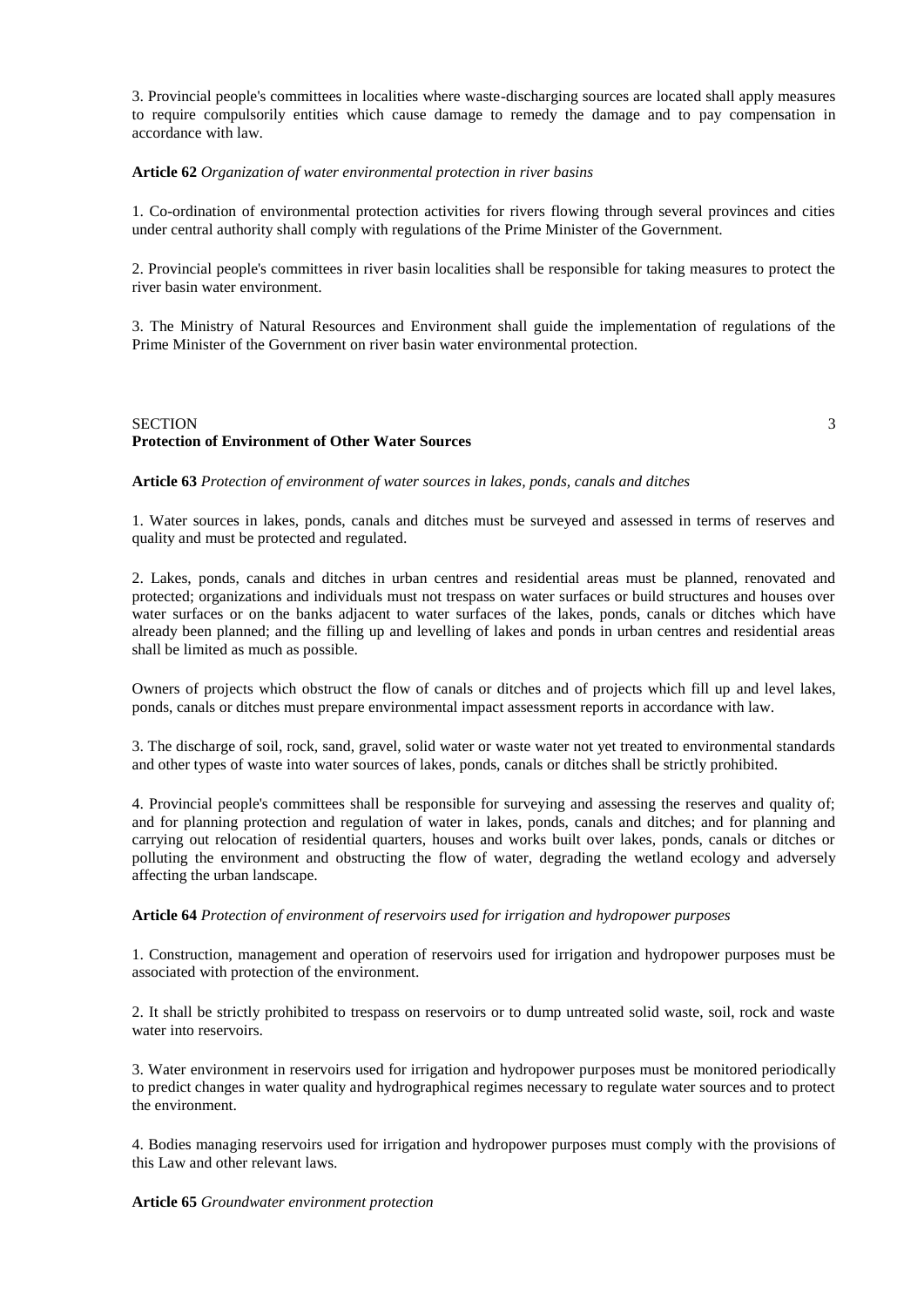1. Environmental protection in groundwater exploration and exploitation shall be regulated as follows:

(a) Projects for exploitation of groundwater with a capacity of ten thousand (10,000) cubic metres or more per day and night shall require environmental impact assessment reports;

(b) Only chemicals on permitted lists issued by competent State bodies may be used in groundwater exploration and exploitation;

(c) It shall be strictly prohibited to introduce into groundwater sources any toxic chemicals and waste, untested micro-organisms and other agents harmful to humans and other living creatures;

(d) Measures must be taken to prevent groundwater source pollution via drilling wells for groundwater exploration and exploitation; groundwater-exploiting entities shall be responsible for rehabilitating the environment of explored and exploited areas; exploration and exploitation boreholes which are no longer used must be filled up in accordance with technical processes in order to avoid groundwater pollution.

2. Applicable to mineral mining projects and other projects using toxic chemicals or radioactive substances, measures must be taken to prevent leakage and dispersal of toxic chemicals and waste, radioactive waste and infectious organisms into groundwater sources.

3. Chemical warehouses, treatment facilities and hazardous waste burial areas must be constructed to ensure technical safety and prevention of toxic chemicals from penetration into groundwater sources.

4. The Ministry of Natural Resources and Environment shall be responsible for directing the organization of periodical surveys and assessments and for monitoring groundwater reserves and quality.

## CHAPTER VIII **Waste Management**

SECTION 1 **General Provisions on Waste Management**

#### **Article 66** *Responsibilities for waste management*

1. Organizations and individuals engaged in waste-generating activities shall be responsible for reducing, recycling and reusing waste in order to minimize the quantity of waste to be incinerated or discarded.

2. Sources, quantities and properties of waste must be identified to ensure application of appropriate treatment methods and procedures to each type of waste.

3. If organizations and individuals engaged in manufacturing, business and services activities perform properly waste management, they shall be issued with certificates of compliance with environmental standards.

4. Waste management shall be performed in accordance with the provisions of this Law and other relevant laws.

## **Article 67** *Recovery and disposal of expired and discarded products*

1. Owners of manufacturing, business and services establishments shall be responsible for recovering the following expired and discarded products:

(a) Radioactive sources used in manufacturing, business and services activities;

(b) Batteries and accumulators;

(c) Electronic and electric equipment for civil and industrial use;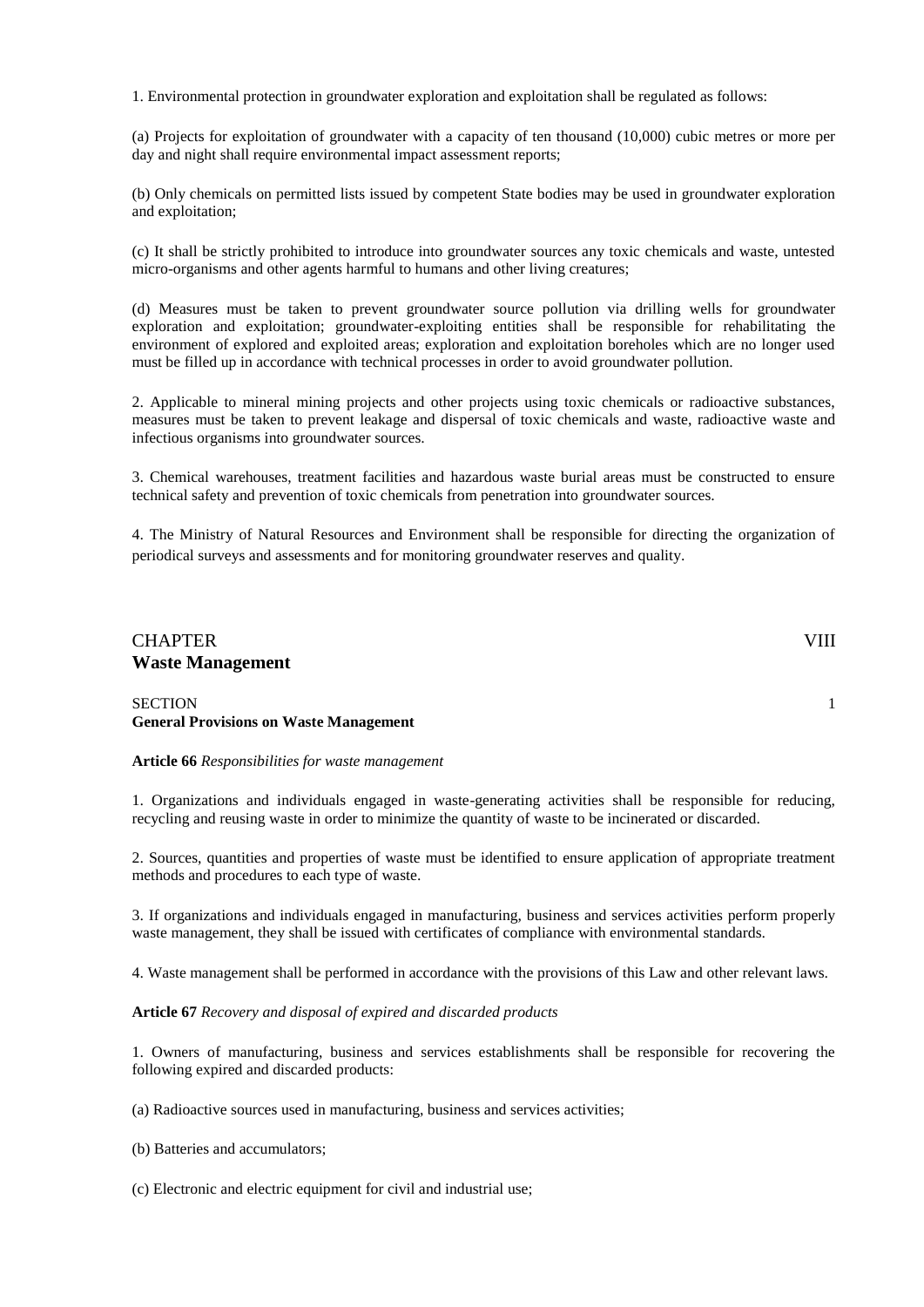(d) Lubricants, grease and packages difficult to decompose in nature;

(dd) Drugs and chemicals for industrial, agricultural and aquacultural use; medicine for human use;

(e) Means of transportation;

(g) Tubes and tyres;

(h) Other products pursuant to the decision of the Prime Minister of the Government.

2. The Prime Minister of the Government shall provide regulations on the recovery and disposal of the products stipulated in clause 1 of this article.

**Article 68** *Recycling of waste*

1. Waste must be sorted at its source into categories suitable for recycling, disposal, incineration and burial.

2. Organizations and individuals engaged in recycling the waste and products stipulated in article 67 shall enjoy preferential policies as stipulated in this Law and other relevant laws.

3. Organizations and individuals investing in constructing waste recycling facilities shall be granted State incentives in relation to tax, funding support and land for construction of such facilities.

**Article 69** *Responsibilities for waste management of people's committees at all levels*

1. To plan and arrange sites for collection of solid waste from daily living activities, to build concentrated sewage treatment systems and waste burial sites.

2. To invest in, build and operate public waste management works within the scope of their management.

3. To inspect and supervise waste management projects implemented by organizations and individuals prior to commissioning for use of such projects.

4. To adopt and implement preferential and support policies for waste management activities in accordance with the provisions of law.

### SECTION 2 **Management of Hazardous Waste**

**Article 70** *Compilation of records, registration, issuance of permits and code numbers for management of hazardous waste*

1. Organizations and individuals engaged in hazardous waste-generating activities or entities which receive and manage hazardous waste must compile records and must register with provincial level specialized environmental protection bodies.

2. Organizations and individuals satisfying all of the conditions on capacity for management of hazardous waste shall be issued permits and code numbers for management of hazardous waste.

3. The Ministry of Natural Resources and Environment shall issue regulations on the conditions on capacity for management of hazardous waste, and shall guide the compilation of records, registration and issuance of permits and code numbers for management of hazardous waste.

**Article 71** *Sorting, collection and temporary storage of hazardous waste*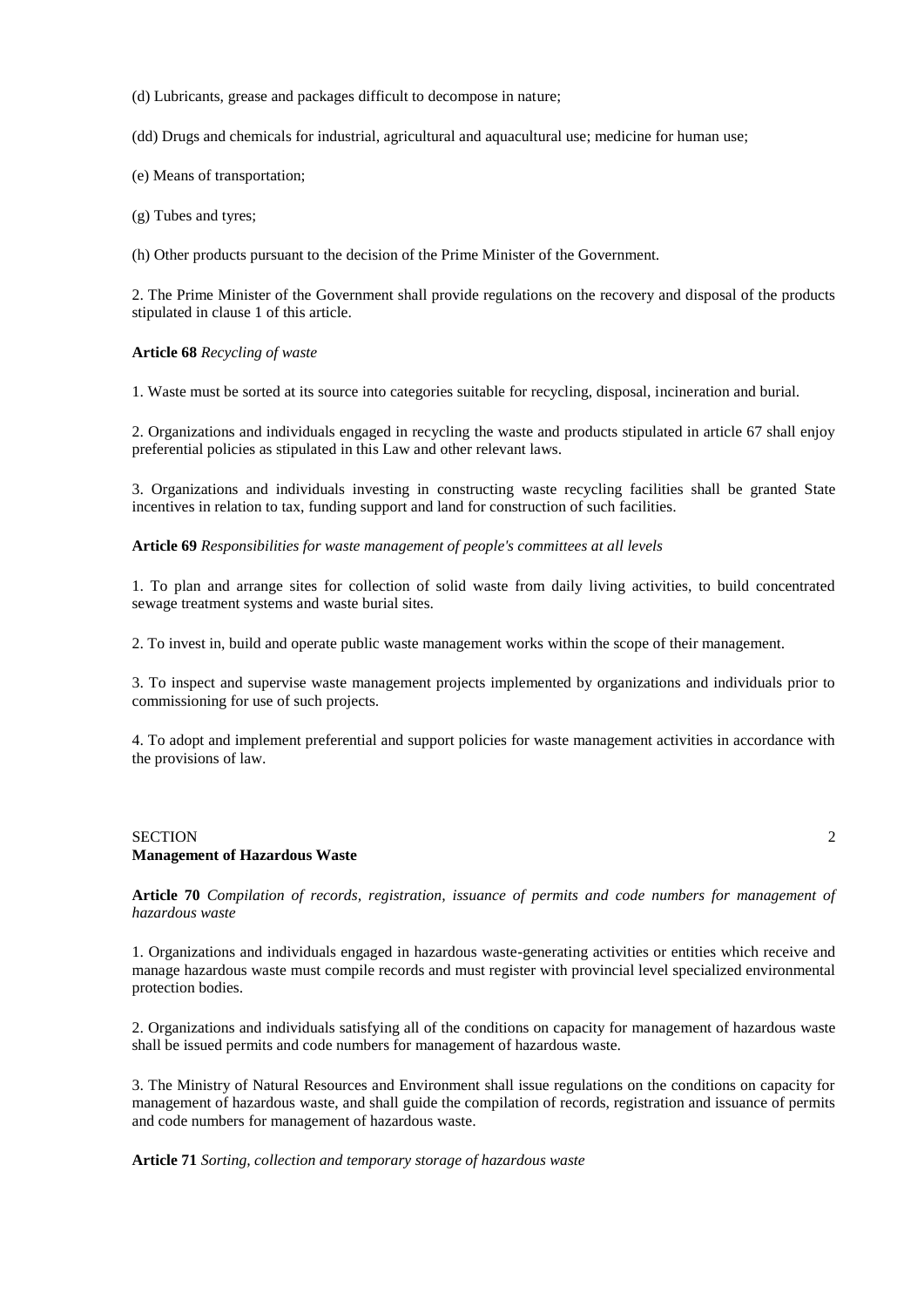1. Organizations and individuals engaged in hazardous waste-generating activities must themselves organize the sorting and collection of hazardous waste or shall sign contracts for delivery of such waste to entities which receive and manage hazardous waste.

2. Hazardous waste must be stored temporarily in specialized equipment, ensuring no leakage, spillage or dispersal into the environment.

3. Organizations and individuals must be prepared with plans and equipment for prevention and control of incidents caused by hazardous waste; and must not mix hazardous waste with ordinary waste.

## **Article 72** *Transportation of hazardous waste*

1. Hazardous waste must be transported in appropriate specialized equipment and by appropriate specialized means along routes and during hours stipulated by competent traffic management bodies.

2. Only organizations and individuals holding permits for hazardous waste transportation may participate in hazardous waste transportation.

3. Means of transportation of hazardous waste must be provided with equipment to prevent and control leakage and spillage or environmental incidents caused by hazardous waste.

4. Organizations and individuals engaged in transportation of hazardous waste shall be responsible for any leakage and spillage or environmental incidents occurring during transportation, loading and unloading.

#### **Article 73** *Treatment of hazardous waste*

1. Hazardous waste must be treated to environmental standards by methods, technology and equipment appropriate to the chemical, physical and biological characteristics of each type of hazardous waste; in cases where there is no such treatment technology and equipment in Vietnam, hazardous waste must be stored according to the provisions of law and guidance issued by State administrative bodies for environmental protection until such waste is treated.

2. Only organizations and individuals holding permits and operational code numbers may participate in treatment of hazardous waste.

3. Organizations and individuals building hazardous waste treatment facilities must prepare environmental impact assessment reports and comply with environmental protection requirements.

4. The transfer of responsibility for hazardous waste treatment from the party generating the waste to the party receiving such waste for treatment must be effected pursuant to a contract certified by the provincial level specialized environmental protection body.

5. A contract transferring responsibility for hazardous waste treatment must specify the origin, composition and type of hazardous waste, the treatment technology and the measures for burying the waste after treatment.

#### **Article 74** *Hazardous waste treatment establishments*

1. Hazardous waste treatment establishments must comply with the following requirements with respect to environmental protection:

(a) Comply with the approved planning on collection, treatment and burial of hazardous waste;

(b) Register a list of hazardous waste to be treated;

(c) Have their hazardous waste treatment technology assessed, and register such technology;

(d) Be located at an environmentally safe distance from residential areas, nature conservation zones, surface water and groundwater sources;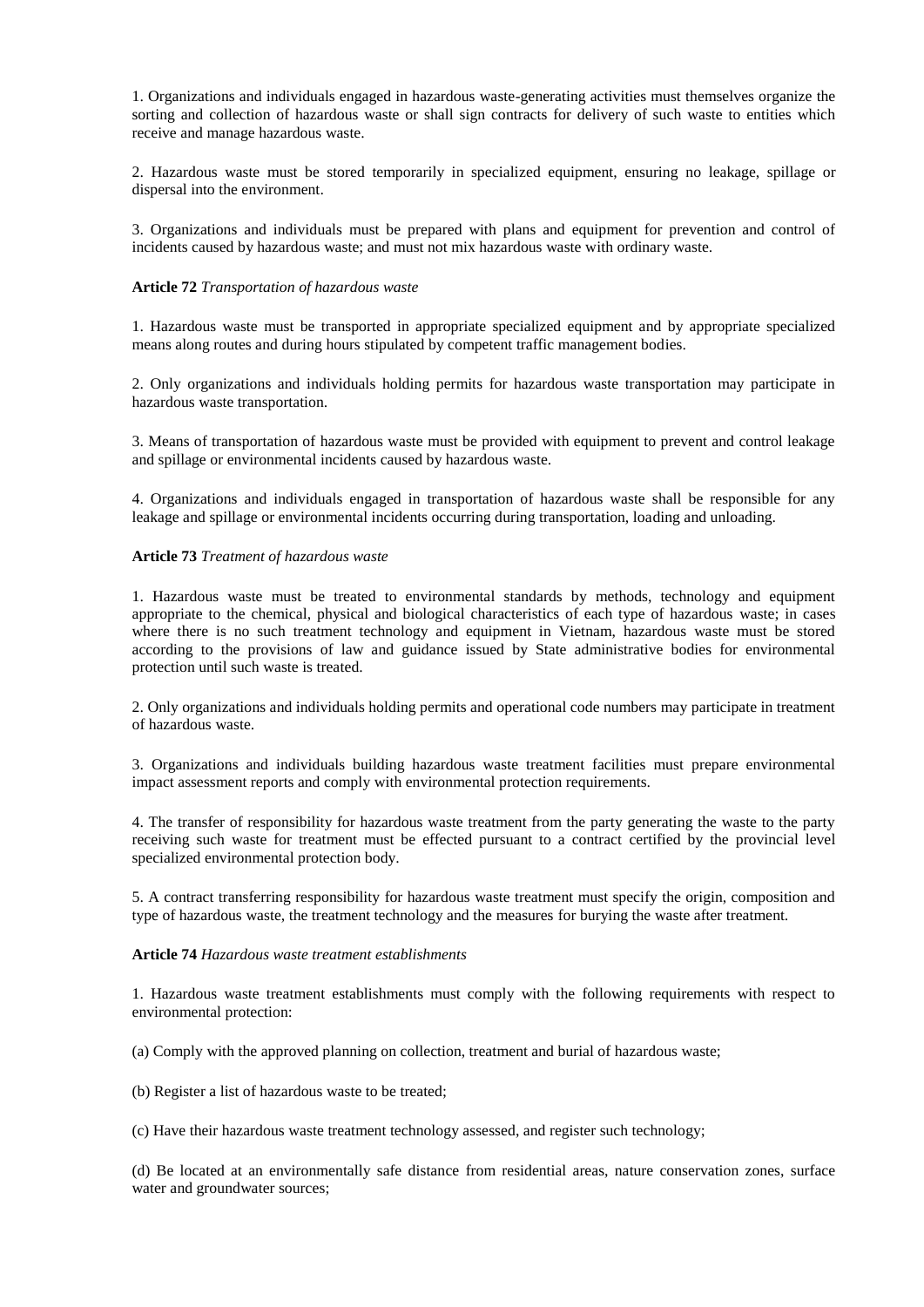(dd) Have plans and equipment for prevention of and response to environmental incidents;

(e) The establishment must have been designed and constructed according to technical specifications and technological processes ensuring that hazardous waste is treated to environmental standards;

(g) Have been inspected and certified by the competent State administrative body for environmental protection prior to commencement of operation;

(h) Store hazardous waste prior to and after treatment in specialized equipment appropriate to the type of waste;

(i) Ensure safety for the life and health of employees working in the hazardous waste treatment establishment.

2. The Ministry of Construction shall preside over co-ordination with the Ministry of Natural Resources and Environment in issuing technical specifications and guidelines for and in inspecting and certifying hazardous waste treatment establishments.

**Article 75** *Hazardous waste burial sites*

1. Hazardous waste burial sites must satisfy the following requirements with respect to environmental protection:

(a) Be located in accordance with planning, be designed in accordance with technical specifications applicable to hazardous waste burial sites; be located at an environmentally safe distance from residential areas, nature conservation zones, surface water and ground water sources for daily living use; and have boundary fences and warning signboards;

(b) Have plans and equipment for prevention of and response to environmental incidents;

(c) Satisfy all environmental sanitation conditions and not disperse toxic gases into the surrounding environment;

(d) Have been inspected and certified by the competent State administrative body as satisfying all technical specifications for receiving and burying hazardous waste prior to commencement of operation.

2. The Ministry of Construction shall preside over co-ordination with the Ministry of Natural Resources and Environment in issuing technical specifications and guidelines for and in inspecting and certifying hazardous waste burial sites.

## **Article 76** *Planning of collection, treatment and burial of hazardous waste*

1. The Ministry of Construction shall preside over co-ordination with the Ministry of Natural Resources and Environment and provincial people's committees in elaborating a national master plan on collection, treatment and burial of hazardous waste and shall submit it to the Prime Minister of the Government for his approval.

2. The contents of the national master plan on collection, treatment and burial of hazardous waste shall include:

(a) Survey, assessment and prediction of hazardous waste sources, and types and quantities of hazardous waste;

(b) Location of hazardous waste treatment establishments and burial sites;

(c) Methods of collection of hazardous waste and routes for its transportation; location, size, type and methods of storage; determination of technology for treatment, recycling, destruction and burial of hazardous waste;

(d) Plans and resources for ensuring that all hazardous waste is monitored adequately and treated thoroughly.

3. Provincial people's committees shall be responsible for allocating land areas for the construction of hazardous waste burial sites in accordance with approved planning.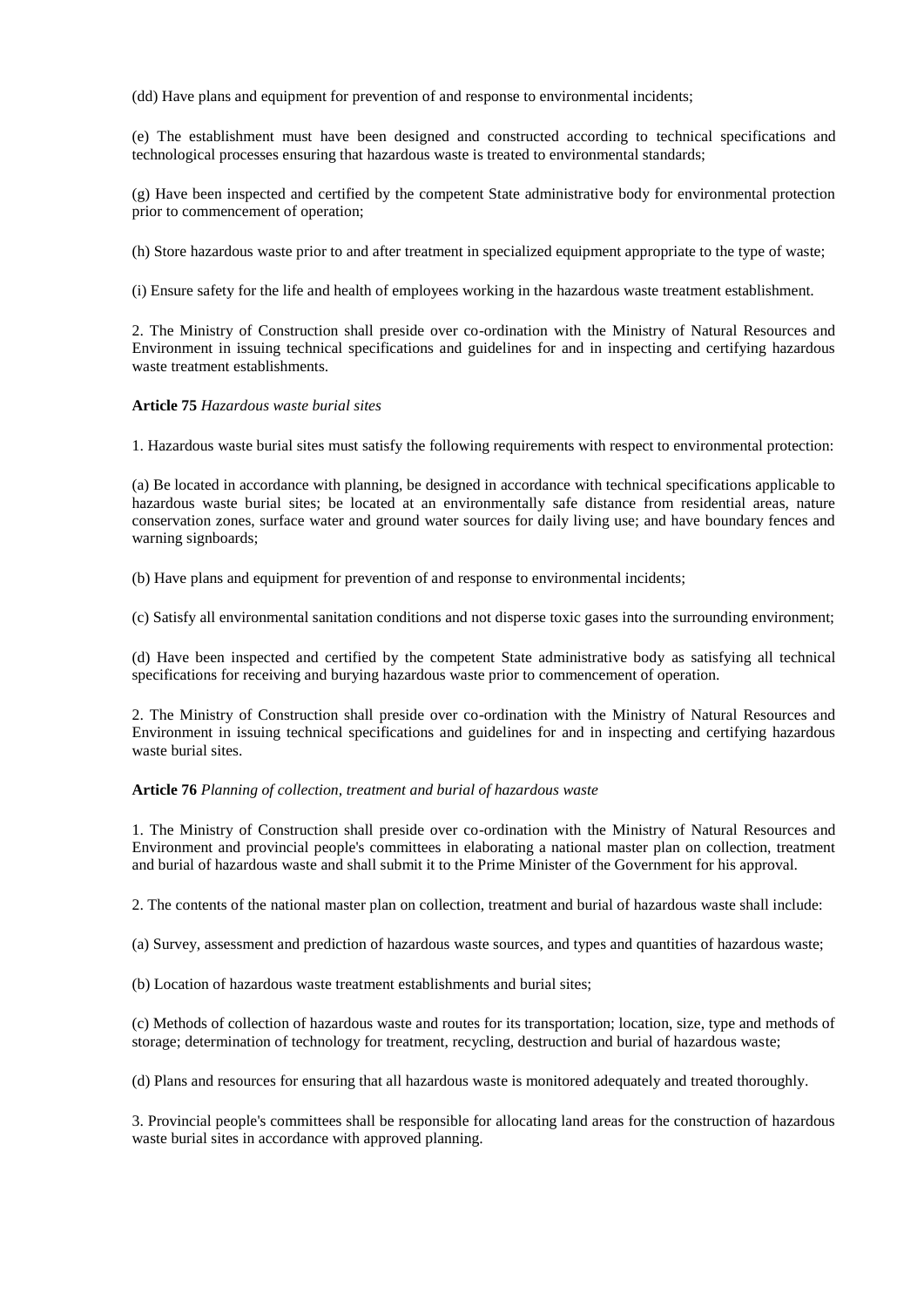#### **Article 77** *Classification of ordinary solid waste*

1. Ordinary solid waste shall be classified into the following main categories:

(a) Recyclable or reusable waste;

(b) Waste to be destroyed or buried.

2. Organizations and individuals generating ordinary solid waste must sort waste at its source in order to improve the efficiency of waste management.

#### **Article 78** *Collection and transportation of ordinary solid waste*

1. Organizations and individuals managing concentrated manufacturing, business and services zones, concentrated residential areas and public areas must arrange adequate and appropriate collecting equipment to receive solid waste suitable for sorting at its source.

2. Ordinary solid waste must be transported in the categories as sorted at source and in specialized equipment which ensures no leakage or dispersal of odour during transportation. In urban areas and residential areas, waste must be transported along routes designated by competent traffic management bodies.

3. Ordinary solid waste shall be used to the maximum extent for recycling and reuse; the discard of waste which is still valuable for recycling or use for other purposes shall be minimized.

#### **Article 79** *Ordinary solid waste recycling and destruction establishments, ordinary solid waste burial sites*

1. Ordinary solid waste recycling and destruction establishments and ordinary solid waste burial sites must comply with the following requirements:

(a) Comply with the approved planning on collection, recycling, destruction and burial of ordinary solid waste;

(b) Be located at a distance from residential areas, surface water sources and places where such establishments could pollute groundwater sources;

(c) Be designed, constructed and operate in order to treat waste thoroughly, economically and efficiently without causing environmental pollution;

(d) Have separate areas where waste waster discharged from ordinary solid waste is treated;

(e) Have been inspected and certified by the competent State administrative body for protection of the environment after construction and prior to receiving waste for recycling, treatment or burial.

2. Provincial people's committees shall be responsible for directing the construction and management of ordinary solid waste recycling and destruction establishments and burial sites within their localities.

3. The Ministry of Construction shall preside over co-ordination with the Ministry of Natural Resources and Environment in issuing technical specifications and guidelines for ordinary solid waste recycling and destruction establishments and burial sites and in inspecting and certifying such establishments.

**Article 80** *Planning of collection, recycling, destruction and burial of ordinary solid waste*

1. The contents of planning of collection, recycling, destruction and burial of ordinary solid waste shall include:

(a) Survey, assessment and prediction of waste sources and total quantities of waste to be generated;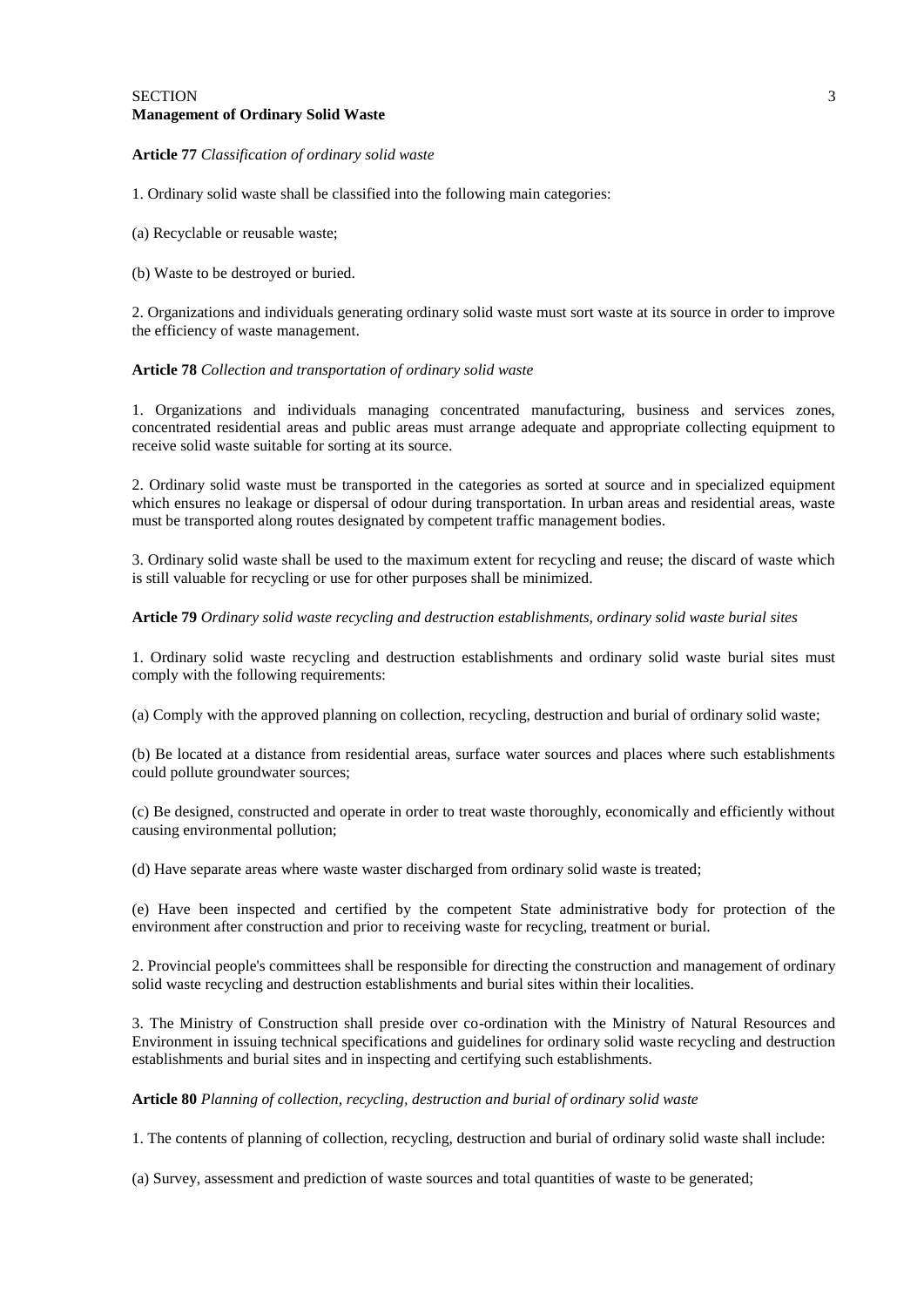(b) Assessment of the ability to sort at source and the ability to recycle waste;

(c) Location and area of collection sites, recycling and destruction establishments, and burial sites;

(d) Selection of appropriate technologies;

(dd) Schedule and resources for implementation.

2. Provincial people's committees shall be responsible for allocating land areas for and organizing the construction and management of ordinary solid waste collection, recycling and destruction establishments and burial sites within their localities in accordance with approved planning.

3. The Ministry of Construction shall preside over co-ordination with the Ministry of Natural Resources and Environment in formulating a national master plan for collection, recycling, destruction and burial of ordinary solid waste and shall submit it to the Prime Minister of the Government for his approval.

### SECTION 4 **Management of Waste Water**

**Article 81** *Collection and treatment of waste water*

1. There must be separate systems for collection of rainwater and waste water in urban centres and residential areas; waste water from daily living activities must be treated to environmental standards prior to being discharged into the environment.

2. Waste water of manufacturing, business and services establishments and zones must be collected and treated to environmental standards.

3. Mud discharged from waste water treatment systems must be managed in accordance with the regulations on management of solid waste.

4. Waste water and mud containing hazardous elements must be managed in accordance with the regulations on management of hazardous waste.

**Article 82** *Waste water treatment systems*

1. A waste water treatment system shall be required for:

(a) Concentrated manufacturing, business and services zones;

(b) Handicraft villages;

(c) Manufacturing, business and services establishments not linked to a concentrated waste water treatment system.

2. A waste water system must satisfy the following requirements:

(a) Have a technological process suitable to the type of waste water to be treated;

(b) Be of sufficient capacity to treat the volume of waste water discharged;

(c) Treat waste water to environmental standards;

(d) Have discharging sluices located at places convenient for supervision and monitoring;

(dd) Operate on a regular basis.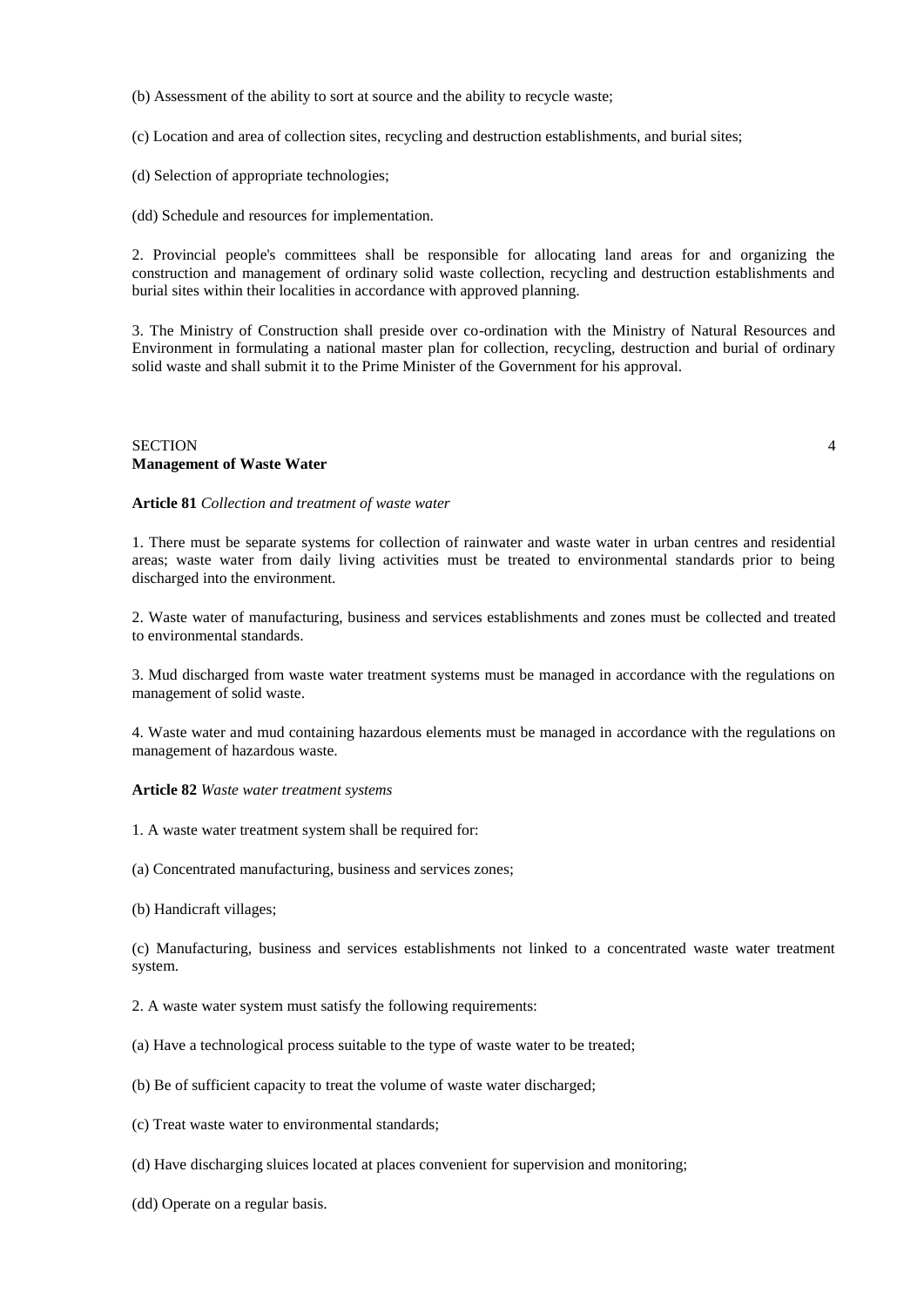3. Owners of waste water management systems must conduct periodical monitoring of waste water quality prior to and after treatment. Monitoring data shall be retained as a basis for checking and supervising the operation of the waste water treatment system.

## SECTION 5 **Management and Control of Dust, Gases, Noise, Vibration, Light and Radiation**

## **Article 83** *Management and control of dust and gas emissions*

1. Organizations and individuals engaged in manufacturing, business and services activities which emit dust and gases must control and treat dust and gas emissions to environmental standards.

2. Use of fuel, materials, equipment and means emitting noxious gases into the environment shall be restricted.

3. Means of transportation, machinery, equipment and construction works emitting dust and gases must be equipped with gas filters and reducers and dust shields or other covers to reduce dust to environmental standards.

4. Dust and gas emissions containing hazardous materials must be managed in accordance with the regulations on management of hazardous waste.

### **Article 84** *Management of greenhouse gases and ozone layer-depleting gases*

1. The Ministry of Natural Resources and Environment shall be responsible for calculating greenhouse gas emissions nationwide in order to implement treaties of which the Socialist Republic of Vietnam is a member.

2. The transfer, buying and selling of greenhouse gas emission quotas between Vietnam and foreign countries shall be as stipulated by the Prime Minister of the Government.

3. The State shall encourage manufacturing, business and services establishments to minimize greenhouse gas emissions.

4. Production, import and use of ozone layer-depleting compounds shall be prohibited in accordance with treaties of which the Socialist Republic of Vietnam is a member.

#### **Article 85** *Restriction of noise, vibration, light and radiation*

1. Organizations and individuals causing noise, vibration, light or radiation in excess of environmental standards must control and treat same to environmental standards.

2. Manufacturing, business and services establishments within residential areas which cause noise, vibration, light or radiation in excess of permissible levels must take measures to restrict and reduce same to levels not affecting the life and health of the community.

3. Measures must be taken to reduce noise, vibration, light and radiation to environmental standards in the case of roads of high traffic density or construction works causing noise, vibration, light or radiation in excess of permissible levels.

4. The production, import, transportation, trading and use of firecrackers shall be prohibited. The production, import, transportation, trading and use of fireworks shall comply with regulations of the Prime Minister of the Government.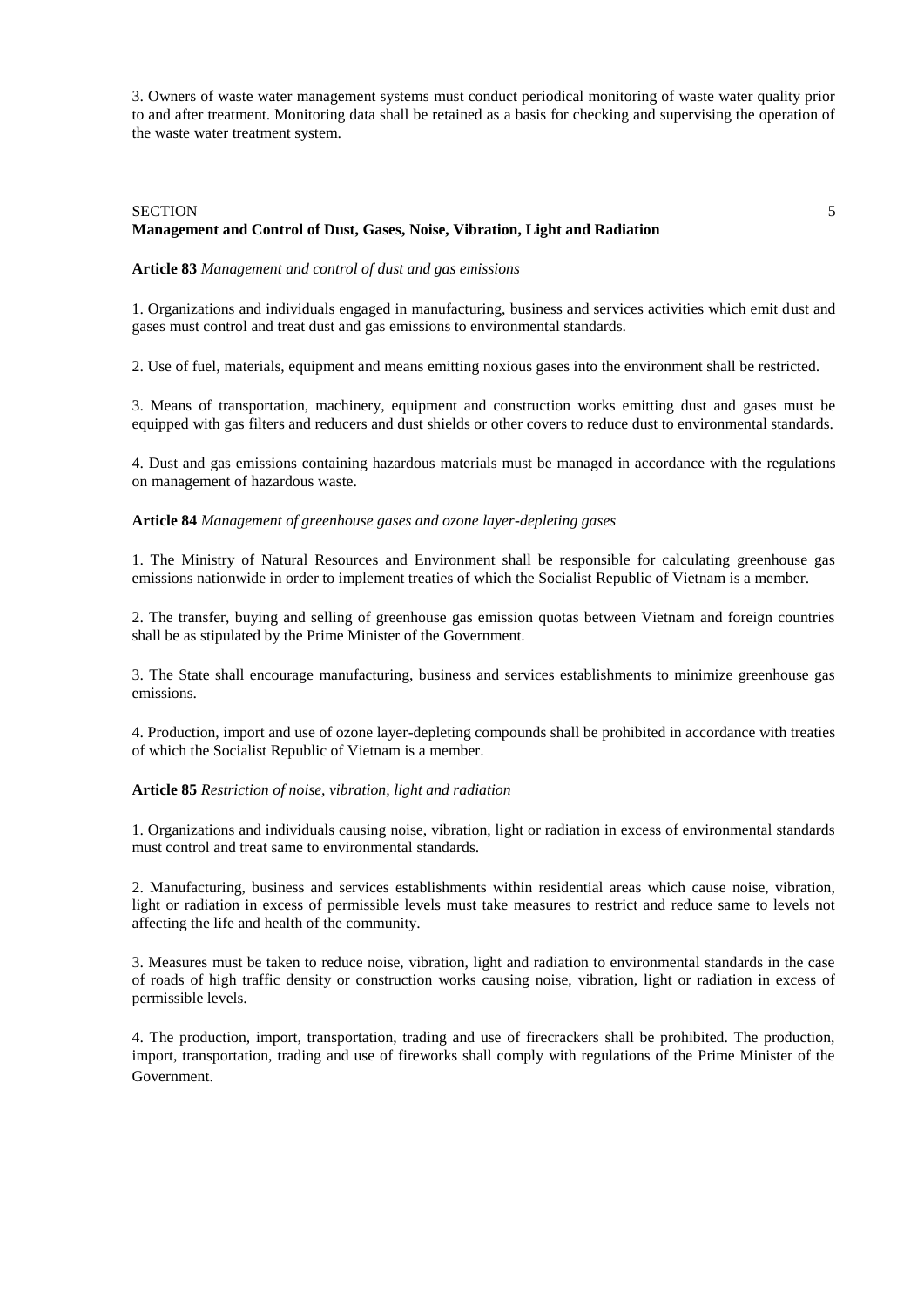## CHAPTER IX

## **Prevention of and Response to Environmental Incidents; Remedying Environmental Pollution and Rehabilitation of Environment**

## SECTION 1

## **Prevention of and Response to Environmental Incidents**

### **Article 86** *Prevention of environmental incidents*

1. Owners of manufacturing, business and services establishments and means of transportation which may potentially cause environmental incidents must apply the following measures:

(a) Prepare plans for prevention of and response to environmental incidents;

(b) Install and furnish equipment, apparatus and means to respond to environmental incidents;

(c) Train and arrange manpower forces ready to respond to environmental incidents;

(d) Comply with labour safety rules and implement a routine checking regime;

(dd) Take promptly or propose competent bodies take measures to eliminate possible causes of environmental incidents upon detection of signs of same.

2. Prevention of environmental incidents caused by natural disaster shall cover:

(a) Building the capacity to predict and warn of dangers and development of disasters which may potentially cause environmental incidents;

(b) Investigating, recording and assessing the risk of natural disasters likely to occur nationwide and in each region;

(c) Planning and constructing projects for prevention of incidents and mitigation of their consequences in places where environmental incidents are likely to occur.

3. Ministries, ministerial equivalent bodies, Government bodies, and provincial people's committees shall, within the scope of their respective duties and powers, carry out the activities stipulated in clause 2 of this article.

#### **Article 87** *Biological safety*

1. Organizations and individuals engaged in manufacturing, business and services activities involving genetically modified organisms and products made from such organisms must comply with the provisions of law on biodiversity, food safety and hygiene, cultivated plant varieties and livestock breeds, and with other relevant laws.

2. Organizations and individuals may only research into, experiment, produce, trade in, use, import, export, store and transport genetically modified organisms and products made from such organisms on the list of those permitted by law, and such organizations and individuals must satisfy all conditions on biological safety and procedures as stipulated by law.

3. The importation and transit of animals, plants and micro-organisms must be permitted by competent State bodies and animals, plants and micro-organisms must be quarantined according to the law on quarantine.

#### **Article 88** *Chemical safety*

1. Organizations and individuals engaged in producing, trading, transporting, storing or using chemicals or engaged in other activities related to chemicals may carry out such activities only upon satisfying conditions and procedures and taking all measures to ensure chemical safety in accordance with the law on management and use of chemicals and other relevant laws.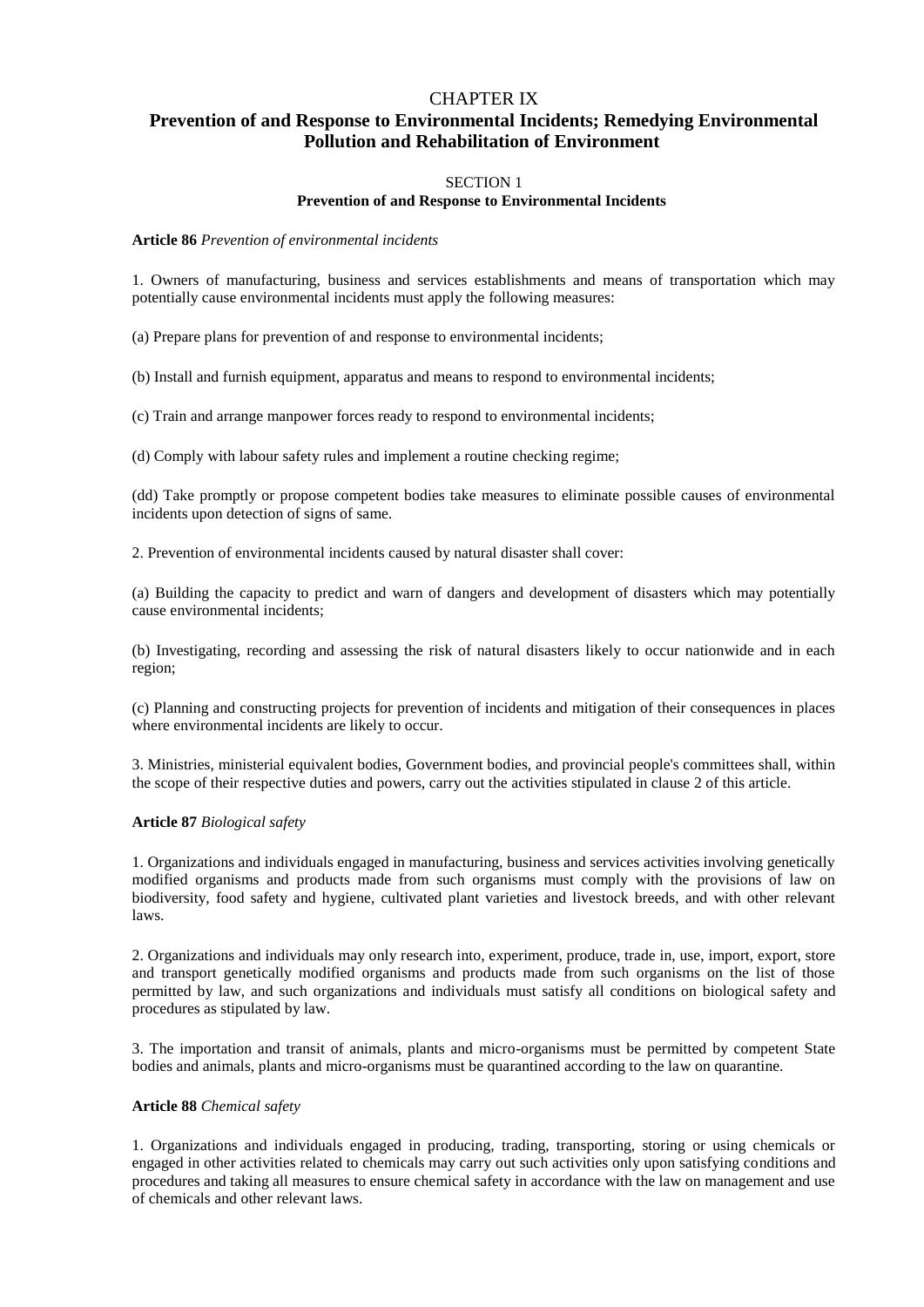2. The use of chemical fertilizers, chemicals, feed, plant and animal protection drugs causing environmental pollution and degradation or biodiversity degradation shall be restricted.

**Article 89** *Nuclear and radiation safety*

1. Activities related to nuclear and radiation shall include:

(a) Exploring, exploiting and refining radioactive substances of natural origin;

(b) Storing, preserving and transporting radioactive substances;

(c) Producing and trading materials containing and providing services related to radioactive substances or products;

(d) Producing products or building project works causing electromagnetic radiation;

(dd) Using nuclear and atomic technology or equipment containing radioactive substances or using equipment causing electromagnetic radiation;

(e) Importing and exporting materials, equipment and technology containing radioactive substances.

2. Organizations and individuals carrying out the activities stipulated in clause 1 of this article must comply with the law on nuclear safety and electromagnetic radiation safety.

3. Nuclear safety and radiation safety must aim at:

(a) Not adversely affecting humans and living organisms;

(b) Not polluting the environment or adversely affecting environmental elements;

(c) Not causing environmental incidents and disasters.

4. Nuclear safety standards and electromagnetic radiation safety standards are compulsory national standards and shall be issued by competent State bodies.

#### **Article 90** *Response to environmental incidents*

1. The responsibility to respond to environmental incidents shall be regulated as follows:

(a) Organizations and individuals causing an environmental incident must take urgent measures to ensure safety of persons and property; organize the rescue of persons and property, and inform promptly local administrative bodies or specialized environmental protection bodies in the locality where such incident occurs;

(b) If an environmental incident occurs at an establishment or in a locality, the head of such establishment or locality must mobilize urgently manpower, materials and means to respond promptly to it;

(c) lf an environmental incident occurs on a scale involving two or more establishments or localities, the heads of such establishments or localities must collaborate with one another in responding to it;

(d) lf an establishment or locality is not able to respond to an environmental incident, it must report urgently to its superior management body for the latter to mobilize promptly other establishments and localities to join in responding to such incident; any establishment and locality so requested must take measures to respond to the environmental incident according to its ability.

2. Manpower, materials and means used to respond to an environmental incident shall be indemnified for expenses incurred in accordance with law.

3. A response to an extremely serious environmental incident shall comply with the law on states of emergency.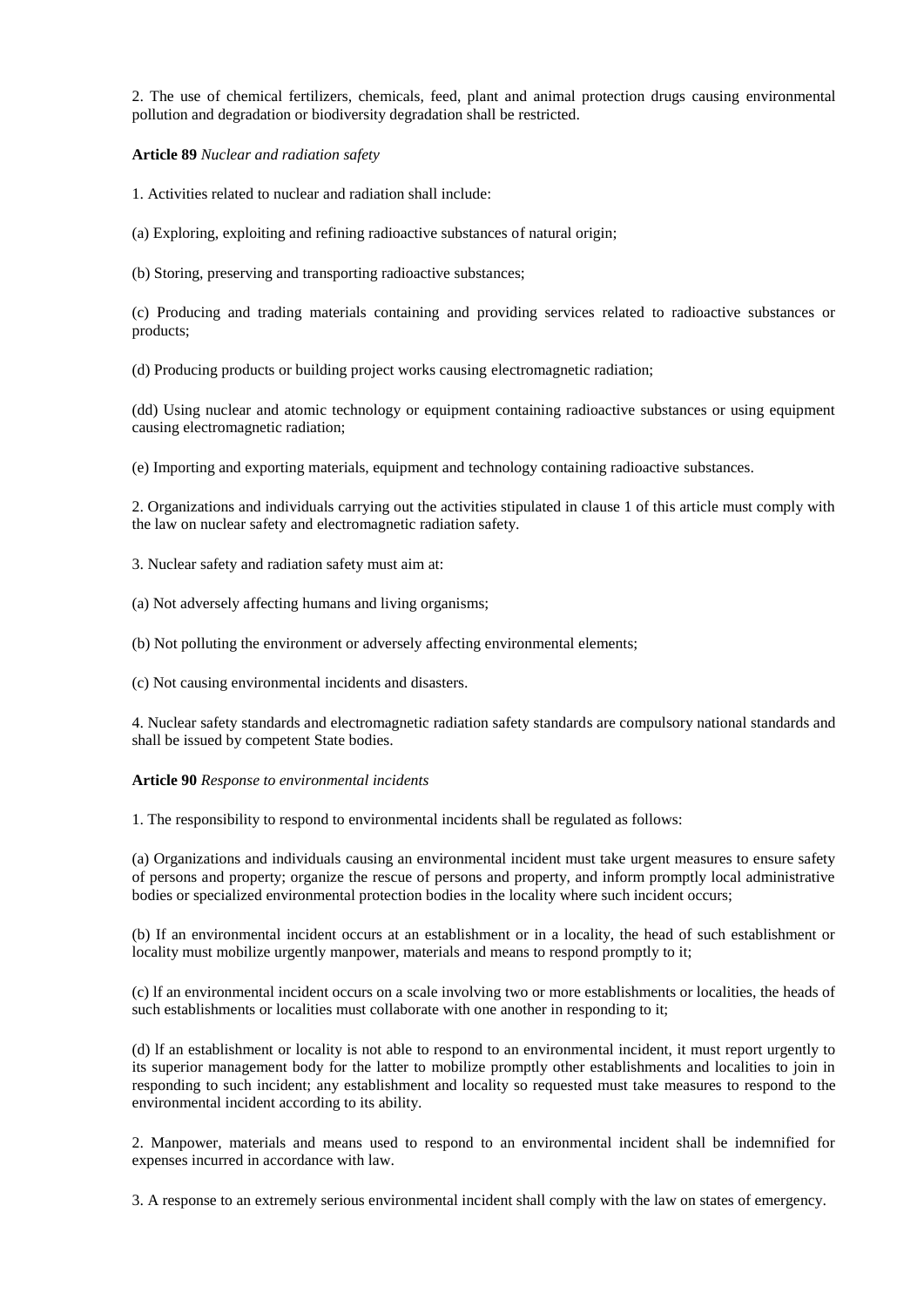4. The obligation to compensate for damage caused by an environmental incident shall be implemented in accordance with the provisions of Section 2 of Chapter XIV of this Law, the Civil Code, and other relevant laws.

### **Article 91** *Building manpower forces for response to environmental incidents*

1. The State shall be responsible for building manpower forces and for providing equipment to forecast and warn about natural disasters and about climatic and other environmental incidents.

2. Manufacturing, business and services establishments shall be responsible for building their own capacity to prevent and respond to natural disasters and environmental incidents.

#### SECTION 2 **Remedying Environmental Pollution and Rehabilitation of Environment**

## **Article 92** *Grounds for identifying polluted areas*

1. The environment shall be considered polluted when the content of one or more pollutants exceeds the environmental quality standards.

2. The environment shall be considered seriously polluted when the content of one or more chemicals and heavy metals exceeds three times the environmental quality standards or the content of one or more other pollutants exceeds five times the environmental quality standards.

3. The environment shall be considered particularly seriously polluted when the content of one or more chemicals and heavy metals exceeds five times the environmental quality standards or the content of one or more other pollutants exceeds ten (10) times the environmental quality standards.

### **Article 93** *Remedying environmental pollution and rehabilitation of environment*

1. Investigation and identification of polluted areas shall include the following items:

(a) Scope and boundaries of polluted areas;

(b) Degree of pollution;

(c) Causes of pollution and liability of related parties;

(d) Activities to be carried out to remedy the pollution and rehabilitate the environment;

(dd) Damage caused to the environment, serving as a basis for claiming compensation.

2. Responsibility to investigate and identify polluted areas shall be regulated as follows:

(a) Provincial people's committees shall organize the investigation and identification of polluted areas within their localities;

(b) The Ministry of Natural Resources and Environment shall direct co-ordination between provincial people's committees in organizing the investigation and identification of polluted areas covering two or more provinces and cities under central authority.

Results of investigation, including the cause, degree and scope of pollution and damage caused to the environment, must be made public.

3. Organizations and individuals causing environmental pollution shall be responsible for: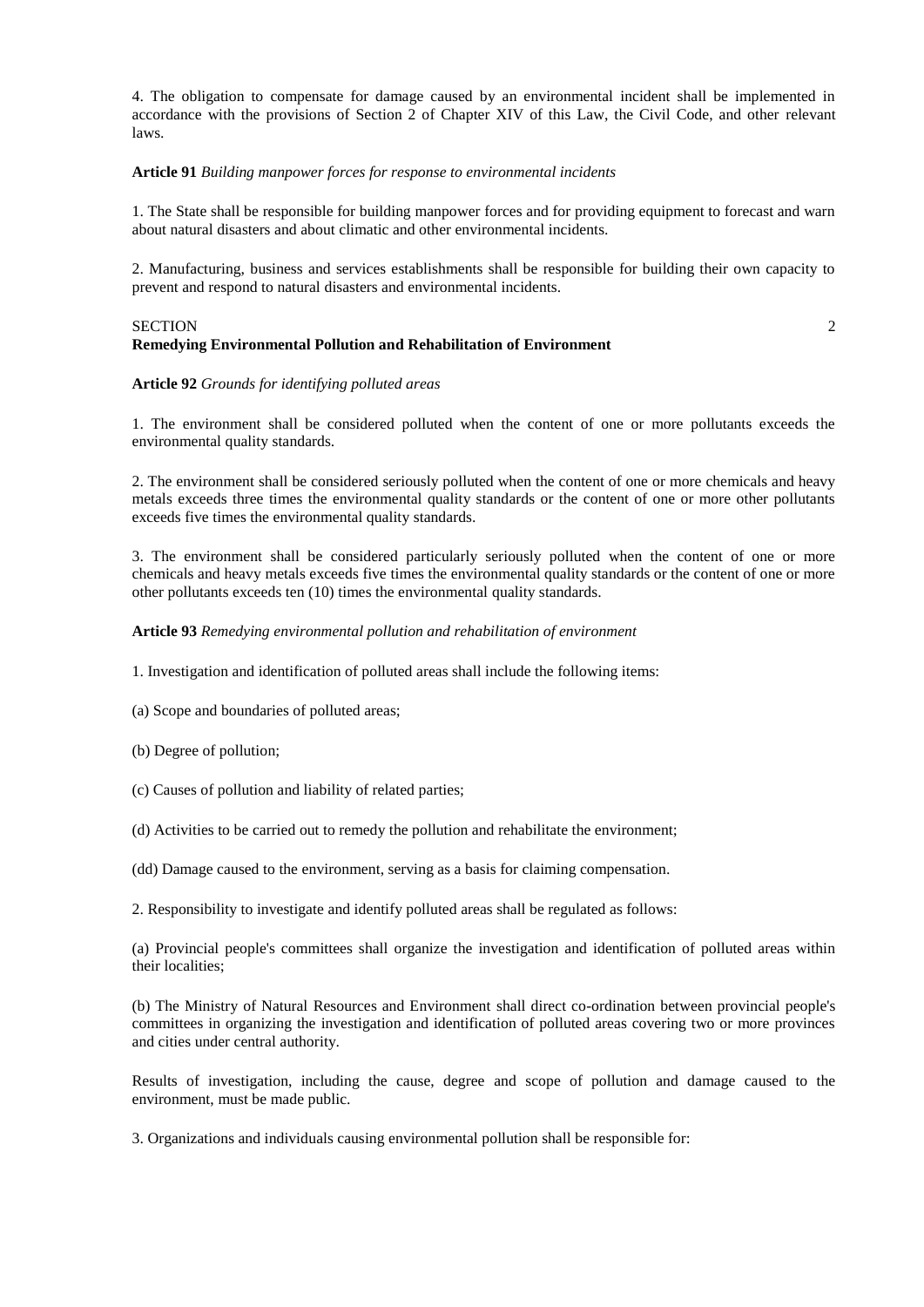(a) Complying with requests of the State administrative body for the environment as stipulated in clause 2 of this article in the process of investigation and identification of the scope, area, degree and cause of the pollution as well as measures to remedy the pollution and rehabilitate the environment;

(b) Applying promptly measures to stop and limit the source of pollution and restrict its expansion affecting the life and health of local inhabitants;

(c) Taking measures to remedy environmental pollution and rehabilitate the environment at the request of the State administrative body for the environment as stipulated in clause 2 of this article;

(d) Compensating for damage in accordance with the provisions of this Law and other relevant laws.

If pollution is jointly caused by a number of organizations or individuals, the State administrative body for the environment as stipulated in clause 2 of this article shall be responsible for working with the parties concerned in order to determine clearly the responsibilities of each party for remedying pollution and rehabilitating the environment.

4. If pollution is caused by a natural disaster or unidentified causes, ministries, ministerial equivalent bodies, Government bodies, and provincial people's committees shall, within the scope of their respective duties and powers, be responsible for mobilizing all resources to respond to and remedy environmental pollution.

5. Remedying of pollution and environment rehabilitation shall be implemented as directed by the Prime Minister of the Government in the case of polluted areas covering two or more provinces and cities under central authority.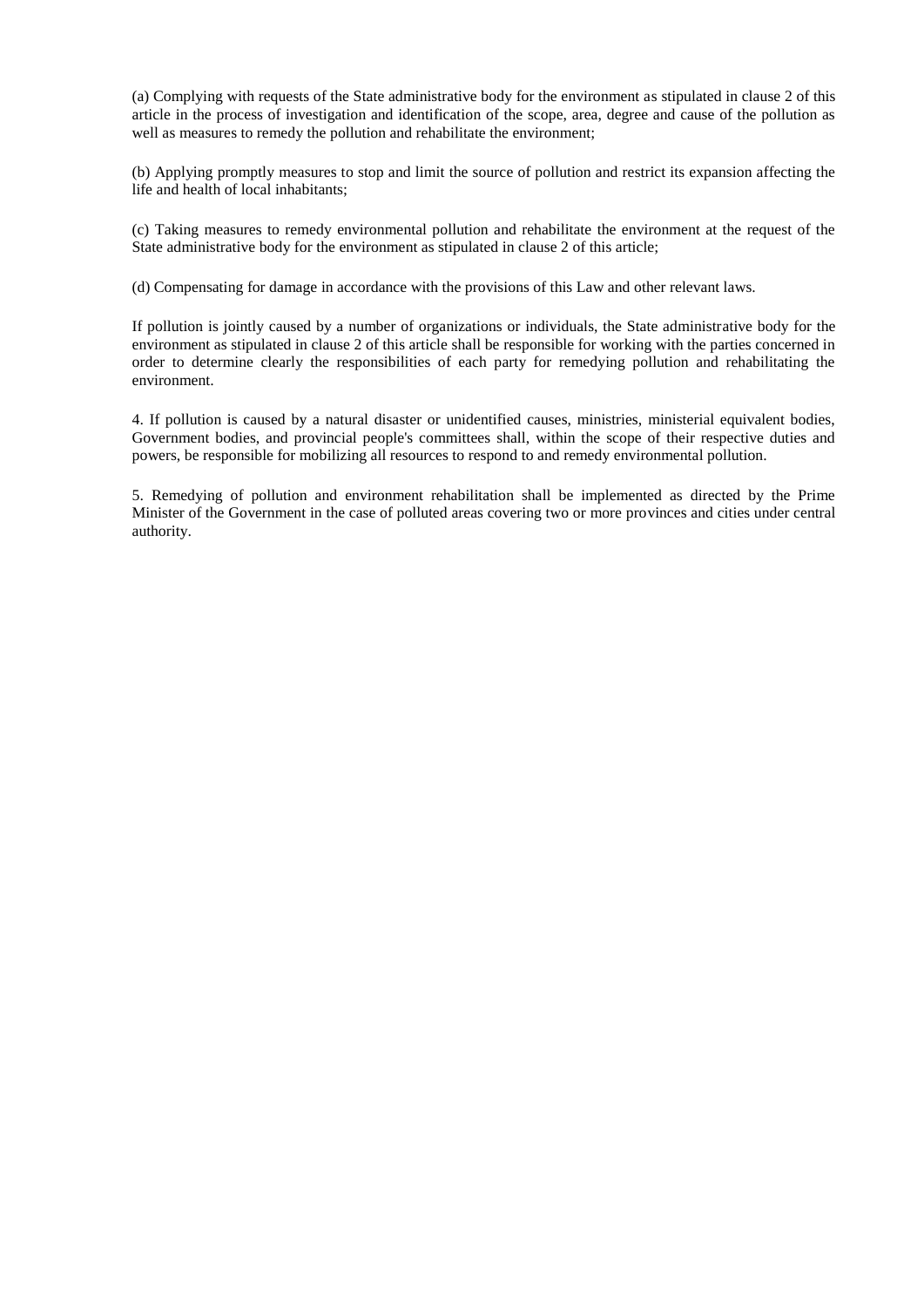## CHAPTER X **Environmental Monitoring and Information**

**Article 94** *Environmental monitoring*

1. Environmental status and environmental impact shall be supervised pursuant to the following environment monitoring programs:

- (a) National environmental status monitoring;
- (b) Monitoring of environmental impact exerted by activities of industries and sectors;

(c) Monitoring of environmental status by provinces and cities under central authority;

(d) Monitoring of environmental impact exerted by activities of manufacturing, business and services establishments and concentrated manufacturing, business and services zones.

2. Environmental monitoring responsibilities shall be regulated as follows:

(a) The Ministry of Natural Resources and Environment shall organize national environment status monitoring;

(b) Ministries, ministerial equivalent bodies and Government bodies shall organize the monitoring of environmental impact exerted by activities of industries and sectors under their management;

(c) Provincial people's committees shall organize monitoring of the environment status within their localities;

(d) Managers or operators of manufacturing, business and services establishments and concentrated manufacturing, business and services zones shall organize the monitoring of environmental impact exerted by their establishments.

#### **Article 95** *Environmental monitoring systems*

1. An environmental monitoring system shall consist of:

(a) Sampling and surveying stations for environmental monitoring;

(b) Laboratories, sample analysis centres, environmental monitoring data management and processing centres.

2. Environmental monitoring systems must be planned and constructed synchronously and must satisfy requirements for providing information in service of environmental management and protection.

3. Organizations and individuals with adequate professional capability and technical equipment shall be permitted to participate in environmental monitoring.

#### **Article 96** *Planning of environmental monitoring system*

1. Planning of environmental monitoring systems shall comprise the following items:

(a) Investigation and research to identify objects to be monitored and data to be collected for environmental protection;

(b) Identification of the number, arrangement, size and functions of environmental sampling stations;

(c) Arrangement of the equipment system for use in environmental monitoring;

(d) Schedule and resources for implementation;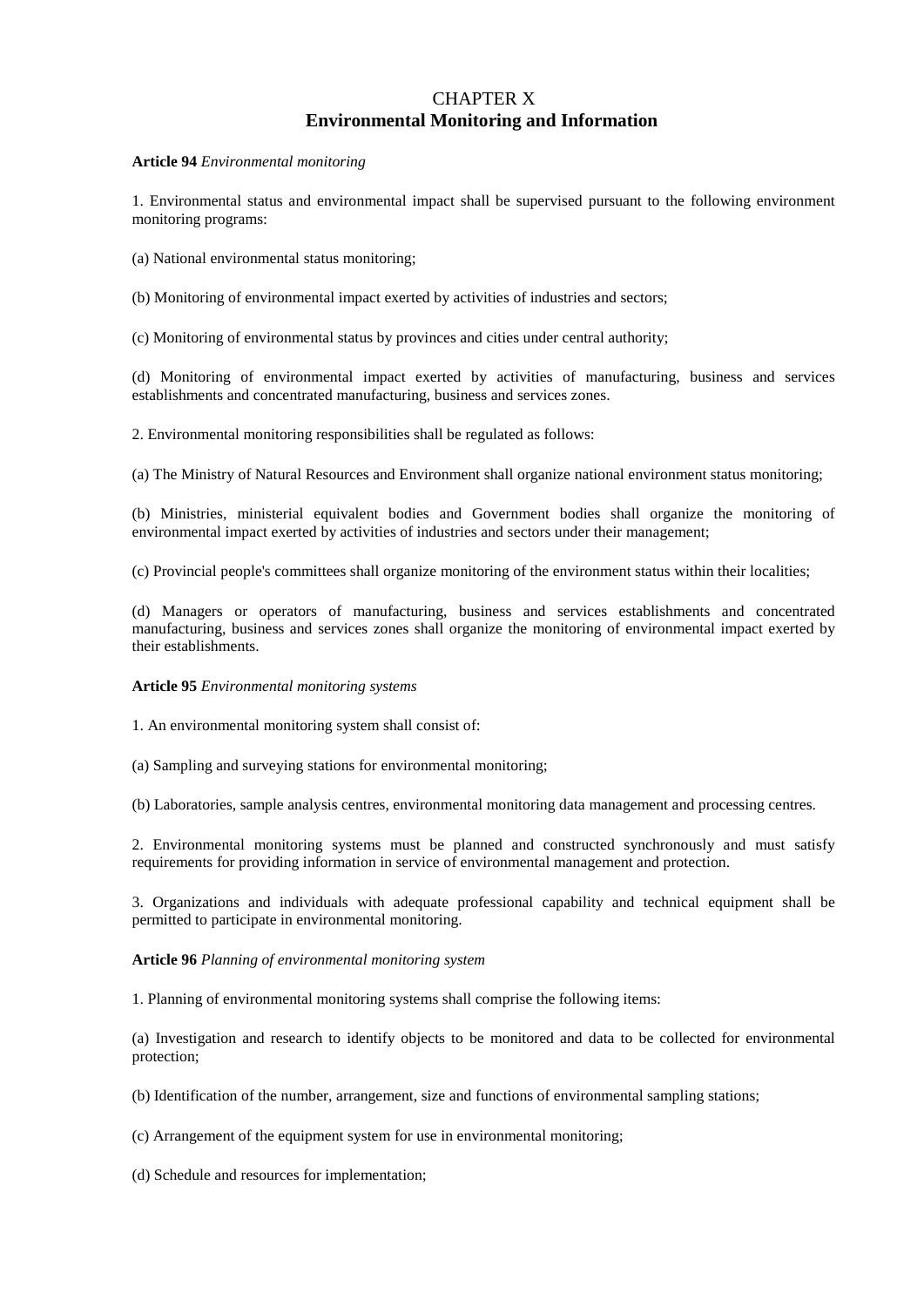(dd) Training of human resources capable of performing environmental monitoring tasks.

2. The responsibilities for planning and approval of planning for environment monitoring systems shall be regulated as follows:

(a) The Ministry of Natural Resources and Environment shall formulate a national environment monitoring master plan and submit it to the Prime Minister of the Government for approval; and shall direct the uniform collection and management of environment monitoring data;

(b) Provincial level specialized environmental protection bodies shall prepare plans on environmental monitoring networks within their localities and submit them to the people's committee of the same level for approval;

(c) Organizations and individuals managing concentrated manufacturing, business and services zones shall organize the construction and management of environmental monitoring networks in areas under their management.

### **Article 97** *Environmental monitoring programs*

1. Environmental monitoring programs shall include programs on environment status monitoring and programs on monitoring of the environmental impact exerted by socioeconomic activities. Environmental monitoring programs must be implemented in a consistent and synchronous manner.

2. An environment status monitoring program shall cover the following activities:

(a) Taking periodical samples for analysis and forecast of changes in soil, water and air quality;

(b) Tracking changes in quantity, composition and status of natural resources;

(c) Tracking changes in quality, quantity, composition and status of ecosystems, species and gene sources.

3. An environmental impact monitoring program shall cover the following activities:

(a) Tracking quantity, status and changes in adverse impact sources;

(b) Tracking changes in quantity, composition and toxicity of solid waste, gases and waste water;

(c) Detecting and assessing cross border impact on the domestic environment.

4. The Ministry of Natural Resources and Environment shall guide the planning and organization of environmental monitoring programs.

#### **Article 98** *Environmental indicators*

1. *Environmental indicators* means basic parameters reflecting distinct elements of the environment to serve in the assessing of environment quality, tracking of changes in environment quality and making of environmental status quality reports.

2. The Ministry of Natural Resources and Environment shall issue a set of national environmental indicators for nationwide application.

## **Article 99** *Provincial level environmental status reports*

1. The contents of a provincial level environmental status report shall include:

(a) Status and changes in quality of soil environment;

(b) Status and changes in quality of water environment;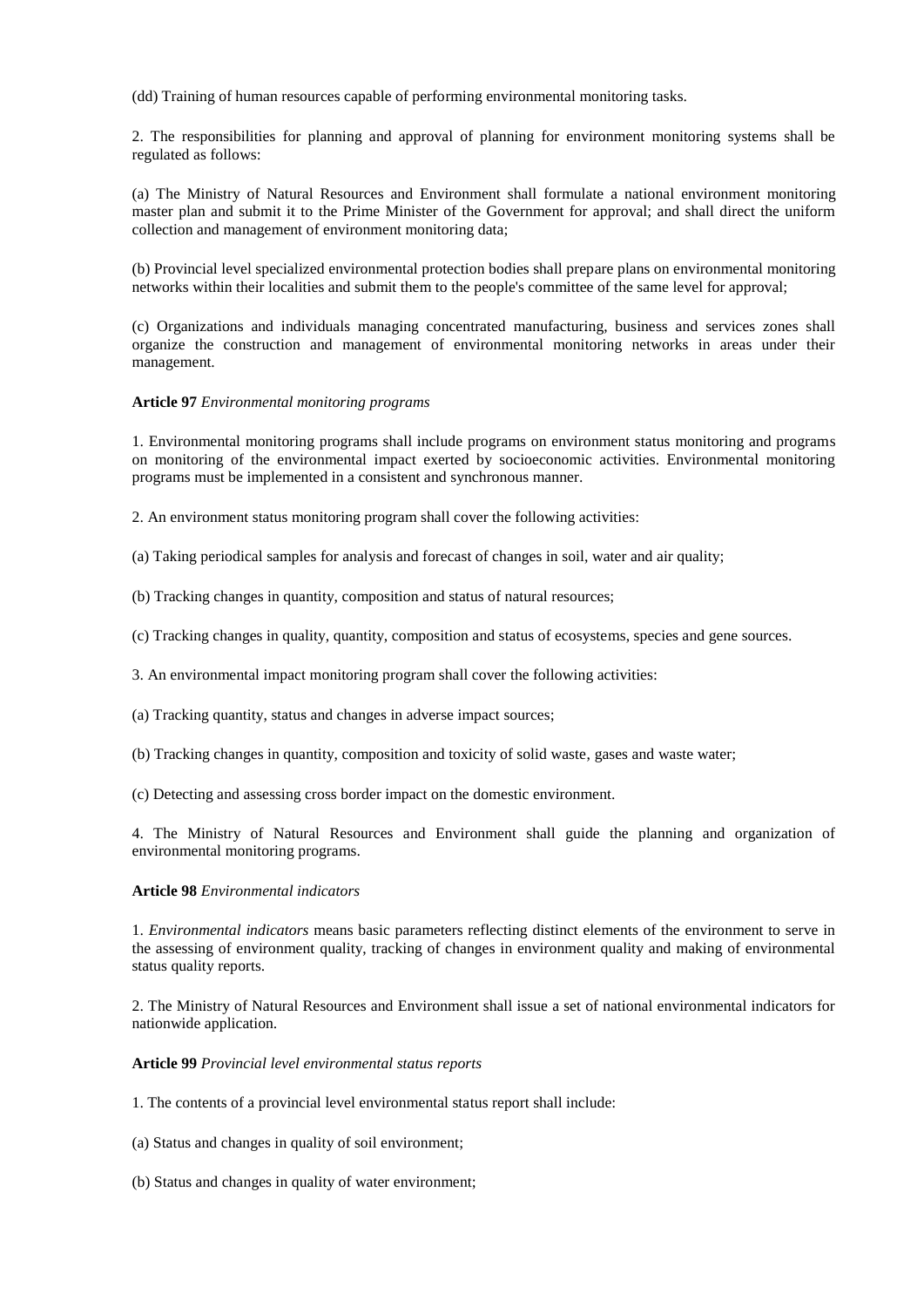(c) Status and changes in quality of air environment;

(d) Status and changes in quantity, state and quality of natural resources;

(dd) Status and changes in quality and state of ecosystems; and in quantity and composition of species and gene sources;

(e) Status of environment of urban centres, concentrated residential areas, concentrated manufacturing, business and services zones, and handicraft villages;

(g) Areas with a polluted and degraded environment, and a list of seriously polluting establishments;

(h) Urgent environmental problems and their main causes;

(i) Measures to remedy environmental pollution and degradation and to improve the environment;

(k) Assessment of local environmental protection activities;

(l) Plans, programs and measures to satisfy environmental protection requirements.

2. Once every five years, provincial people's committees shall prepare environmental status reports in accordance with the period for preparation of local socio-economic development plans and submit them to the people's council of the same level and report them to the Ministry of Natural Resources and Environment.

### **Article 100** *Environmental impact reports by industries and sectors*

1. The contents of environmental impact reports by industries and sectors shall include:

(a) Status, quantity and development of adverse impact sources;

(b) Status, development, composition and degree of hazard of wastes listed by industry and sector;

- (c) List of seriously polluting establishments and how they are being dealt with;
- (d) Assessment of environmental protection by industries and sectors;
- (dd) Predicted challenges to the environment;

(e) Plans, programs and measures to satisfy requirements with respect to environmental protection.

2. Once every five years, ministries, ministerial equivalent bodies and Government bodies shall prepare environmental impact reports of the industries and sectors under their management for the same five year period for which master plans are prepared, and submit such environmental impact reports to the Ministry of Natural Resources and Environment.

#### **Article 101** *National environment reports*

- 1. The contents of a national environment report shall include:
- (a) Environmental impact exerted by activities of industries and sectors;
- (b) Status of the national environment and urgent environmental problems;
- (c) Assessment of the implementation of environmental protection policies and laws, management and measures;
- (d) Predicted challenges to the environment;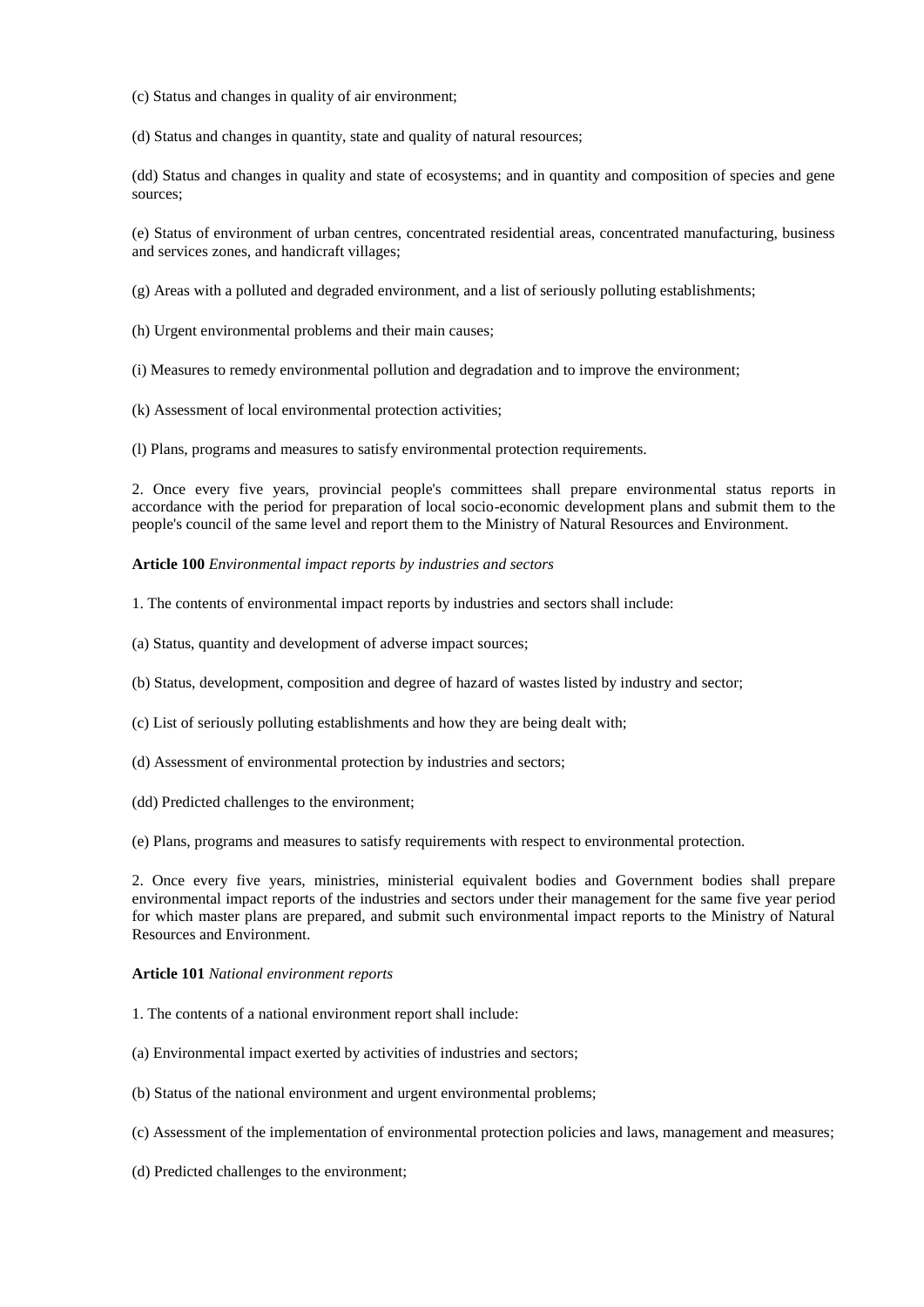(dd) Plans, programs and measures to satisfy requirements with respect to environmental protection.

2. Once every five years, the Ministry of Natural Resources and Environment shall prepare a national environment report in accordance with the planning period for national socio-economic development and submit it via the Government to the National Assembly; and the Ministry of Natural Resources and Environment shall also make annual specialized environment reports.

## **Article 102** *Environmental statistics and archiving of environmental data and information*

1. Environmental data from environmental monitoring programs must be collected and archived to serve environmental management and protection work.

2. The collection and archiving of environmental data shall be regulated as follows:

(a) The Ministry of Natural Resources and Environment shall co-ordinate with the central State body for statistics in developing a database on the national environment;

(b) Ministries, ministerial equivalent bodies and Government bodies shall collect and archive environmental data of industries and sectors under their management;

(c) People's committees at all levels shall collect and archive environmental data from their localities;

(d) Managers or operators of manufacturing, business and services establishments or concentrated manufacturing, business and services zones shall collect and archive data on environmental impact, discharge sources and waste discharged from their activities.

3. Ministries, ministerial equivalent bodies, Government bodies, and people's committees at all levels shall develop environmental data collection, processing, synthesis and storage systems and shall apply information technology in collecting and archiving environmental data.

#### **Article 103** *Publication and supply of information on environment*

1. Organizations and individuals managing concentrated manufacturing, business and services zones, and owners of manufacturing, business and services establishments being required to prepare environmental impact assessment reports shall report information about the environment under their management to provincial level specialized environmental protection bodies.

2. Other manufacturing, business and services establishments than those stipulated in clause 1 of this article shall supply information about the environment and their activities to district level specialized environmental protection bodies or to commune level environmental protection officials in the places where they operate, and shall make public information about the environment to local communities.

3. Specialized environmental protection bodies at all levels shall report information about the environment of their localities to their immediately superior body and shall publish essential information about the environment on a periodical basis or upon request.

4. Ministries, ministerial equivalent bodies and Government bodies shall provide periodically to the Ministry of Natural Resources and Environment and the central State body for statistics information about the environment relating to industries and sectors under their management.

#### **Article 104** *Publication of information and data on environment*

1. The following information and data about the environment, except that classified as State secrets, must be made public:

(a) Environmental impact assessment reports, decisions approving environmental impact assessment reports, and plans for implementation of such decisions;

(b) Registered environmental protection undertakings;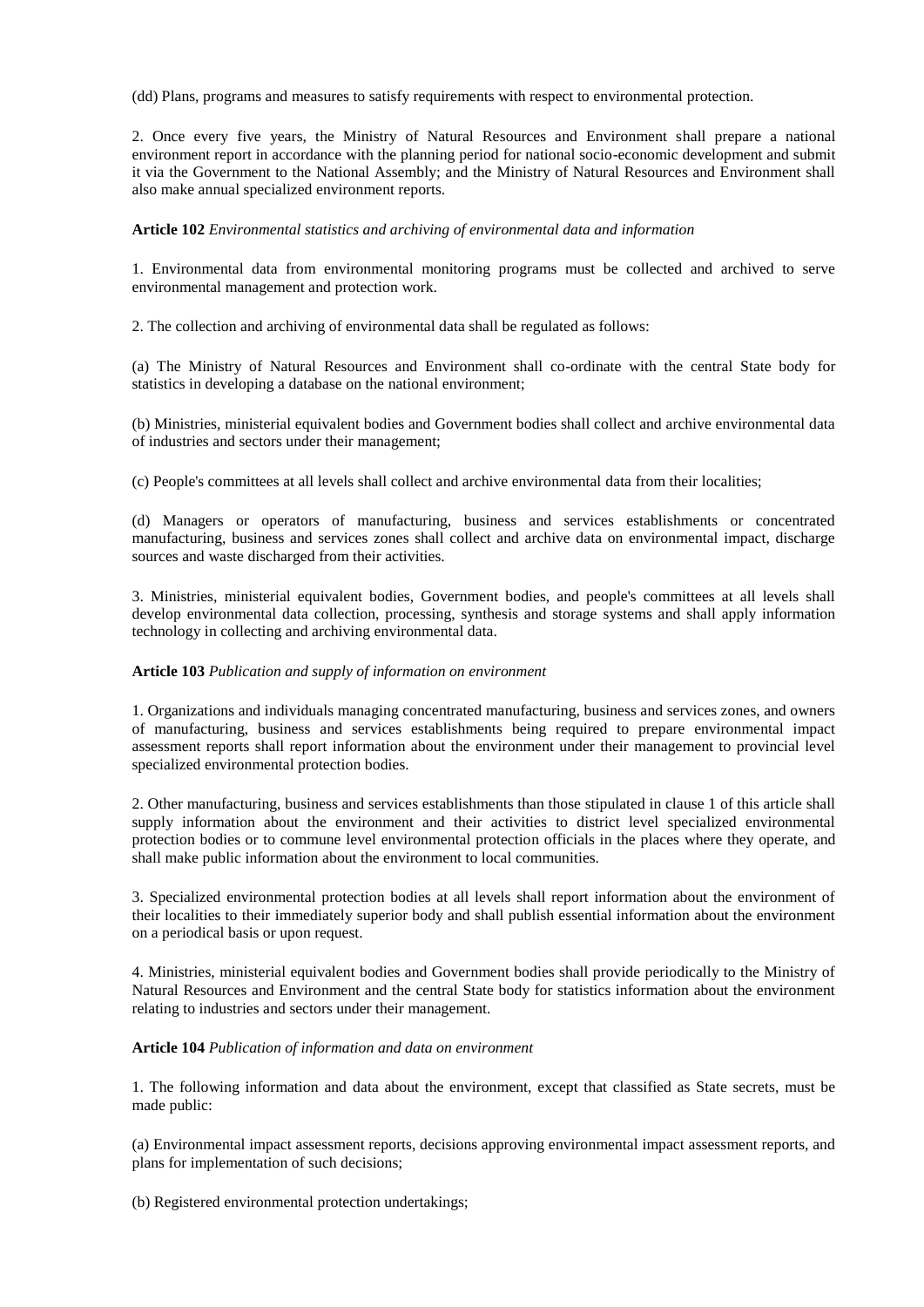(c) Lists and information on discharge sources and wastes harmful to human health and the environment;

(d) Areas with serious and particularly serious environmental pollution and degradation; areas prone to environmental incidents;

(dd) Planning for waste collection, recycling and treatment;

(e) Provincial level environmental status reports, environmental impact reports of industries and sectors, and national environment reports.

2. Information must be made public in forms easily accessible by organizations and individuals concerned.

3. Any entity publishing information about the environment shall be responsible before the law for the accuracy, truthfulness and objectivity of such information.

**Article 105** *Exercise of grassroots democracy in protection of environment*

1. Organizations and individuals managing concentrated manufacturing, business and services zones; owners of manufacturing, business and services establishments; and professional organizations and staff in charge of protection of the environment shall inform the people and the employees in their manufacturing, business and services establishments of the environmental situation, of measures to prevent and restrict adverse environmental impact and of measures to remedy environmental pollution and degradation in one of the following forms:

(a) Meetings with the people and employees;

(b) Written notices and announcements.

2. Dialogue about environmental issues must be held in the following cases:

(a) At the request of parties seeking a dialogue;

(b) At the request of State administrative bodies for protection of the environment at all levels;

(c) In response to complaints, denunciations and legal proceedings initiated by organizations and individuals.

3. Responsibilities for explanation and dialogue about environmental issues shall be regulated as follows:

(a) The party requesting a dialogue must send in advance to the requested party the issues which require explanation or discussion;

(b) Within five working days after the date of receipt of a request, the requested party must prepare a reply or explanation;

(c) If a State administrative body for protection of the environment requests a dialogue to be organized, the parties concerned must comply with such request.

4. Dialogue about environmental issues shall be held in accordance with the provisions of law and under the chairmanship of the people's committee or specialized environmental protection body.

5. The results of a dialogue, including opinions and agreements, must be recorded in minutes serving as a basis for the responsible parties to monitor or deal with breaches of the law on protection of the environment and to arrange compensation for environmental damage.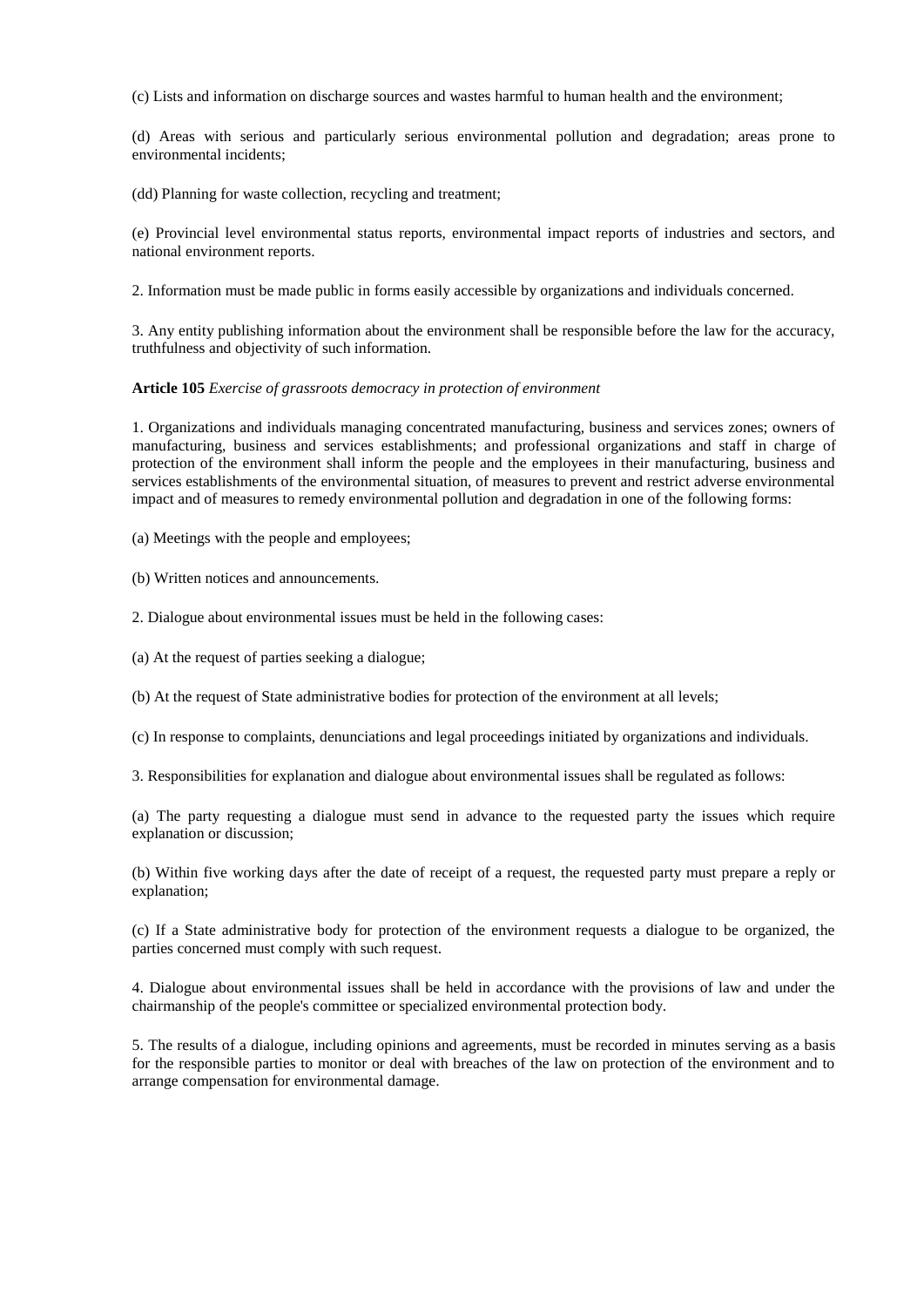## CHAPTER XI **Resources for Protection of Environment**

#### **Article 106** *Propaganda about protection of environment*

1. The law on protection of the environment and good persons, good deeds and typical good examples of environmental protection activities must be disseminated regularly and widely.

2. The State shall confer prizes and rewards for protection of the environment to organizations and individuals having outstanding achievements in environmental protection activities; and shall organize quizzes about environmental protection activities in order to increase knowledge and awareness by the public about protection of the environment.

3. Good performance of environmental protection activities shall constitute a criterion for recognition and conferment of emulation titles.

4. The Ministry of Natural Resources and Environment shall assume the primary responsibility for, and shall coordinate with information and propaganda bodies and the mass media of all branches and at all levels in, providing propaganda about protection of the environment.

**Article 107** *Education about environment and training of human resources for environmental protection activities*

1. Vietnamese citizens shall be provided with comprehensive education about the environment in order to increase knowledge and awareness by the public about protection of the environment.

2. Education about the environment shall constitute an item in the formal curriculum of all levels of general education.

3. The State shall give priority to training human resources for environmental protection activities and shall encourage all organizations and individuals to participate in training human resources for environmental protection activities.

4. The Ministry of Education and Training shall preside over co-ordination with the Ministry of Natural Resources and Environment in directing and guiding the formulation and implementation of a program on education about the environment and training of human resources for environmental protection activities.

**Article 108** *Development of science and technology for protection of environment*

1. The State shall invest in scientific research into the environment and in the development, application and transfer of environmental technology; and shall encourage organizations and individuals to bring into play their initiative in applying technological solutions to protection of the environment.

2. The State shall adopt preferential policies for the transfer of technology to deal with urgent environmental problems and to deal with seriously polluting establishments.

3. Organizations and individuals owning environmental technology shall be entitled to transfer it and to sign services contracts to reduce and treat waste.

4. The Ministry of Science and Technology shall preside over co-ordination with relevant ministries, ministerial equivalent bodies and Government bodies in directing and guiding the development of science and technology for protection of the environment.

**Article 109** *Development of environmental engineering industry, building of environmental forecast and warning capacity*

1. The State shall invest in and adopt policies to encourage organizations and individuals to develop an environmental engineering industry.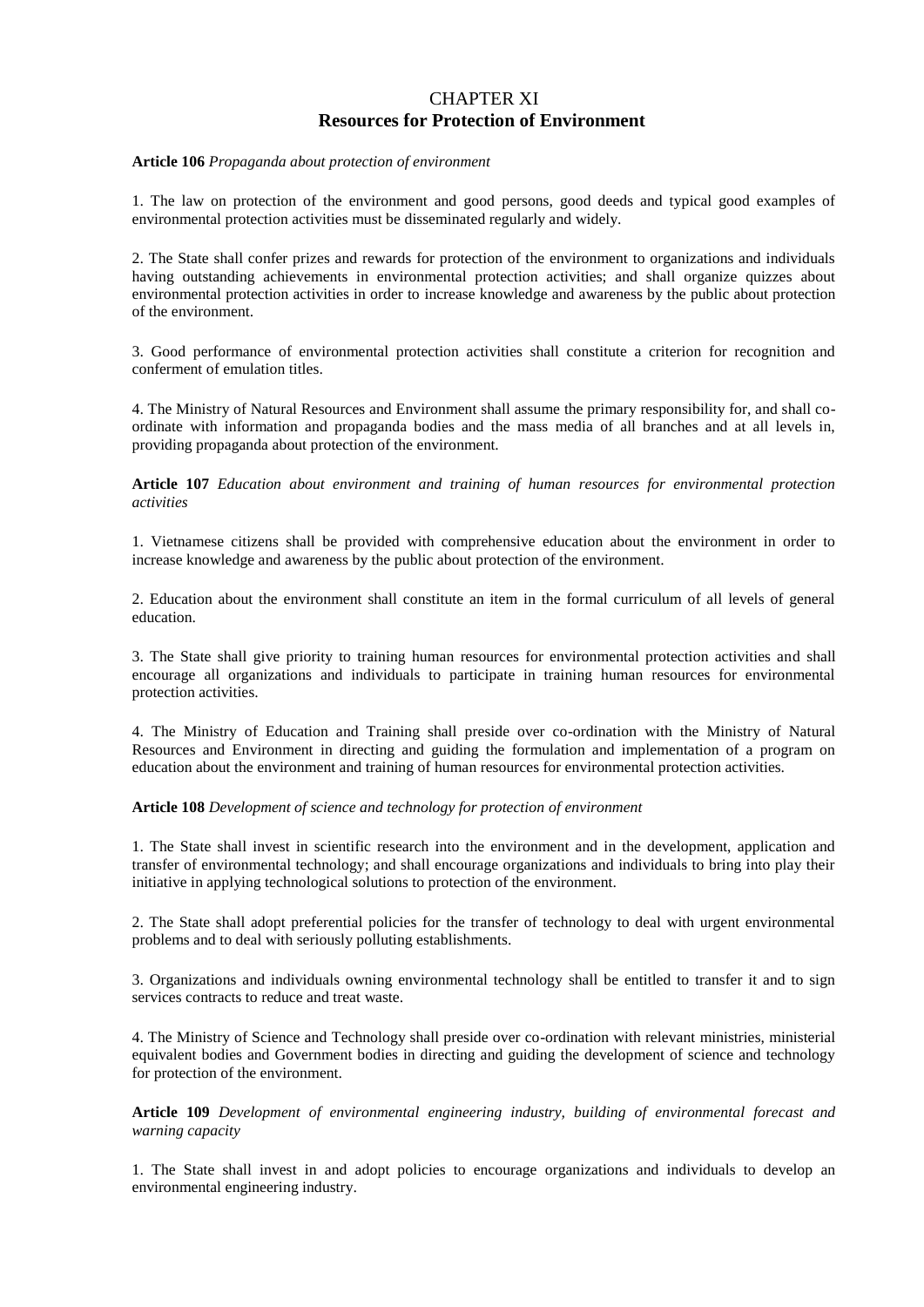2. The State shall be responsible for building capacity and for providing machinery and equipment for forecasting and warning of natural disasters and climatic conditions; and shall encourage all organizations and individuals to participate in forecasting and warning of environmental disasters in order to prevent and restrict the adverse consequences of natural disasters and of environmental incidents.

### **Article 110** *Financial sources for protection of environment*

1. Protection of the environment shall be funded from the following sources:

(a) State budget;

(b) Funds of organizations and individuals for prevention and mitigation of any adverse environmental impact exerted by their manufacturing, business and services activities;

(c) Funds of organizations and individuals for scientific research and for development of technology, industries and services for environmental protection purposes;

(d) Compensation for environmental damage, environment tax, environmental protection fees, environmental fines, and other revenue as stipulated by law;

(dd) Contributions and financial support from organizations and individuals at home and abroad;

(e) Preferential loans and financial support from the environmental protection fund;

(g) Loans from banks, credit institutions and other financial institutions in accordance with law.

2. The State budget shall reserve a regular expenditure item for environmental protection activities suitable to the requirements of each period; and shall ensure that the rate of annual increase in the expenditure for environmental protection is higher than the rate of the overall increase in State budget expenditure.

#### **Article 111** *State budget for protection of environment*

1. The State budget for protection of the environment shall be used for the following purposes:

(a) Development of investment in public environmental protection infrastructure works;

(b) Regular expenditure for environmental protection activities.

2. Non-business environmental protection activities shall include:

(a) Management of environmental monitoring and analysis; building of capacity for forecasting and warning of natural disasters and for preventing and responding to environmental incidents;

(b) Basic surveys on the environment; implementation of environmental status and environmental impact monitoring programs;

(c) Investigation of and collection of statistics on waste; assessment of environmental pollution, degradation and incidents; building of capacity for recycling waste, treating hazardous waste, and support for waste recycling, treatment and burial;

(d) Assistance in dealing with seriously polluting establishments;

(dd) Management of public sanitary facilities; equipment and apparatus for garbage collection and for environmental sanitation in residential areas and public places;

(e) Strengthening and enhancement of capacity for the State administrative system in charge of protection of the environment; building and development of the system of non-business environmental protection organizations;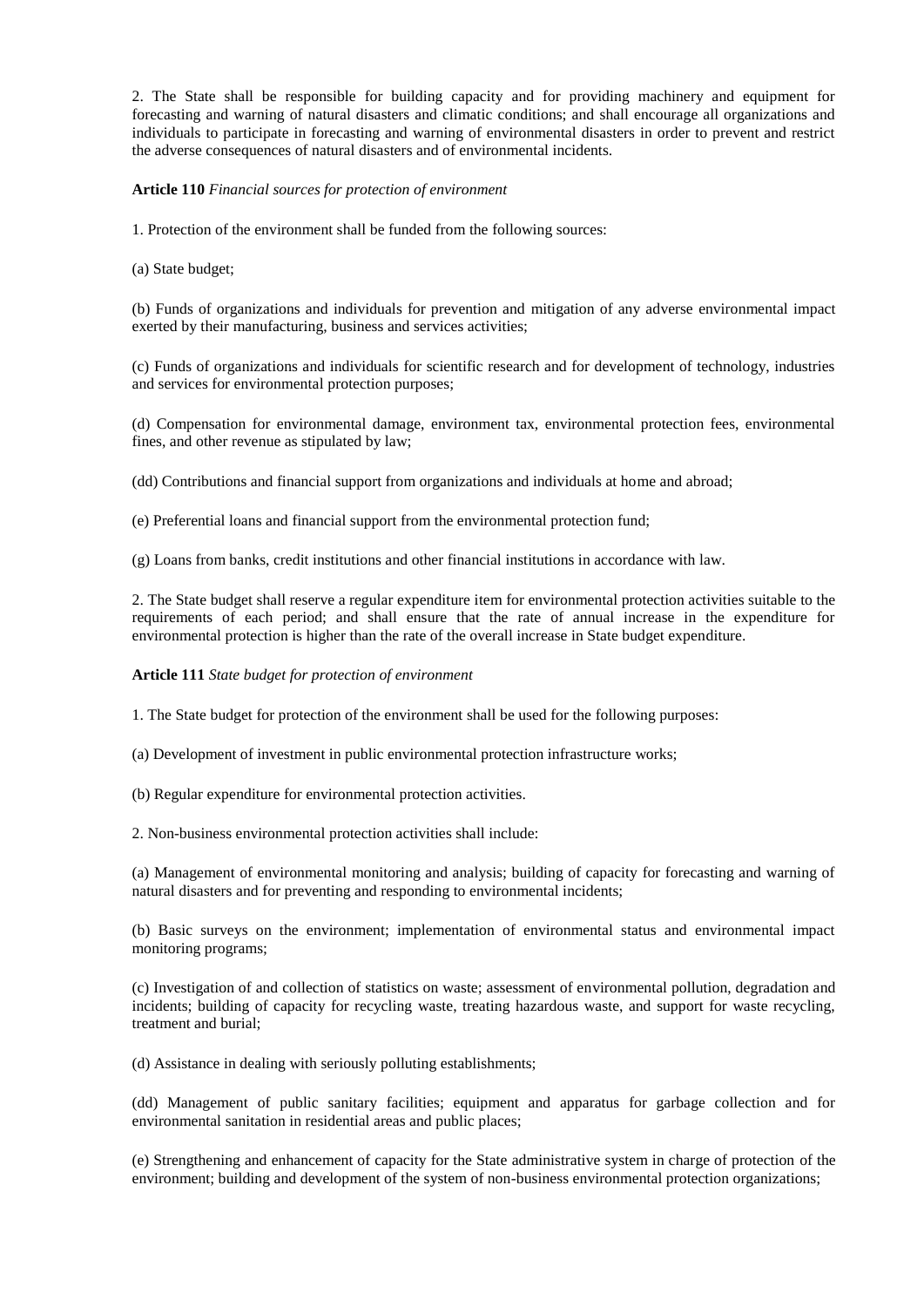(g) Investigation, research, construction, testing and application of scientific and technological advances to environmental protection activities; strategies, planning, mechanisms, policies, standards, technical specifications and models for environmental protection management;

(h) Assistance in the inspection and supervision of the observance of the law on protection of the environment;

(i) Management of the system of information and data about the environment;

(j) Propaganda, popularization of and education about the law on protection of the environment; training in professional and managerial knowledge and skills related to protection of the environment;

(k) Conferment of prizes and rewards for environmental protection activities;

(l) Management of the national gene bank and establishments for nursing, caring and breeding endangered rare and precious animal species;

(m) Management of nature conservation zones;

(n) Other non-business environmental protection activities.

3. Annually, the Ministry of Natural Resources and Environment shall collate funding for non-business environmental protection activities as stipulated in clause 2 of this article for ministries, ministerial equivalent bodies, Government bodies and people's committees, and shall co-ordinate with the Ministry of Finance and the Ministry of Planning and Investment in submitting such funding to the Government.

### **Article 112** *Environment tax*

1. Organizations, individuals and households producing and trading in a number of types of products which exert a long-term adverse impact on the environment and human health shall be liable to pay environment tax.

2. The Government shall submit to the National Assembly for decision lists of products and manufacturing and business activities subject to environment tax and the applicable tax rates.

#### **Article 113** *Environmental protection fees*

1. Organizations and individuals discharging waste into the environment or engaged in activities causing adverse impact on the environment must pay environmental protection fees.

2. Environmental protection fee rates shall be determined on the following grounds:

(a) Volume of waste discharged into the environment and scale of adverse impact on the environment;

(b) Degree of toxicity of waste and harm caused to the environment;

(c) Burden bearing capacity of the environment receiving the waste.

3. Environmental protection fee rates shall be adjusted to suit socio-economic conditions and environmental protection requirements of each period of national development.

4. All revenue from environmental protection fees shall be used for direct investment in environmental protection activities.

5. The Ministry of Finance shall preside over co-ordination with the Ministry of Natural Resources and Environment in formulating regulations on environmental protection fees and in submitting them to the Government.

**Article 114** *Payment of deposit for environmental improvement and for rehabilitation after activities of exploitation of natural resources*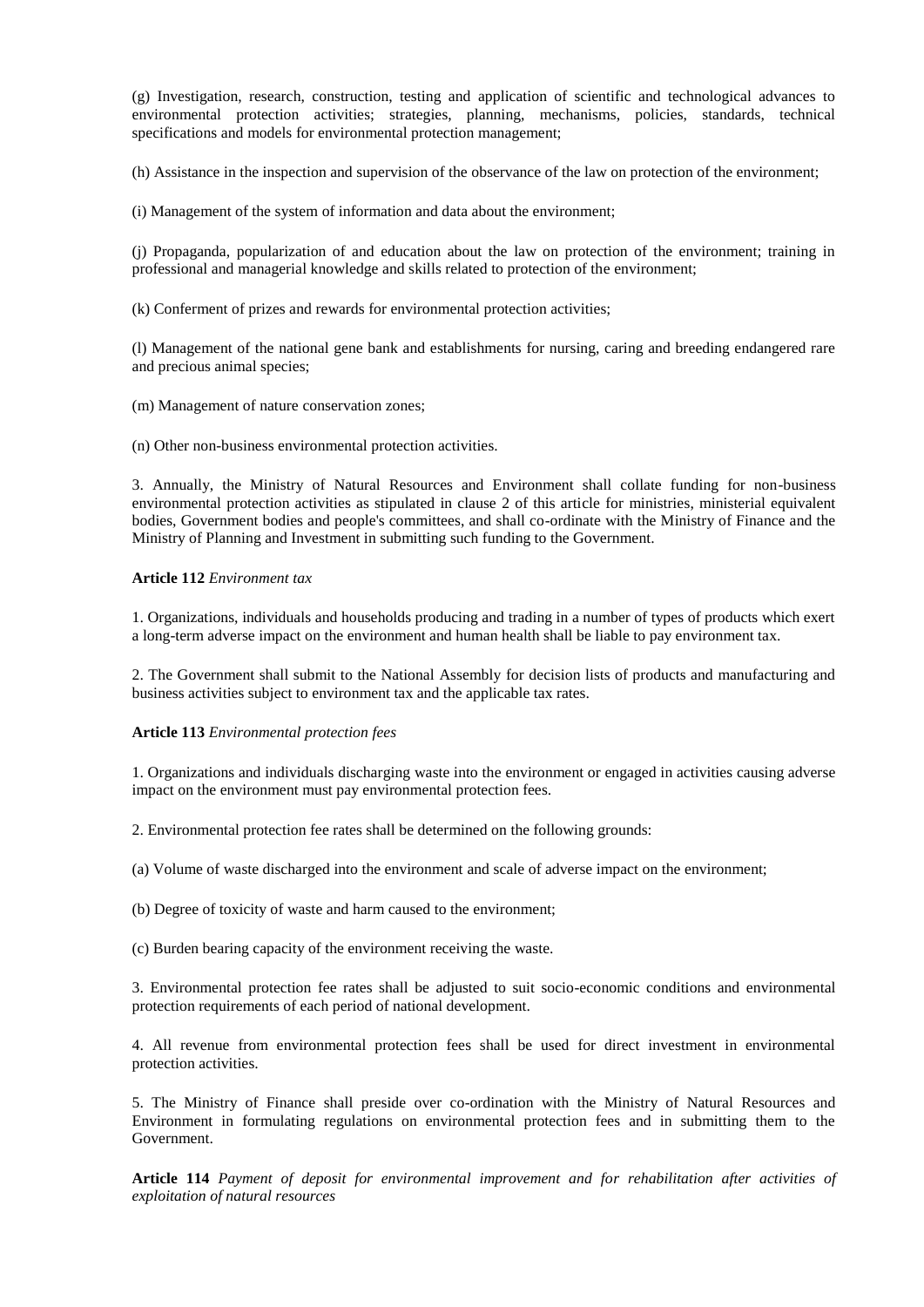1. Organizations and individuals exploiting natural resources must pay a deposit for environmental improvement and rehabilitation in accordance with the following provisions:

(a) Prior to exploitation, organizations and individuals must pay a deposit at a domestic credit institution or environmental protection fund in the locality where the natural resources are to be exploited; the amount of the deposit shall depend on the scale of exploitation, the degree of adverse environmental impact, and the costs required for environmental improvement and rehabilitation after exploitation;

(b) Organizations and individuals exploiting natural resources shall enjoy interest on the deposit paid and receive back the deposit upon completion of environmental improvement and rehabilitation;

(c) If any organization or individual fails to perform environmental improvement and fails to fulfil its rehabilitation obligation, or performs such obligations improperly, the whole or part of its deposit shall be used for improving and rehabilitating the environment in the place where the exploitation occurred.

2. The Prime Minister of the Government shall specify the levels of deposits for environmental improvement and rehabilitation with respect to each type of natural resource and shall issue regulations for implementation of this article.

### **Article 115** *Environmental protection funds*

1. Environmental protection funds shall be financial institutions established at central and local levels and in all industries and sectors in order to support environmental protection activities.

The State shall encourage enterprises, organizations and individuals to establish environmental protection funds.

2. Funds for the operation of the national environmental protection fund and environmental protection funds of localities, industries and sectors shall be formed from the following sources:

(a) State budget;

(b) Environmental protection fees;

(c) Compensation paid to the State for environmental damage;

(d) Fines collected for administrative environmental breaches;

(dd) Support and donations from and investment by organizations and individuals at home and abroad.

3. Authority to establish environmental protection funds shall be regulated as follows:

(a) The Prime Minister of the Government shall regulate the organization and operation of the national environmental protection fund and environmental protection funds of ministries, ministerial equivalent bodies, Government bodies and State corporations;

(b) Provincial people's committees shall regulate the organization and operation of local environmental protection funds;

(c) Organizations and individuals shall establish their own environmental protection funds which shall operate under their own charters.

## **Article 116** *Development of environmental protection services*

1. The State shall encourage organizations and individuals to establish environmental sanitation services enterprises to provide environmental sanitation and protection services via tendering in the following sectors:

(a) Collection, recycling and treatment of waste;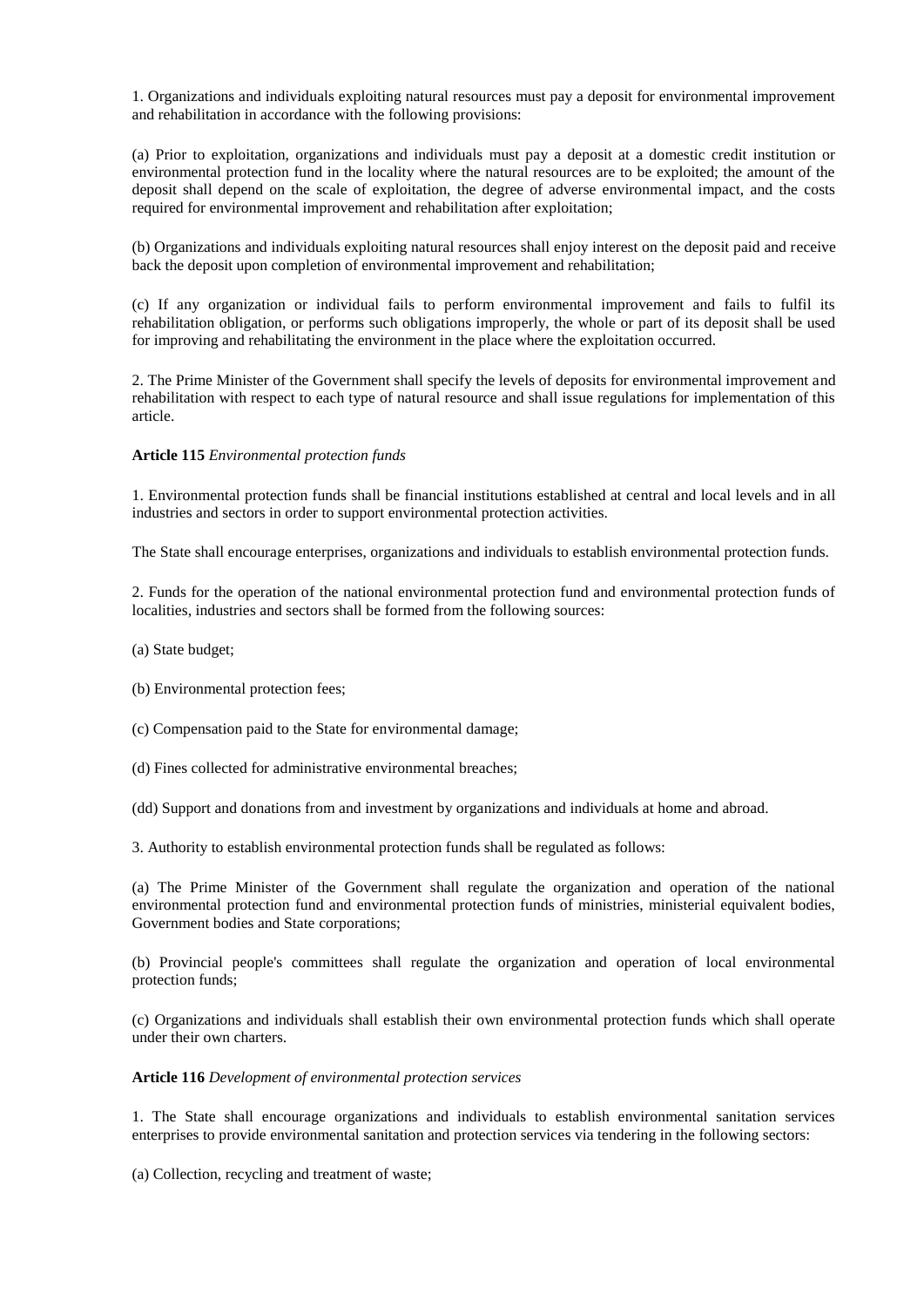(b) Environmental monitoring and analysis, environmental impact assessment;

(c) Development and transfer of environmentally-friendly technology and environmental technology;

(d) Environment-related consultancy and training, provision of information about the environment;

(dd) Environmental inspection of machinery, equipment and technology; inspection of environmental damage;

(e) Other environmental protection services.

2. The Ministry of Natural Resources and Environment shall co-ordinate with relevant ministries, ministerial equivalent bodies, Government bodies and provincial people's committees in guiding implementation of the provisions in clause 1 of this article.

**Article 117** *Preferential and support policies for environmental protection activities*

1. The State shall provide land-related incentives and support for the following environmental protection activities:

(a) Building concentrated daily living waste water systems;

(b) Building facilities for recycling and treatment of ordinary solid waste and hazardous waste and building waste burial sites:

(c) Building environment monitoring stations;

(d) Relocating seriously polluting establishments;

(dd) Building environmental engineering industrial establishments and environmental protection facilities for the public welfare.

2. Exemption from and reduction of taxes and fees for environmental protection activities shall be regulated as follows:

(a) Recycling, treatment and burial of waste; and production of clean energy and renewable energy shall enjoy exemption from or reduction of corporate income tax, value added tax, environment tax and environmental protection fees;

(b) Machinery, equipment, means of transportation and apparatus imported for direct use in collection, storage, transport, recycling and treatment of waste; environmental monitoring and analysis; and production of clean energy and renewable energy shall be exempt from import duty;

(c) Products recycled from waste, energy recovered from waste incineration, and environmentally-friendly natural substitute products shall be subsidized by the State.

3. Organizations and individuals investing in environmental protection activities shall be prioritized for loans from environmental protection funds. Loans borrowed from other credit institutions for investment in environmental protection activities shall be considered for post-investment interest payment support or investment credit guarantee in accordance with the charters of environmental protection funds.

4. Key environmental protection programs and projects of the State which require large amounts of capital shall be prioritized to use official development assistance capital.

5. The Government shall provide specific regulations on preferential policies applicable to environmental protection activities.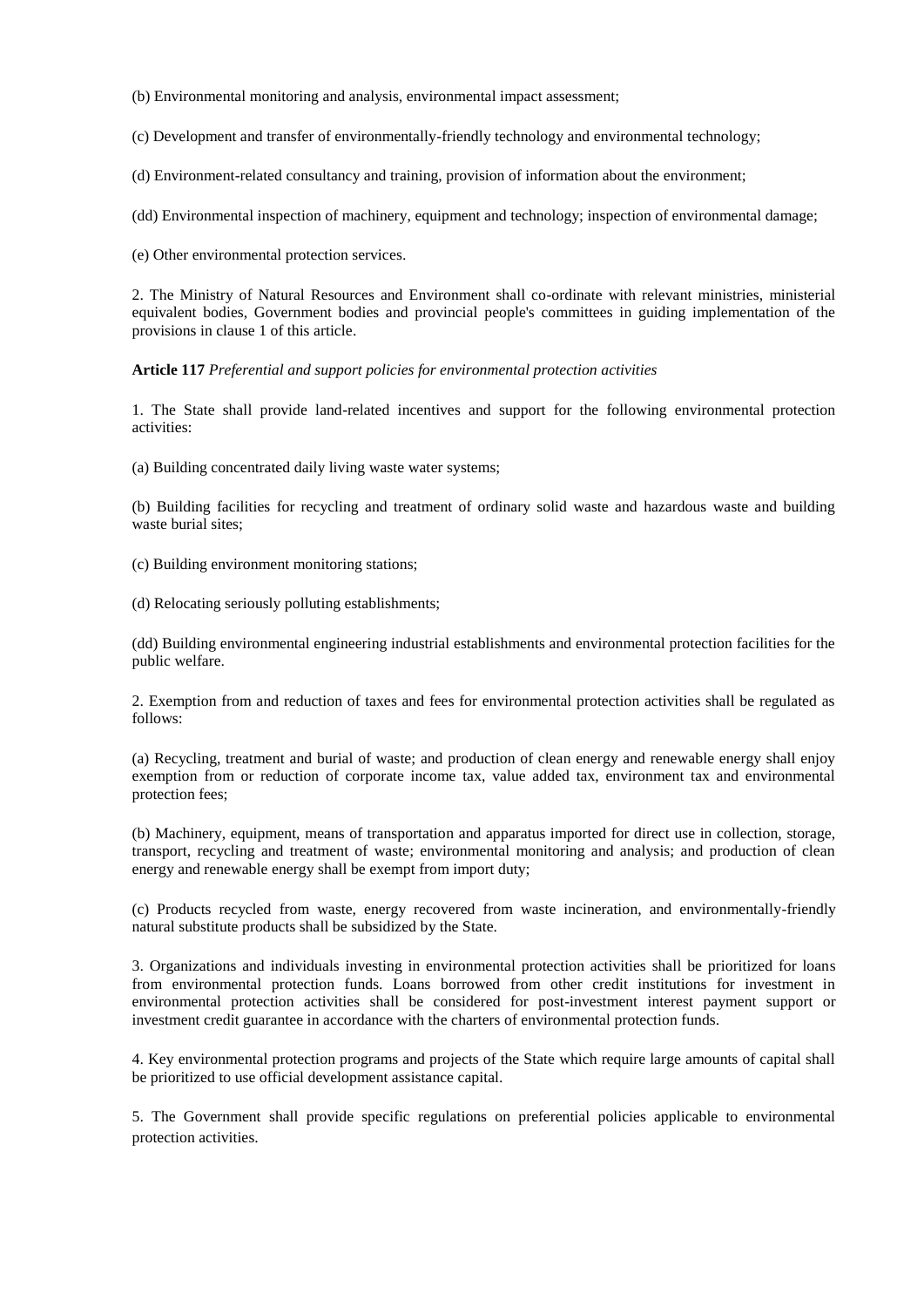## CHAPTER XII **International Co-operation in Protection of Environment**

### **Article 118** *Implementation of treaties on environment*

1. Treaties beneficial to protection of the global environment, regional environment and national environment shall be given priority for consideration for signing or accession.

2. Treaties on the environment of which the Socialist Republic of Vietnam is a member must be strictly complied with.

## **Article 119** *Protection of environment during process of international economic integration and globalization*

1. The State shall encourage organizations and individuals to take the initiative in complying with environmental requirements in order to improve the competitiveness of goods and services in regional and international markets.

2. The Government shall direct the organization of the assessment, forecast and formulation of plans for prevention and mitigation of adverse impact on the national environment during the process of international economic integration and globalization.

3. In necessary cases, the State may apply national treatment measures in accordance with international practice in order to protect the national environment.

### **Article 120** *Expansion of international co-operation in protection of environment*

1. The State shall encourage organizations and individuals to co-operate with foreign organizations and individuals and Vietnamese residing overseas to raise the capacity and efficacy of domestic environmental protection activities, and to enhance the position and role of Vietnam in regional and international environmental protection issues.

2. The State shall encourage and facilitate foreign organizations and individuals and Vietnamese residing overseas to invest in and to support human resource training, scientific research, technology transfer, nature conservation and other activities in the sector of environmental protection.

3. The Government shall direct and guide the development and rational and efficient use of international cooperation resources for protection of the environment.

4. The State of Vietnam shall promote co-operation with neighboring and regional countries in dealing with relevant issues of natural resource management and exploitation and protection of the environment.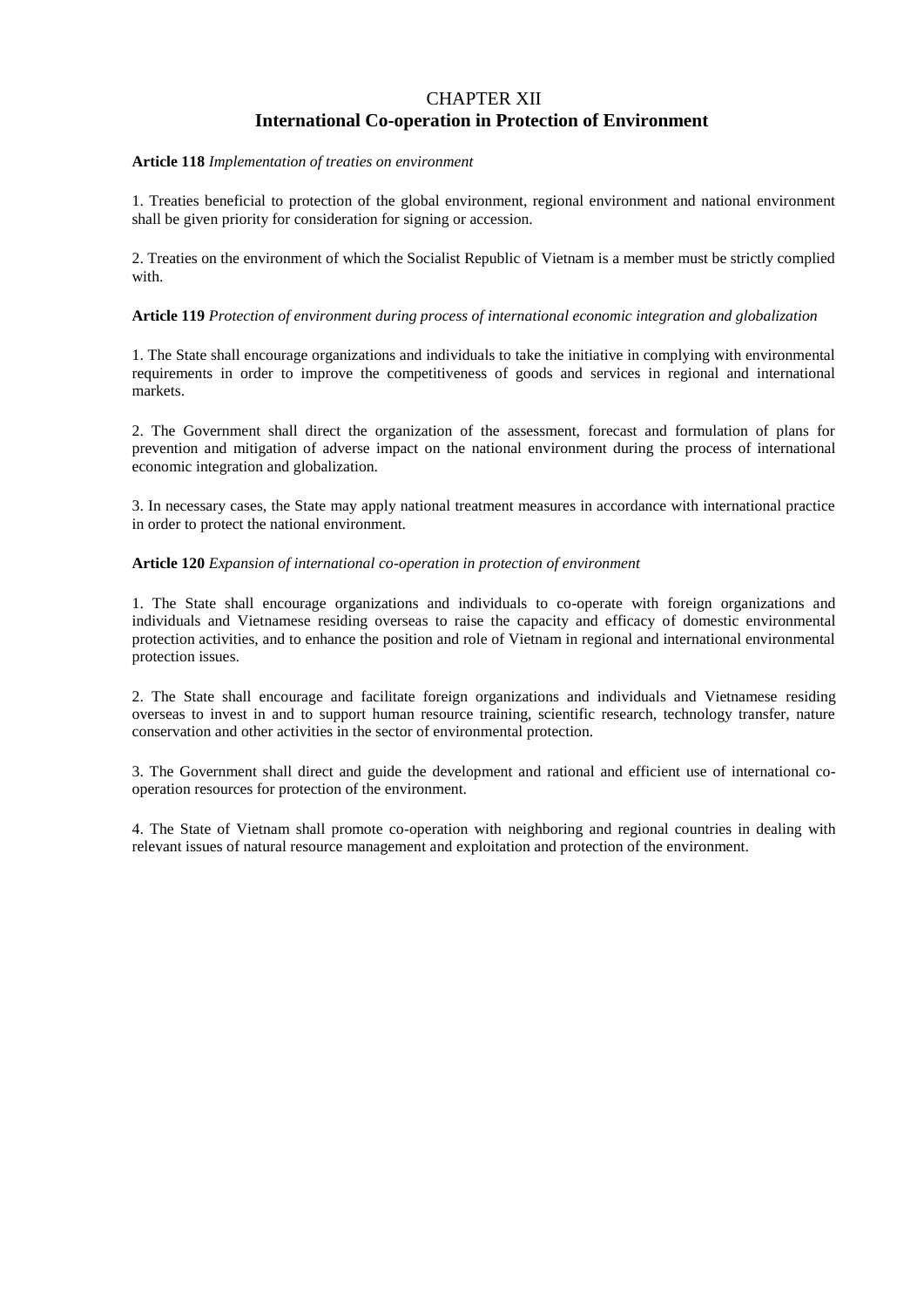## CHAPTER XIII

## **Responsibilities of State Administrative Bodies and of Vietnam Fatherland Front and its Member Organizations for Protection of Environment**

**Article 121** *Responsibilities of ministries, ministerial equivalent bodies and Government bodies for State administration of protection of environment*

1. The Government shall exercise unified administration of protection of the environment nationwide.

2. The Ministry of Natural Resources and Environment shall be responsible before the Government for exercising State administration of protection of the environment, and shall have the following duties:

(a) To submit to the Government for promulgation, or to promulgate in accordance with its own authority, legal instruments on protection of the environment;

(b) To submit to the Government for decision national policies, strategies and plans on protection of the environment;

(c) To assume the primary responsibility for resolving, or to propose the Government or the Prime Minister of the Government resolve, inter-industry or inter-provincial environmental issues;

(d) To formulate and issue systems of environmental standards in accordance with regulations of the Government;

(dd) To direct the construction and management of the national environmental monitoring system and to exercise unified administration of environmental monitoring data;

(e) To direct and organize the assessment of the national environment status to serve the formulation of environmental protection policies and solutions;

(g) To exercise nationwide unified administration of the evaluation and approval of strategic environmental assessment reports and environmental impact assessment reports and registration of environmental protection undertakings; to organize the evaluation of strategic environmental assessment reports; to organize the evaluation and approval of environmental impact assessment reports within its own authority; to guide the registration of environmentally-friendly establishments and products and to issue certificates of satisfaction of environmental standards;

(h) To guide, supervise, inspect and deal with breaches of the law on protection of the environment; to resolve disputes, complaints, denunciations and petitions related to environmental protection in accordance with the law on complaints and denunciations and other relevant laws;

(i) To propose to the Government participation in international organizations and accession to treaties on environmental protection; to take the primary responsibility for activities of international co-operation with other countries and international organizations with respect to protection of the environment;

(k) To direct and supervise observance of the law on protection of the environment by people's committees at all levels;

(l) To satisfy environmental protection requirements in national land use zoning, in plans and national strategy on water resources, in integrated planning on interprovincial river basins, and in the national master plan on the basic inventory, exploration, mining and processing of minerals.

3. The Ministry of Planning and Investment shall preside over co-ordination with ministries, ministerial equivalent bodies, Government bodies and provincial people's committees in ensuring that requirements with respect to environmental protection are satisfied in socioeconomic development strategies, in master plans and plans of the whole country, and in regional and important projects and works within the decision-making authority of the National Assembly, the Government and the Prime Minister of the Government.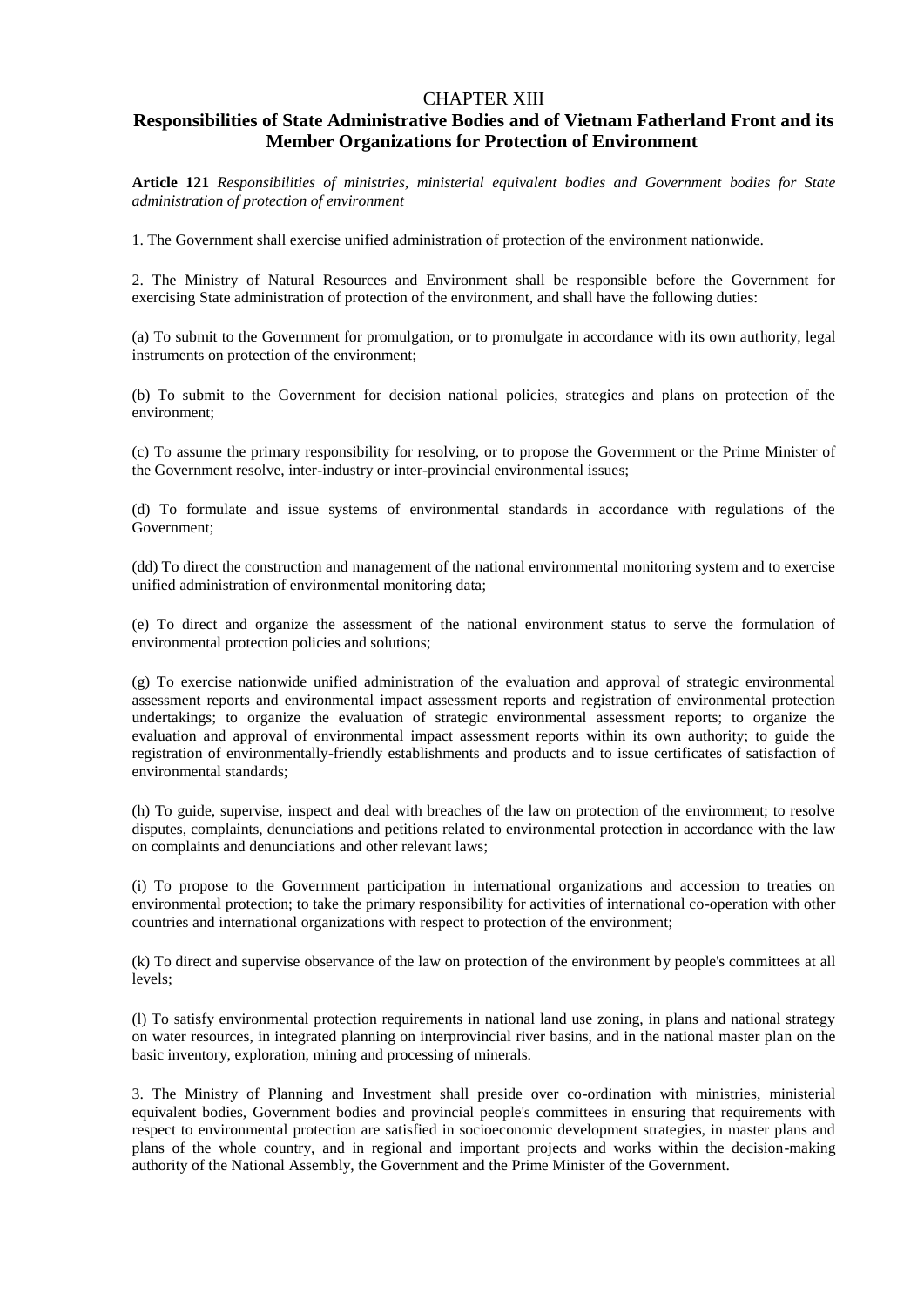4. The Ministry of Agriculture and Rural Development shall preside over co-ordination with the Ministry of Natural Resources and Environment and relevant ministries, ministerial equivalent bodies, Government bodies and provincial people's committees in directing, guiding and supervising observance of the law on protection of the environment and other relevant laws during the manufacture, importation and use of chemicals, plant protection agents, fertilizers and agricultural waste; during management of genetically modified plant varieties and livestock breeds and products thereof; and during management of dyke and irrigation systems, of forest conservation zones and of clean water for daily living in rural areas.

5. The Ministry of Industry shall preside over co-ordination with the Ministry of Natural Resources and Environment and relevant ministries, ministerial equivalent bodies, Government bodies and provincial people's committees in directing, guiding and supervising observance of the law on protection of the environment and other relevant laws by industries, in dealing with seriously polluting industrial establishments under their management, and in directing the development of an environmental engineering industry.

6. The Ministry of Marine Products shall preside over co-ordination with the Ministry of Natural Resources and Environment and relevant ministries, ministerial equivalent bodies, Government bodies and provincial people's committees in directing, guiding and supervising observance of the law on protection of the environment and other relevant laws during aquaculture; during exploitation and processing of aquatic resources, genetically modified aquatic organisms and products thereof; and in marine conservation zones.

7. The Ministry of Construction shall preside over co-ordination with the Ministry of Natural Resources and Environment and relevant ministries, ministerial equivalent bodies, Government bodies and provincial people's committees in directing, guiding and supervising observance of the law on protection of the environment and other relevant laws during the construction of infrastructure works of water supply and drainage, of solid and liquid waste treatment facilities in urban centres, of concentrated manufacturing and services zones, of establishments which manufacture building materials, and of handicraft villages and concentrated rural residential areas.

8. The Ministry of Transport shall preside over co-ordination with the Ministry of Natural Resources and Environment and relevant ministries, ministerial equivalent bodies, Government bodies and provincial people's committees in directing, guiding and supervising observance of the law on protection of the environment and other relevant laws during the construction of transportation infrastructure works and during transport activities.

9. The Ministry of Health shall direct, guide and supervise the management of medical waste and environmental protection work in medical establishments, food safety and hygiene, and burial services.

10. The Ministry of Defence and the Ministry of Police shall mobilize forces to respond to environmental incidents and to remedy their consequences; and shall direct, guide, supervise and inspect environmental protection work in the armed forces under their management.

11. Other ministries, ministerial equivalent bodies and Government bodies shall perform tasks as stipulated in this Law and shall co-ordinate with the Ministry of Natural Resources and Environment in directing, guiding and supervising observance of the law on protection of the environment within the scope of their management.

**Article 122** *Responsibilities of people's committees at all levels for State administration of protection of environment*

1. Provincial people's committees shall be responsible for exercising State administration of protection of the environment within their localities in accordance with the following provisions:

(a) To promulgate in accordance with their own authority regulations, mechanisms, policies, programs and plans on protection of the environment;

(b) To direct and organize the implementation of strategies, programs, plans and tasks on protection of the environment;

(c) To direct the construction and management of local environmental monitoring systems;

(d) To direct periodical assessments of the status of the environment;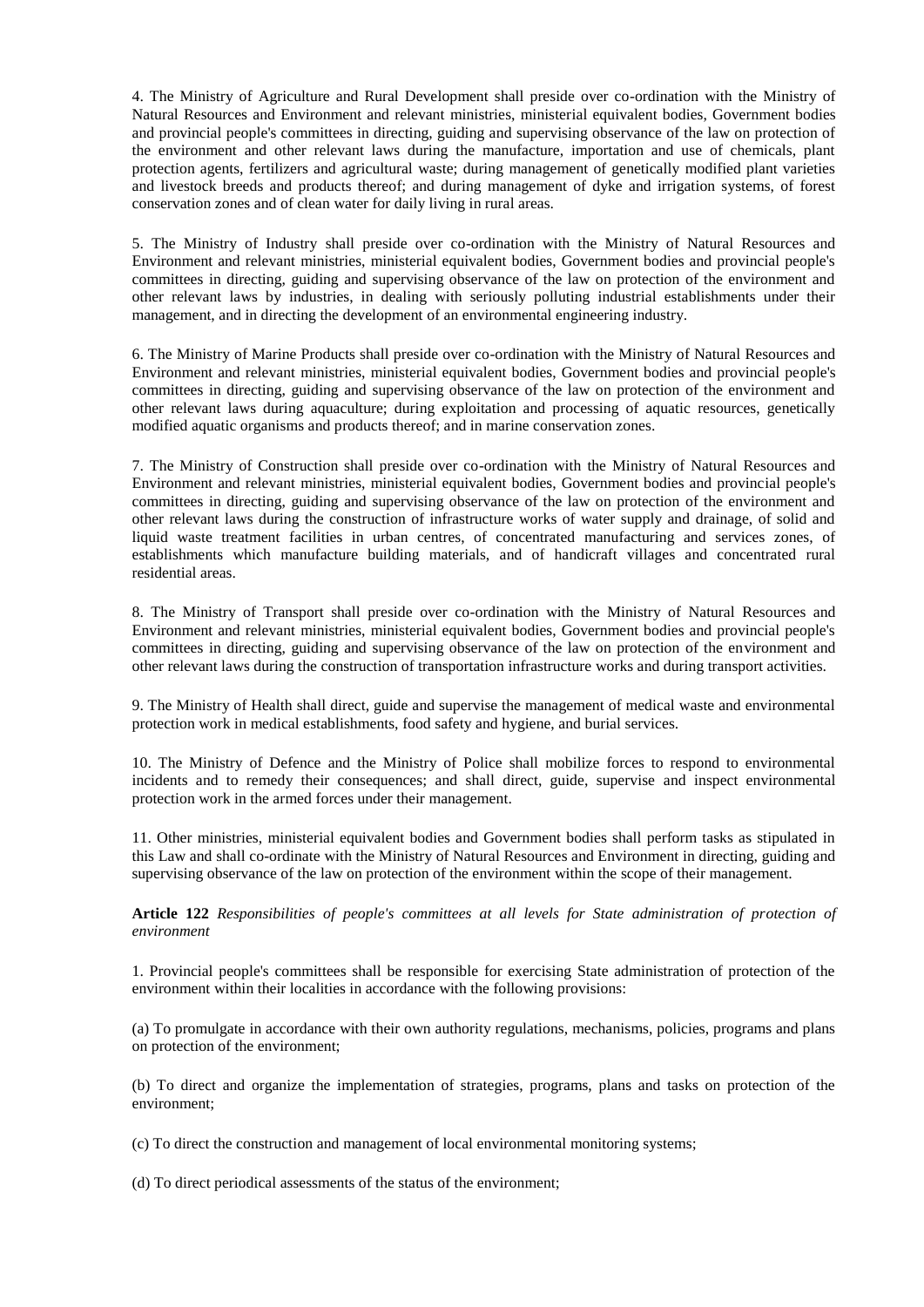(dd) To organize the evaluation and approval of environmental impact assessment reports within their authority;

(e) To organize propaganda and education about the law on protection of the environment;

(g) To supervise, inspect and deal with breaches of the law on protection of the environment; to resolve disputes, complaints, denunciations and petitions related to environmental protection in accordance with the law on complaints and denunciations and other relevant laws; and to co-ordinate with other provincial people's committees in dealing with inter-provincial environmental issues.

2. District people's committees shall be responsible for exercising State administration of protection of the environment within their localities in accordance with the following provisions:

(a) To promulgate in accordance with their own authority regulations, mechanisms, policies, programs and plans on protection of the environment;

(b) To direct and organize the implementation of strategies, programs, plans and tasks on protection of the environment;

(c) To organize the registration and supervise implementation of environmental protection undertakings;

(d) To organize propaganda and education about the law on protection of the environment;

(dd) To supervise, inspect and deal with breaches of the law on protection of the environment; to resolve disputes, complaints, denunciations and petitions related to environmental protection in accordance with the law on complaints and denunciations and other relevant laws;

(e) To co-ordinate with other district people's committees in dealing with inter-district environmental issues;

(g) To perform tasks of State administration of protection of the environment as authorized by provincial State administrative bodies in charge of protection of the environment;

(h) To direct commune people's committees in exercising State administration of protection of the environment.

3. Commune people's committees shall be responsible for exercising State administration of protection of the environment within their localities in accordance with the following provisions:

(a) To direct, plan and organize the performance of environmental protection tasks, to maintain environmental sanitation in communes and residential areas under their management; to mobilize the people to include environmental protection rules in community codes; to guide the use of environmental protection criteria for recognition of the title of cultured village or hamlet and cultured family;

(b) To supervise observance of the law on protection of the environment by households and individuals;

(c) To detect and deal with breaches of the law on protection of the environment or to report breaches to the superior State administrative body for protection of the environment;

(d) To conciliate environment related disputes arising in their communes in accordance with the law on conciliation;

(dd) To manage environmental sanitation and environmental protection activities in villages, hamlets, street groups and self-managing organizations.

## **Article 123** *Specialized environmental protection bodies and environmental protection officials*

1. Ministries, ministerial equivalent bodies and Government bodies shall establish specialized environmental protection bodies or sections to conduct the environmental protection tasks of industries and sectors assigned to such ministries, ministerial equivalent bodies and Government bodies for management.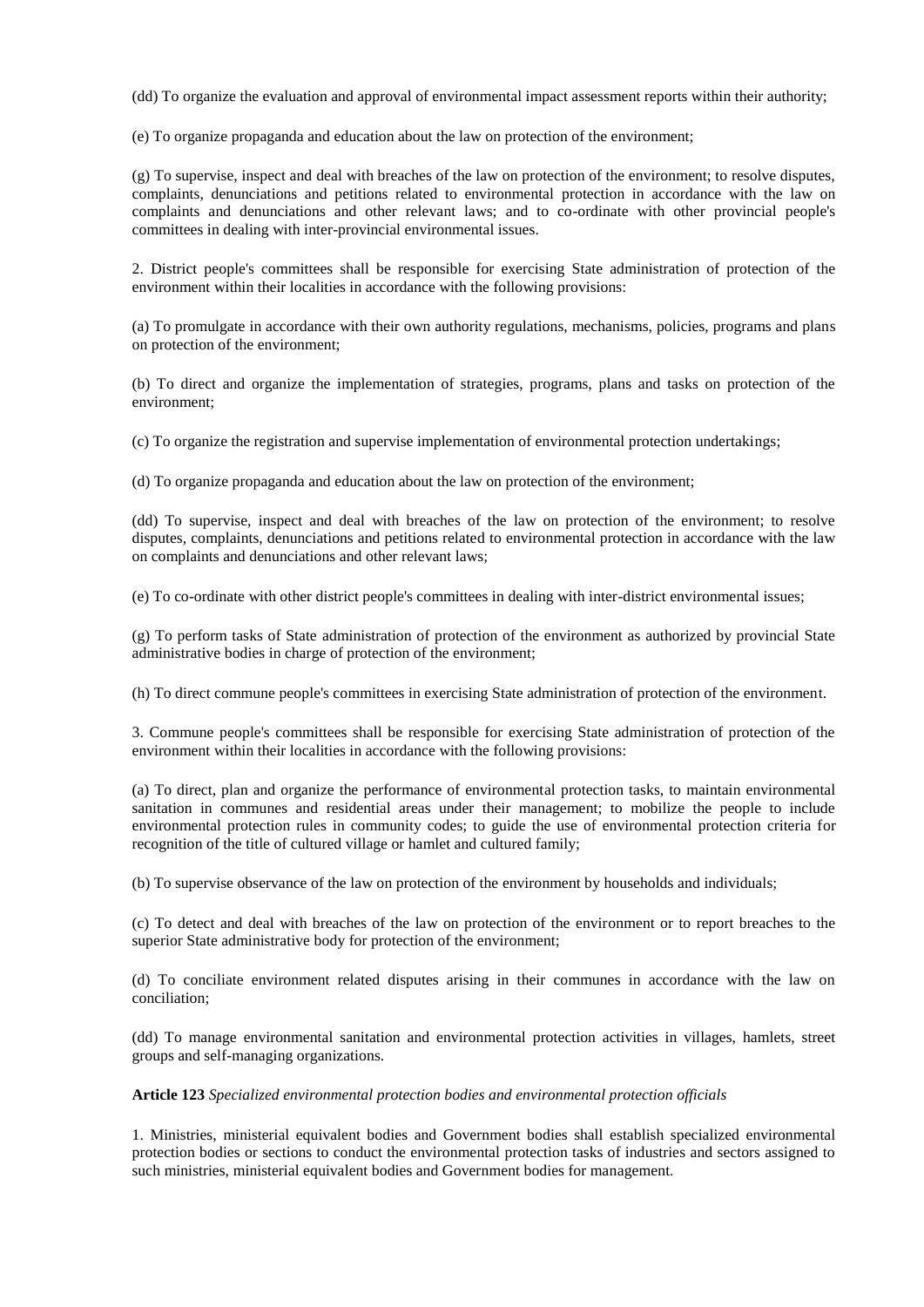2. Provinces and cities under central authority, rural districts, urban districts, townships and provincial cities shall establish specialized environmental protection bodies or sections to assist the people's committee of the same level in managing the environment within its locality.

3. Commune people's committees shall appoint officials in charge of environmental protection.

4. State corporations, economic groups, management boards of industrial zones, export processing zones, hightech zones, economic zones and manufacturing, business and services establishments which discharge hazardous waste or face potential environmental incidents must establish a specialized section or appoint staff in charge of environmental protection.

5. The Government shall provide regulations on the organization and operation of the specialized environmental protection bodies stipulated in clauses 1 and 2 of this article.

## **Article 124** *Responsibilities of Vietnam Fatherland Front and its member organizations*

1. The Vietnam Fatherland Front and its member organizations shall, within the scope of their respective duties and powers, educate and mobilize their members and the people to participate in environmental protection activities; and shall supervise observance of the law on protection of the environment.

2. State administrative bodies for protection of the environment at all levels shall create conditions for the Vietnam Fatherland Front and its member organizations to participate in environmental protection activities.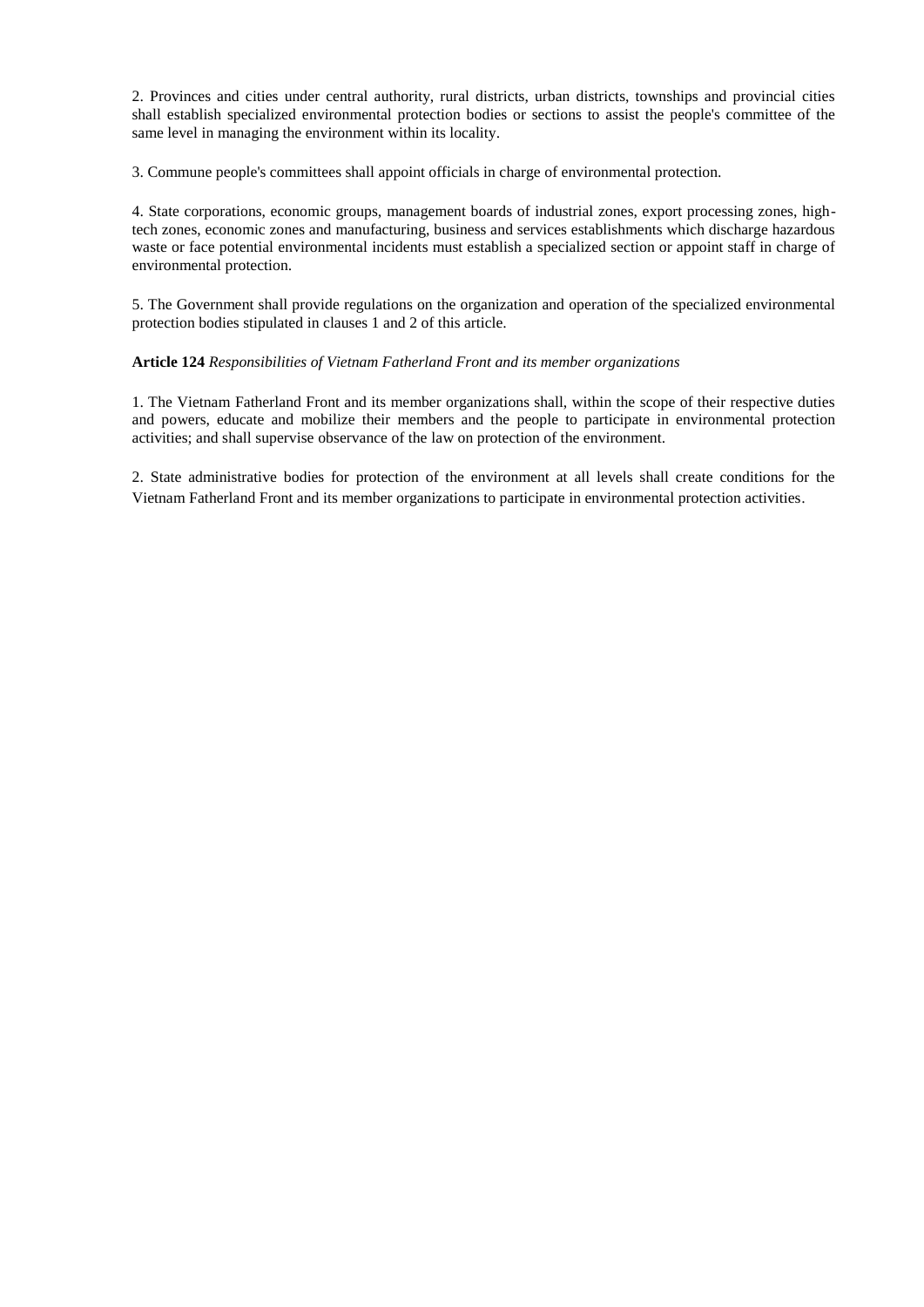## CHAPTER XIV

## **Inspections, Dealing with Breaches, Resolution of Complaints and Denunciations Related to Environment, and Compensation for Environmental Damage**

## SECTION 1

## **Inspections, Dealing with Breaches, and Resolution of Complaints and Denunciations Related to Environment**

#### **Article 125** *Environmental Protection Inspectorate*

1. The Environmental Protection Inspectorate shall be the specialized environmental protection inspectorate. Environmental protection inspectors shall have their own uniforms and badges and shall be provided with the necessary equipment and means to perform their tasks.

2. The authority and tasks of environmental protection inspectors shall comply with the law on inspections.

3. The Government shall provide regulations on the organization and operation of the Environmental Protection Inspectorate.

**Article 126** *Responsibilities for supervision and inspection of environmental protection*

1. The responsibility to supervise and inspect environmental protection shall be regulated as follows:

(a) The Minister of Natural Resources and Environment and chairmen of provincial people's committees shall supervise environmental protection activities and issue decisions to inspect environmental protection activities in accordance with the provisions of this Law and the law on inspections;

(b) The Environmental Protection Inspectorate under the Ministry of Natural Resources and Environment shall supervise environmental protection activities and inspect environmental protection by manufacturing business and services establishments with environmental impact assessment reports approved by the Ministry of Natural Resources and Environment or a ministry, ministerial equivalent body or Government body; and shall coordinate with specialized environmental protection inspectorates of the Ministry of Defence and the Ministry of Police in supervising and inspecting environmental protection by subordinate units;

(c) Provincial level environmental protection inspectorates shall supervise environmental protection activities and inspect environmental protection by economic organizations and non-business units with respect to projects with environmental impact assessment reports approved by a provincial people's committee and projects subject to supervision and inspection by the Ministry of Natural Resources and Environment, when there are indications that such organizations are in breach of the law on protection of the environment;

(d) District people's committees shall supervise environmental protection activities and inspect environmental protection by administrative bodies and non-business units, except for the non-business units stipulated in subclause (c) above, and by small sized manufacturing, business and services establishments;

(dd) Commune people's committees shall supervise environmental protection by households and individuals.

In necessary cases, environmental protection inspectorates at all levels and district people's committees shall assist and co-ordinate with commune people's committees in supervising and inspecting environmental protection by organizations or individuals when there are indications that such organizations or individuals are in serious breach of the law on protection of the environment.

2. State administrative bodies at all levels and the professional bodies concerned shall, upon request, assist and co-ordinate with an environmental protection inspectorate in inspecting and supervising environmental protection.

3. Supervision and inspection of environmental protection shall be conducted no more than twice a year at a manufacturing, business or services establishment, except for those establishments which are denounced as having breached or which show signs of having breached the law on protection of the environment.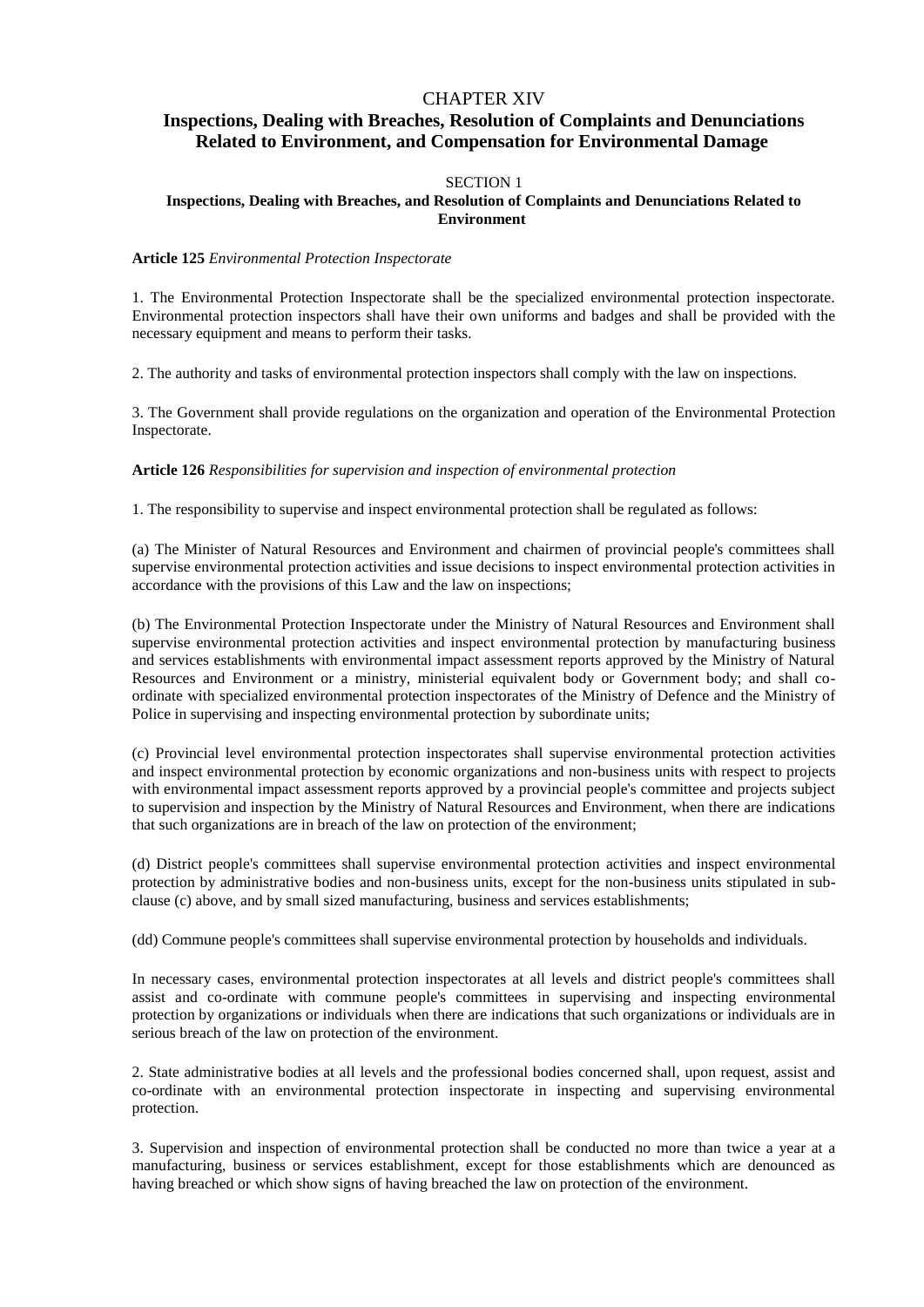### **Article 127** *Dealing with breaches*

1. Any person breaching the law on protection of the environment shall, depending on the nature and seriousness of the breach, be subject to an administrative penalty or be criminally prosecuted; and any offender causing environmental pollution or degradation or an environmental incident, or causing loss and damage to other organizations or individuals, must remedy the pollution, rehabilitate the environment and pay compensation for such loss and damage in accordance with this Law and other relevant laws.

2. Any head of an organization or public servant who abuses his or her position and powers to cause trouble for organizations or citizens, who covers up for offenders who have breached the law on protection of the environment, or who neglects responsibilities leading to serious environmental pollution or a serious environmental incident shall, depending on the nature and seriousness of the breach, be disciplined or be criminally prosecuted; and any such head of an organization or public servant who causes loss and damage must pay compensation in accordance with law.

### **Article 128** *Complaints, denunciations and legal proceedings related to environment*

1. Any organization or individual shall have the right to lodge a complaint with a competent State body or to initiate legal proceedings at a court with respect to breaches of the law on protection of the environment and infringements of the rights and lawful interests of such organization or individual.

2. Citizens shall be entitled to denounce to competent bodies or authorized persons the following acts of breach of the law on protection of the environment:

(a) Causing environmental pollution or degradation or an environmental incident;

(b) Infringing the rights and interests of the State, community, organizations, families or individuals.

3. Competent State bodies or authorized persons receiving written complaints or denunciations shall consider and resolve such complaints or denunciations in accordance with the law on complaints and denunciations and this Law.

## **Article 129** *Environment-related disputes*

1. Environment-related disputes shall comprise:

(a) Disputes about environmental protection rights and responsibilities in the exploitation and use of environmental elements;

(b) Disputes about the identification of causes of environmental pollution or degradation or an environmental incident; about liability for remedying consequences of, and paying compensation for loss and damage caused by environmental pollution or degradation or an environmental incident.

2. Parties to an environment-related dispute shall comprise:

(a) Organizations and individuals using environmental elements and in dispute with one other;

(b) Organizations and individuals exploiting or using environmental elements and organizations and individuals responsible for improving and rehabilitating polluted and degraded areas and compensating for environmental damage.

3. Resolution of environment-related disputes shall comply with the law on resolution of noncontractual civil disputes and other relevant laws.

4. Environment-related disputes on the territory of Vietnam to which one party is a foreign organization or individual shall be resolved in accordance with the law of Vietnam, unless otherwise provided for in a treaty of which the Socialist Republic of Vietnam is a member.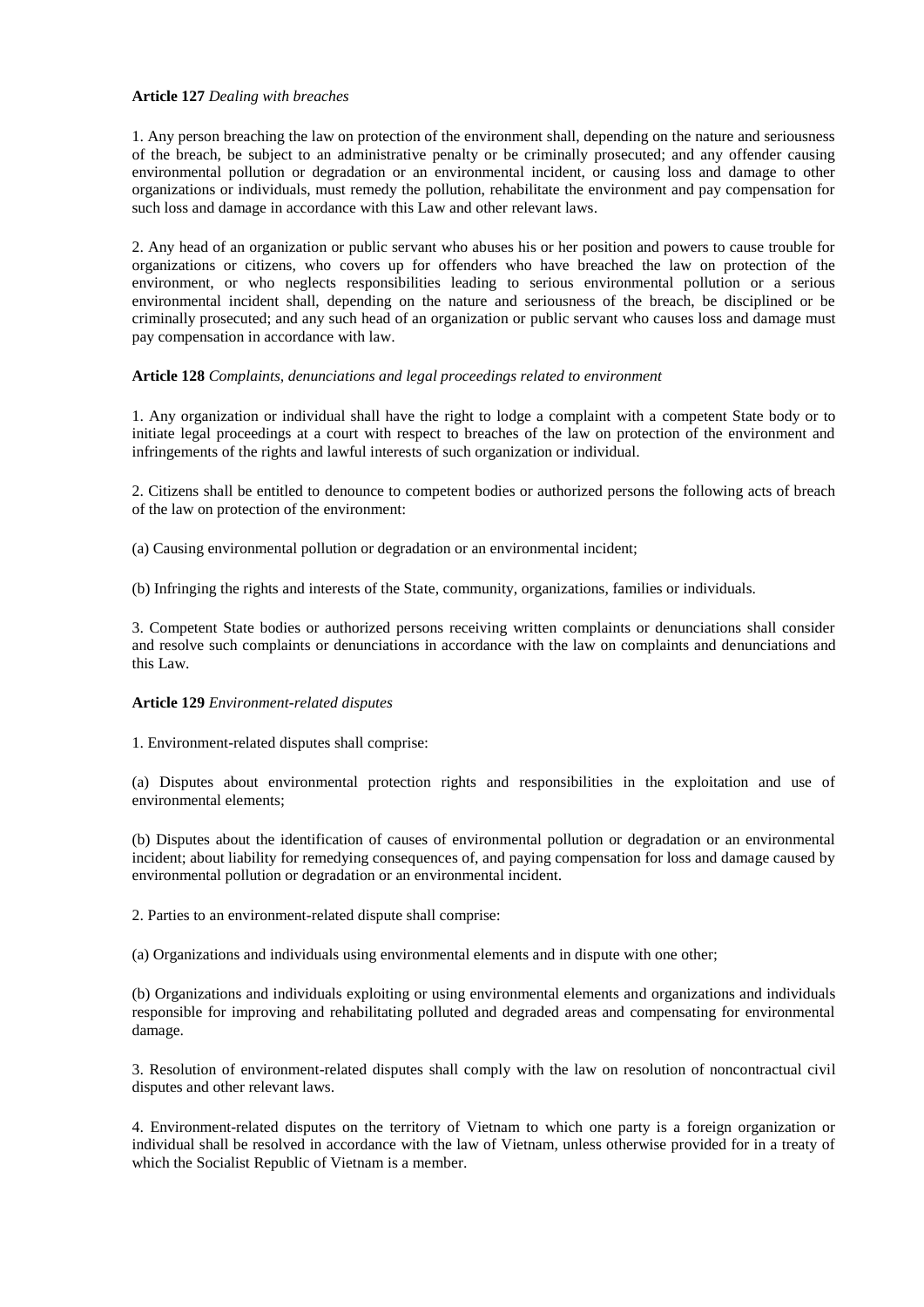#### SECTION 2 **Compensation for Loss and Damage Caused by Environmental Pollution and Degradation**

#### **Article 130** *Loss and damage caused by environmental pollution and degradation*

Loss and damage caused by environmental pollution and degradation shall comprise:

1. Reduced usefulness of the environment.

2. Loss and damage to human life and health, property and lawful interests of organizations and individuals as a consequence of reduced usefulness of the environment.

**Article 131** *Identification of loss and damage caused by environmental pollution and degradation*

- 1. Reduced usefulness of the environment shall be classified at the following levels:
- (a) Reduction;
- (b) Serious reduction;
- (c) Particularly serious reduction.
- 2. Identification of the scope and limits of reduced usefulness of the environment shall comprise:
- (a) Identification of the boundaries and area of the serious or particularly serious reduction core zone;
- (b) Identification of the boundaries and area of the reduction buffer zone;
- (c) Identification of the boundaries and area of other zones affected by the core and buffer zones.
- 3. Identification of reduced environmental elements shall comprise:
- (a) The number of the reduced environmental elements, the types of damaged ecosystems and species;
- (b) Degree of damage to each environmental element, ecosystem and species.
- 4. Estimation of costs of environmental damage shall be regulated as follows:
- (a) Estimation of immediate and long-term costs of damage caused by reduced usefulness of the environment;
- (b) Estimation of costs for treatment, improvement and rehabilitation of the environment;
- (c) Estimation of costs for mitigation or elimination of sources of damage;
- (d) Poll of opinions of the parties concerned;

(dd) Depending on the particular conditions, one of the measures defined in subclauses (a) to (d) inclusive of this clause may be applied to estimate costs of environmental damage for use as a basis for payment of compensation for environmental damage.

5. Identification of damage caused by reduced usefulness of the environment shall be conducted independently, or shall involve collaboration between the party causing the loss and damage and the party suffering the loss and damage.

At the request of one or all of the parties concerned, a specialized environmental protection body shall guide the estimation of costs and identification of loss and damage or witness identification of loss and damage.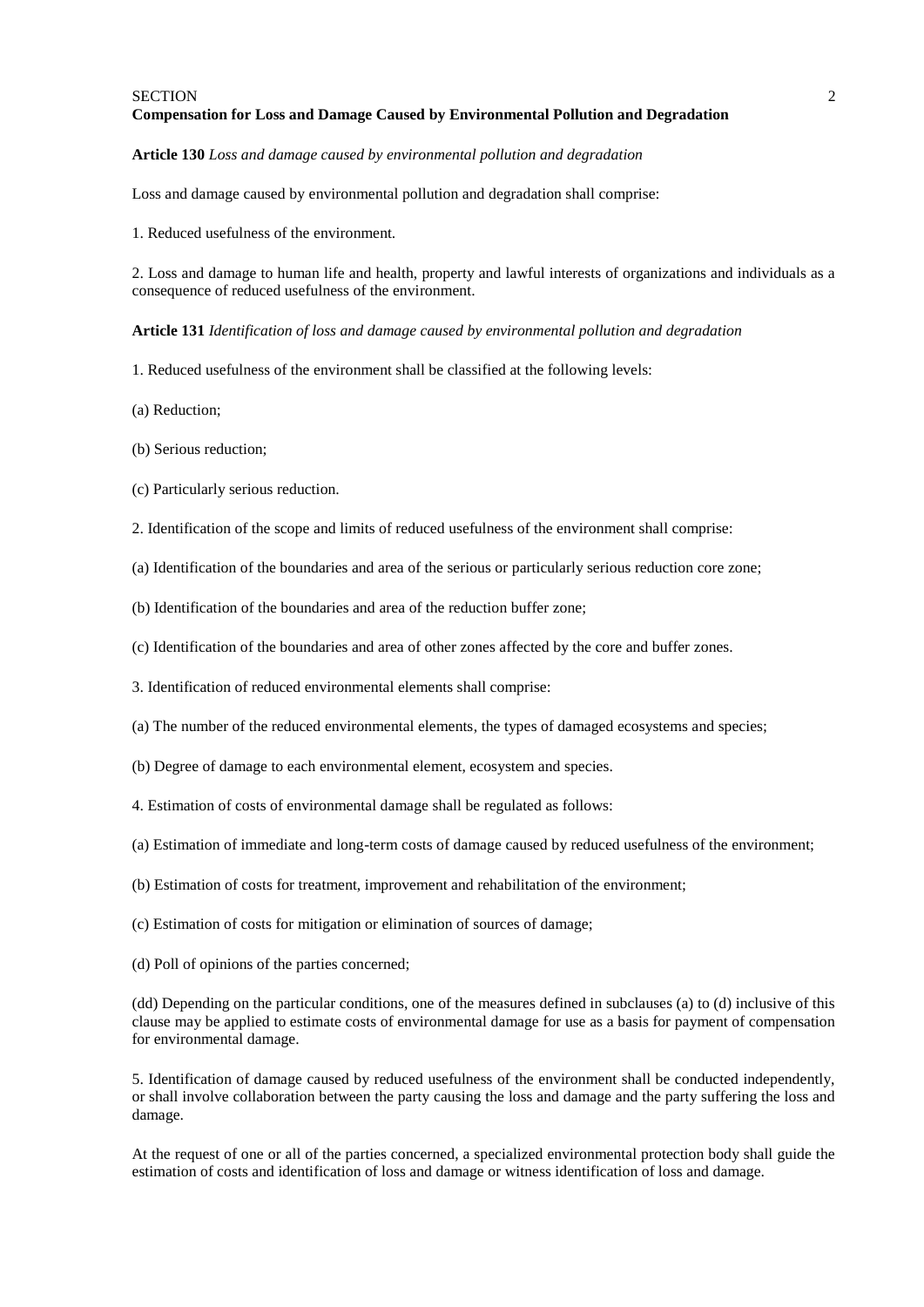6. The identification of loss and damage to human life and health, property and lawful interests of organizations and individuals caused by environmental pollution and degradation shall comply with the provisions of law.

7. The Government shall provide guidelines on the identification of loss and damage caused by environmental pollution and degradation.

## **Article 132** *Survey of loss and damage caused by reduced usefulness of environment*

1. An expert survey of loss and damage caused by reduced usefulness of the environment shall be conducted at the request of any entity suffering loss and damage or of a body dealing with payment of compensation for environmental damage.

2. The basis of an expert survey shall be the application file for compensation and information, data, evidence and other items about the party causing the loss and damage and the party suffering loss and damage.

3. An expert loss surveying body shall be selected with the consensus of the party causing the damage and the party claiming compensation. In the absence of such consensus, the expert loss surveying body shall be selected by the body assigned to deal with payment of compensation.

## **Article 133** *Resolution of payment of compensation for environmental damage*

Resolution of payment of compensation for environmental damage shall be carried out in the following ways:

1. Agreement by the related parties.

2. Request for settlement by an arbitrator.

3. Initiation of legal proceedings.

**Article 134** *Insurance for liability to pay compensation for environmental damage*

1. The State shall encourage insurance business enterprises to provide insurance for liability to pay compensation for environmental damage.

2. The State shall encourage organizations and individuals engaged in manufacturing, business and services activities to purchase insurance for liability to pay compensation for environmental damage.

3. Organizations and individuals engaged in activities potentially causing great environmental damage must purchase insurance for liability to pay compensation for environmental damage.